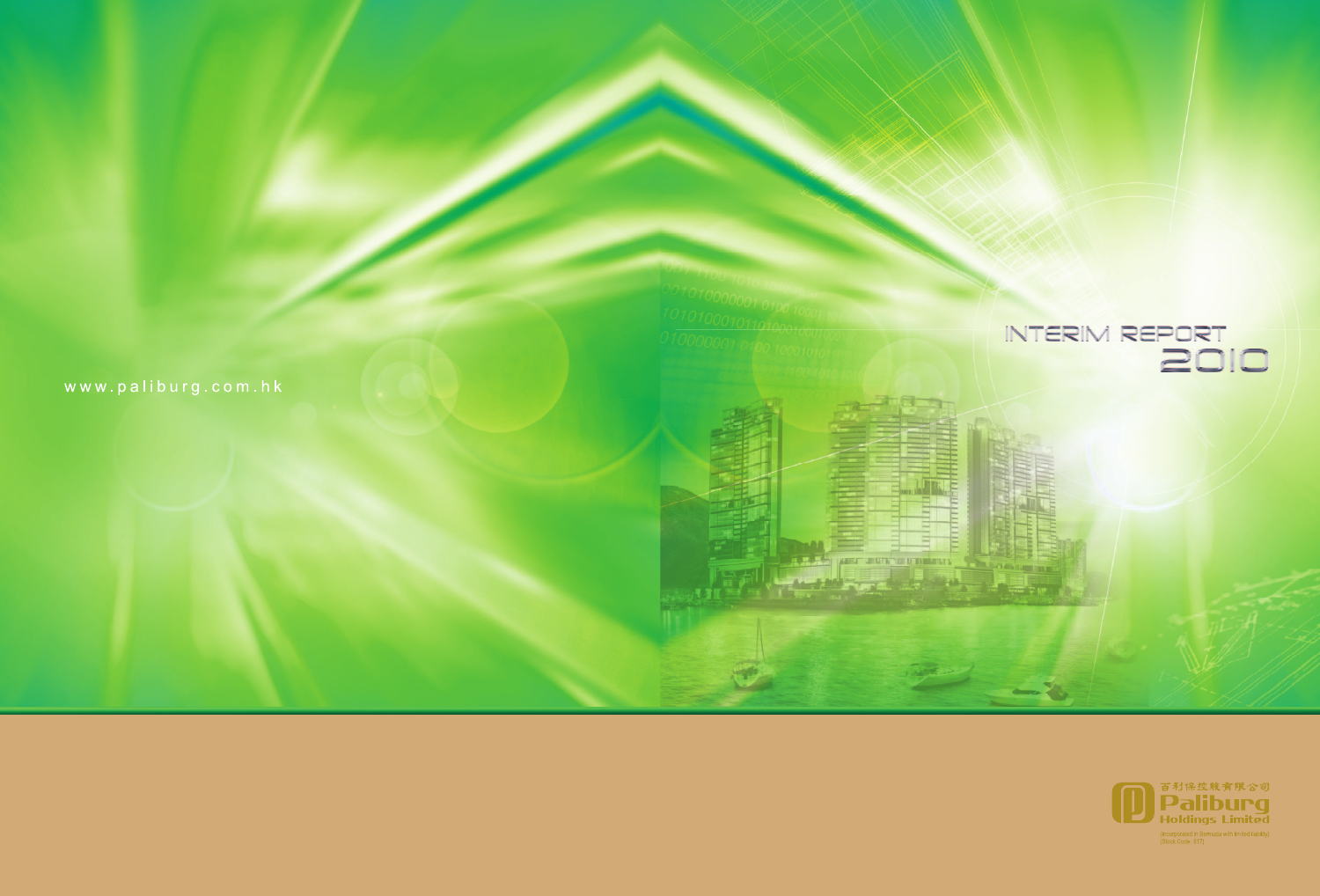## **Contents**

- Corporate Information
- Directors' Profile
- Chairman's Statement
- Management Discussion and Analysis
- Condensed Consolidated Financial Statements
	- Condensed Consolidated Income Statement
	- Condensed Consolidated Statement of Comprehensive Income
	- Condensed Consolidated Statement of Financial Position
	- Condensed Consolidated Statement of Changes in Equity
	- Condensed Consolidated Statement of Cash Flows
	- Notes to Condensed Consolidated Financial Statements
- Other Information
- Report on Review of Interim Financial Information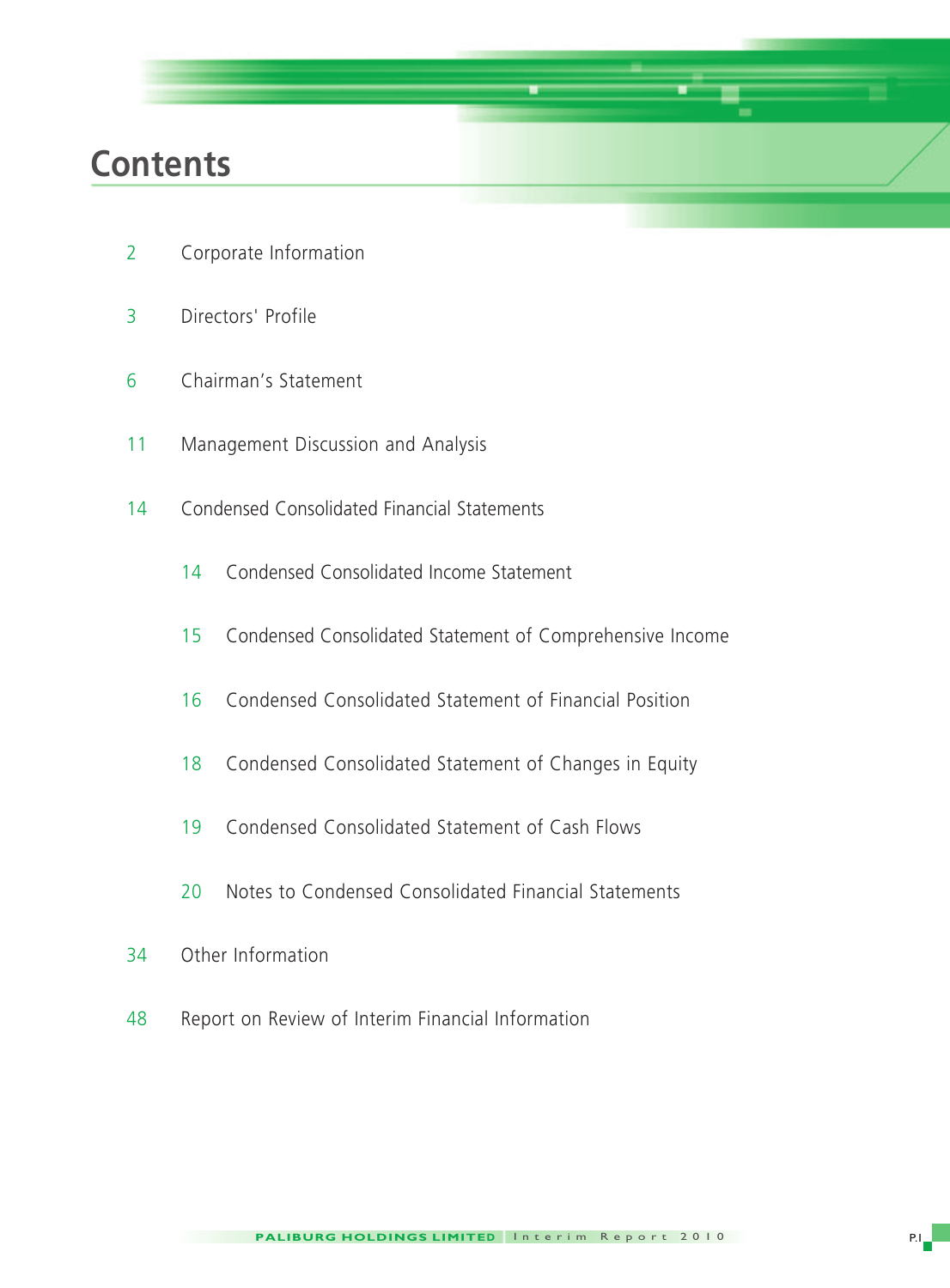## **Corporate Information**

#### **DIRECTORS**

#### *Executive Directors*

Lo Yuk Sui (Chairman and Chief Executive Officer) Donald Fan Tung (Chief Operating Officer) Jimmy Lo Chun To Lo Po Man Kenneth Ng Kwai Kai Kenneth Wong Po Man

#### *Independent Non-Executive Directors*

Bowen Joseph Leung Po Wing, GBS, JP Ng Siu Chan Abraham Shek Lai Him, SBS, JP Wong Chi Keung

#### **AUDIT COMMITTEE**

Wong Chi Keung (Chairman) Bowen Joseph Leung Po Wing, GBS, JP Ng Siu Chan Abraham Shek Lai Him, SBS, JP

#### **REMUNERATION COMMITTEE**

Lo Yuk Sui (Chairman) Ng Siu Chan Wong Chi Keung

#### **SECRETARY**

Eliza Lam Sau Fun

#### **AUDITORS**

Ernst & Young

#### **PRINCIPAL BANKERS**

The Hongkong and Shanghai Banking Corporation Limited Hang Seng Bank Limited The Bank of East Asia, Limited Standard Chartered Bank (Hong Kong) Limited

#### **PRINCIPAL REGISTRAR**

Butterfield Fulcrum Group (Bermuda) Limited Rosebank Centre, 11 Bermudiana Road, Pembroke HM08, Bermuda

#### **BRANCH REGISTRAR IN HONG KONG**

Tricor Tengis Limited 26th Floor, Tesbury Centre, 28 Queen's Road East, Wanchai, Hong Kong

#### **REGISTERED OFFICE**

Rosebank Centre, 11 Bermudiana Road, Pembroke, Bermuda

#### **HEAD OFFICE AND PRINCIPAL PLACE OF BUSINESS**

11th Floor, 68 Yee Wo Street, Causeway Bay, Hong Kong Tel: 2894 7888

Fax: 2890 1697 Website: www.paliburg.com.hk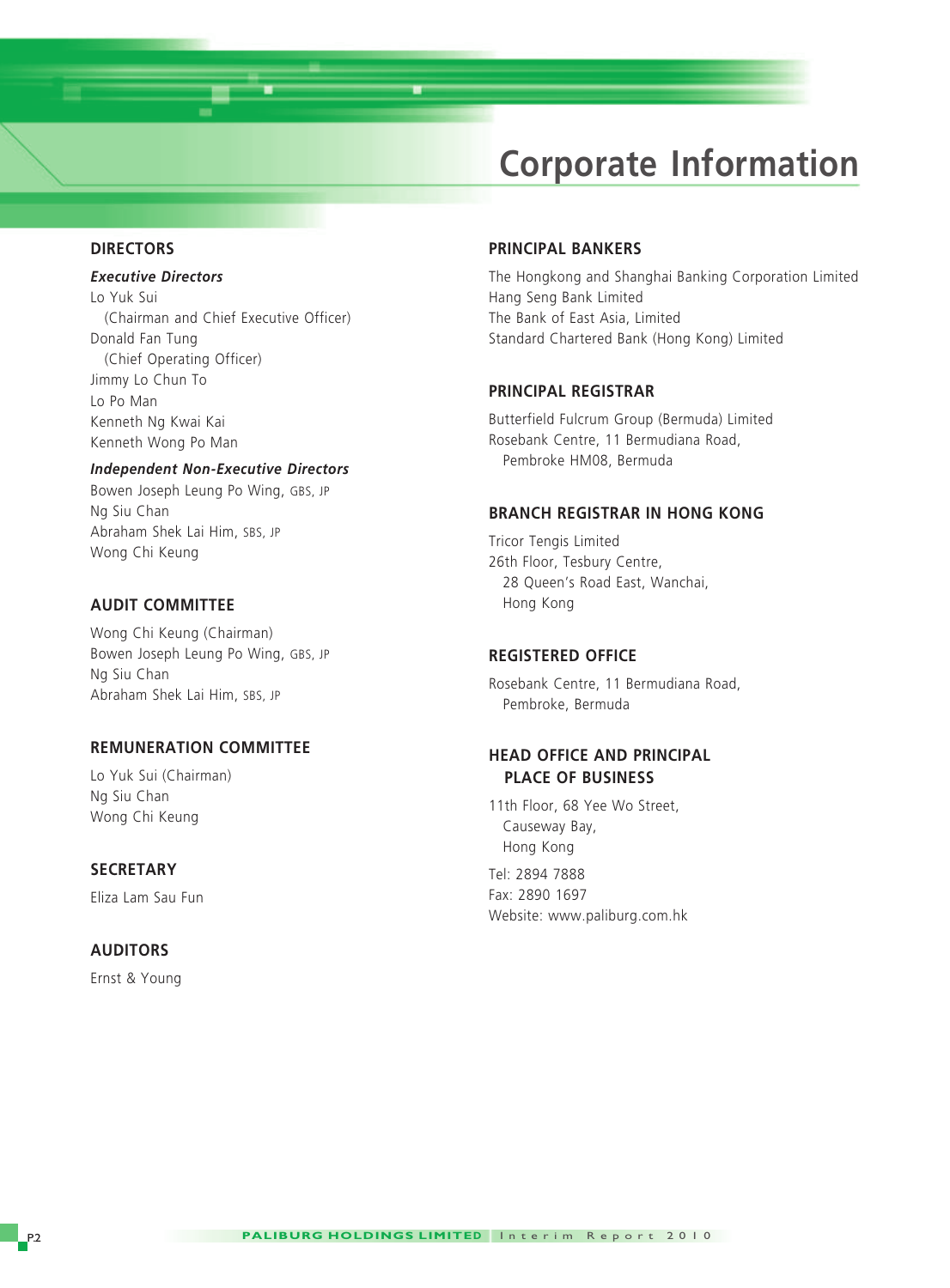## **Directors' Profile**

*Mr. Lo Yuk Sui, aged 66; Chairman and Chief Executive Officer* — Chairman and Managing Director since 1993 and designated as Chief Executive Officer in 2007. Mr. Lo has been the Managing Director and the Chairman of the predecessor listed companies of the Group since 1984 and 1986 respectively. He is also the chairman and chief executive officer of Century City International Holdings Limited ("CCIHL"), the ultimate listed holding company of the Company, Regal Hotels International Holdings Limited ("RHIHL"), the listed associate of the Company, and the non-executive chairman of Regal Portfolio Management Limited ("RPML"), the manager of Regal Real Estate Investment Trust (the listed associate of RHIHL). Mr. Lo is a qualified architect. In his capacity as the Chief Executive Officer, Mr. Lo oversees the overall policy and decision making of the Group. Mr. Lo is the father of Mr. Jimmy Lo Chun To and Miss Lo Po Man.

*Mr. Donald Fan Tung, aged 53; Executive Director and Chief Operating Officer* — Appointed to the Board in 1993 and designated as Chief Operating Officer in 2007. Mr. Fan has been with the Group since 1987 and is principally involved in the Group's property development, architectural design and project management functions as well as overseeing the building construction business of the Group. Mr. Fan is a qualified architect. He is also an executive director of CCIHL and RHIHL and a non-executive director of RPML.

*Mr. Bowen Joseph Leung Po Wing, GBS, JP, aged 61; Independent Non-Executive Director* — Invited to the Board as Independent Non-Executive Director in 2008. Mr. Leung previously served the Hong Kong Government for over 32 years until his retirement as the Director of the Office of the Government of the Hong Kong Special Administrative Region in Beijing ("Beijing Office") in November 2005. Mr. Leung joined the Administrative Service in June 1973 and rose to the rank of Administrative Officer Staff Grade A1 in June 1996. During his service in the Administrative Service, Mr. Leung had served in various policy bureaux and departments. Senior positions held by Mr. Leung included: Deputy Secretary for District Administration (later retitled as Deputy Secretary for Home Affairs); Deputy Secretary for Planning, Environment and Lands; Private Secretary, Government House, Secretary for Planning, Environment and Lands and Director of the Beijing Office. Mr. Leung has extensive experience in corporate leadership and public administration. During his tenure as the Director of the Beijing Office, he had made commendable efforts in promoting Hong Kong in the Mainland, as well as fostering closer links and co-operation between Hong Kong and the Mainland. Mr. Leung is also an independent nonexecutive director and a member of the Audit Committee of PYI Corporation Limited and North Asia Resources Holdings Limited, both of which are companies listed on The Stock Exchange of Hong Kong Limited (the "Stock Exchange").

*Mr. Jimmy Lo Chun To, aged 36; Executive Director* — Appointed to the Board in 1999. He is also an executive director of CCIHL and RHIHL and a non-executive director of RPML. Mr. Jimmy Lo graduated from Cornell University, New York, U.S.A. with a degree in architecture. Apart from his involvement in the design of the Group's property projects and the hotel projects of the RHIHL Group, he undertakes responsibilities in the business development function of the Century City Group. He is the son of Mr. Lo Yuk Sui and the brother of Miss Lo Po Man.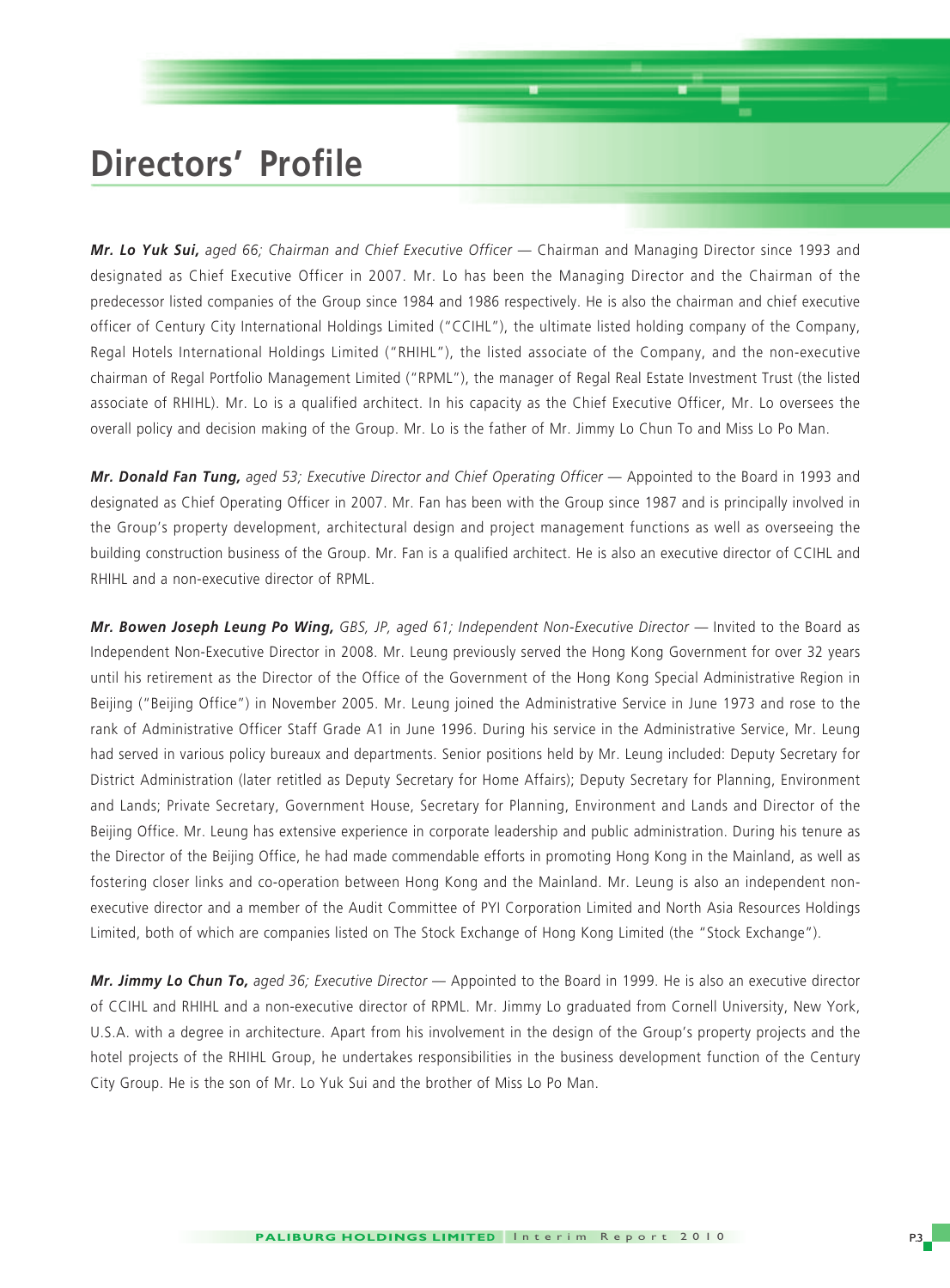*Miss Lo Po Man, aged 31; Executive Director* — Appointed to the Board in 2007. Miss Lo graduated from Duke University, North Carolina, U.S.A. with a bachelor degree in psychology. She is also an executive director of CCIHL and RHIHL. Miss Lo joined the RHIHL Group in 2000 and has been involved in the marketing and sales functions of the RHIHL Group. Miss Lo is an executive director of the estate agency business of the RHIHL Group and has undertaken an active role in directing the marketing campaign of the Regalia Bay luxury residential development in Stanley, Hong Kong. She also undertakes responsibilities in the business development function of the RHIHL Group. Miss Lo is the daughter of Mr. Lo Yuk Sui and the sister of Mr. Jimmy Lo Chun To.

*Mr. Kenneth Ng Kwai Kai, aged 56; Executive Director* — Appointed to the Board in 1995. Mr. Ng has been with the Group since 1985 and is in charge of the corporate finance, company secretarial and administrative functions of the Century City Group. Mr. Ng is a Chartered Secretary. He is also an executive director and the chief operating officer of CCIHL, an executive director of RHIHL and a non-executive director of Cosmopolitan International Holdings Limited ("Cosmopolitan"), a company listed on the Stock Exchange.

*Mr. Ng Siu Chan, aged 80; Independent Non-Executive Director* — Invited to the Board as Independent Non-Executive Director in 1995. Mr. Ng is also an independent non-executive director of CCIHL and RHIHL. He is a non-executive director of Transport International Holdings Limited, which is publicly listed in Hong Kong.

**Hon Abraham Shek Lai Him,** *SBS, JP, aged 65; Independent Non-Executive Director* — Invited to the Board as Independent Non-Executive Director in 2002. Mr. Shek holds a bachelor degree of Arts. He is currently a member of the Legislative Council for the Hong Kong Special Administrative Region. He is also a Member of the Court of The University of Hong Kong, Director of The Hong Kong Mortgage Corporation Limited and Vice Chairman of Independent Police Complaints Council. Mr. Shek is the chairman and an independent non-executive director of Chuang's China Investments Limited, an independent non-executive director and a member of the audit committee of Chuang's Consortium International Limited, Country Garden Holdings Company Limited, ITC Corporation Limited, Lifestyle International Holdings Limited, Midas International Holdings Limited, NWS Holdings Limited, SJM Holdings Limited and Titan Petrochemicals Group Limited, and an independent non-executive director of Hop Hing Group Holdings Limited, Hsin Chong Construction Group Limited and MTR Corporation Limited, all of which companies are listed on the Stock Exchange. He is also an independent non-executive director and a member of the audit committee of Eagle Asset Management (CP) Limited, the manager of Champion Real Estate Investment Trust (which is listed on the Stock Exchange), and RPML.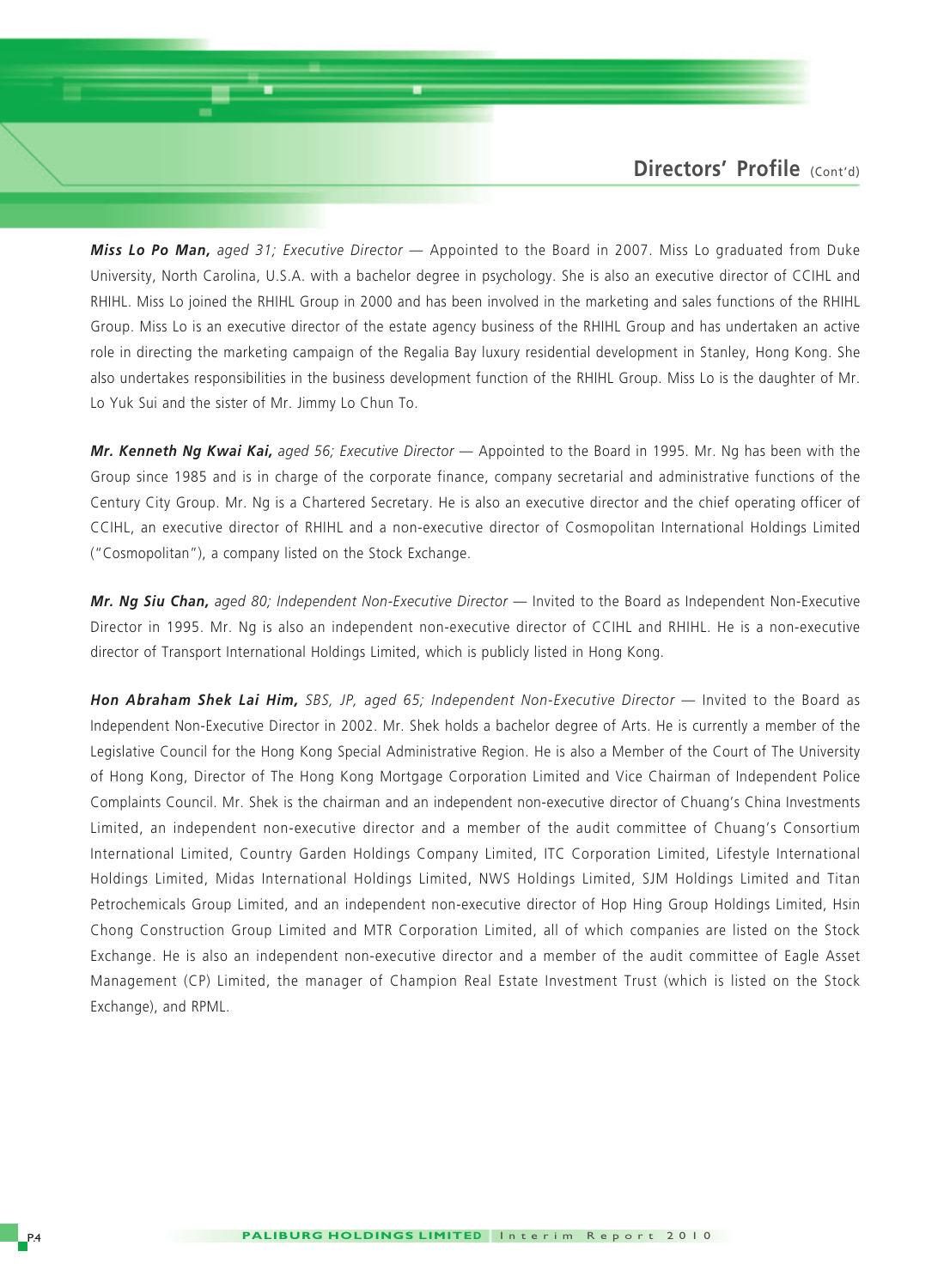### **Directors' Profile** (Cont'd)

*Mr. Wong Chi Keung, aged 55; Independent Non-Executive Director* — Invited to the Board as Independent Non-Executive Director in 2004. Mr. Wong is also an independent non-executive director of CCIHL and RHIHL. He holds a master's degree in business administration from the University of Adelaide in Australia. He is a fellow member of Hong Kong Institute of Certified Public Accountants, The Association of Chartered Certified Accountants and CPA Australia and an associate member of The Institute of Chartered Secretaries and Administrators and The Chartered Institute of Management Accountants. Mr. Wong is also a responsible officer for asset management, advising on securities and advising on corporate finance for Sinox Fund Management Limtied under the Securities and Futures Ordinance of Hong Kong. Mr. Wong was an executive director, the deputy general manager, group financial controller and company secretary of Guangzhou Investment Company Limited (now known as "Yuexiu Property Company Limited"), a company listed on the Stock Exchange, for over ten years. He is also an independent non-executive director and a member of the audit committee of Asia Orient Holdings Limited, Asia Standard International Group Limited, China Nickel Resources Holdings Company Limited, China Ting Group Holdings Limited, First Natural Foods Holdings Limited (Provisional Liquidators Appointed), FU JI Food and Catering Services Holdings Limited (Provisional Liquidators Appointed), Golden Eagle Retail Group Limited, Ngai Lik Industrial Holdings Limited, PacMOS Technologies Holdings Limited and TPV Technology Limited, and an independent non-executive director of ENM Holdings Limited, all of which companies are listed on the Stock Exchange. Mr. Wong has over 30 years of experience in finance, accounting and management.

*Mr. Kenneth Wong Po Man, aged 44, Executive Director* — Appointed to the Board in 2007. Mr. Wong is a qualified architect. He graduated from the University of Hong Kong with a Bachelor of Arts Degree in Architectural Studies and a Bachelor Degree of Architecture. He also holds a Master of Science Degree in Real Estates from the University of Hong Kong. Mr. Wong has been with the Group for about 18 years. He has been involved in architectural design and project management in respect of various property development projects of the Group and its associates and is also the Technical Director of Chatwin Engineering Limited, the construction arm of the Group, registered under the Buildings Ordinance. Mr. Wong is also a non-executive director of Cosmopolitan.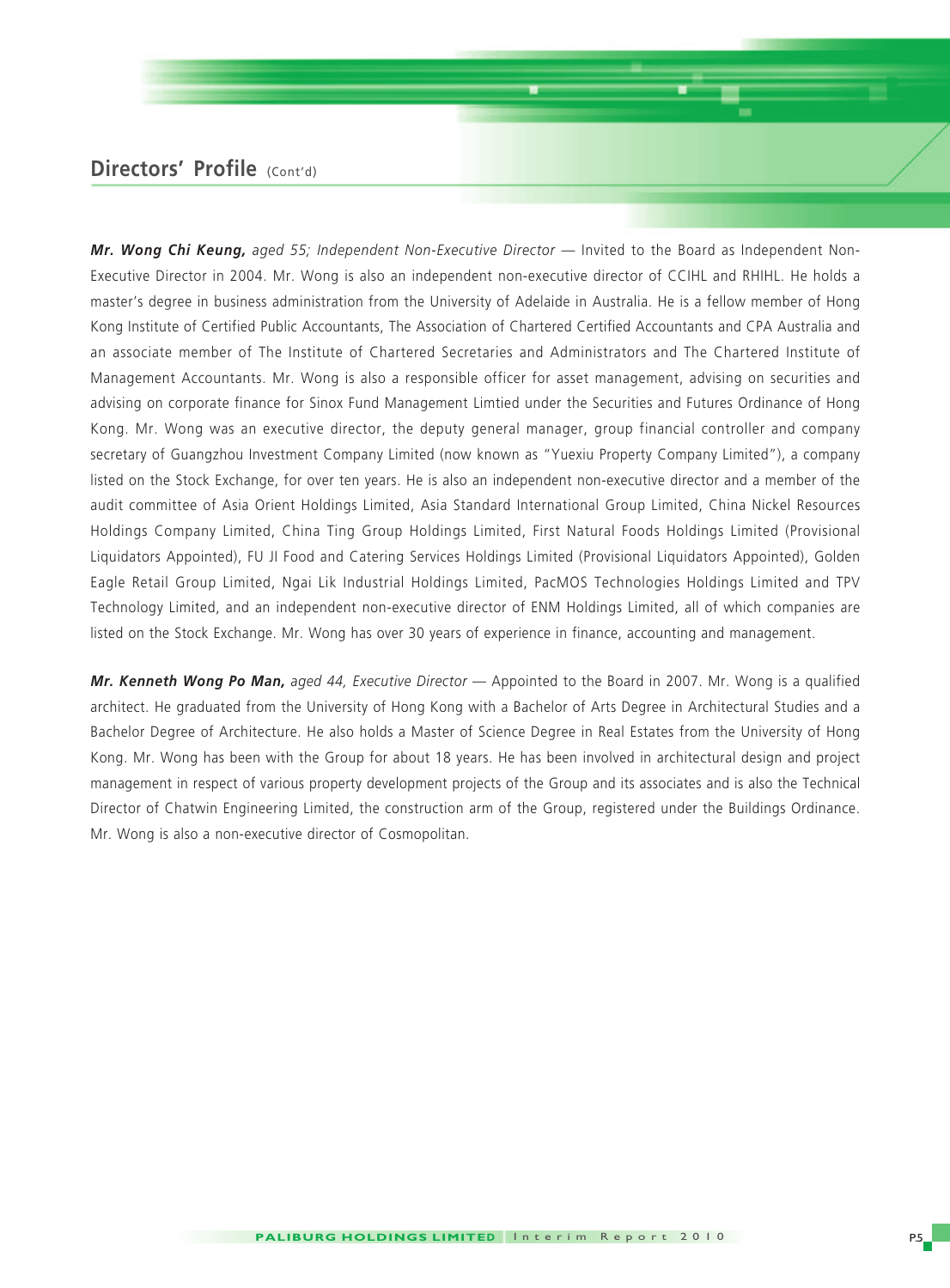## **Chairman's Statement**

Dear shareholders,

I am pleased to present the Interim Report of the Company for the six months ended 30th June, 2010.

#### **FINANCIAL RESULTS**

For the six months ended 30th June, 2010, the Group achieved an unaudited consolidated profit attributable to shareholders of HK\$400.1 million, which represents an increase of about 146% over the HK\$162.3 million attained in the comparative period last year. The increase in the profit achieved was principally derived from the fair value gains on the financial assets held by the Group as well as the enhanced profit contribution from Regal Hotels International Holdings Limited.

As at the half year end date, the Group held approximately 49.0% in Regal. Regal, in turn, held approximately 74.3% of the issued units of Regal Real Estate Investment Trust, which is accounted for as an associate of Regal. Same as in prior years, supplementary information on the Group's net assets position, compiled on an adjusted basis to more fairly reflect the share of net assets attributable to the interests held by Regal in Regal REIT, is provided in the section headed "Management Discussion and Analysis" below.

#### **DIVIDEND**

The Directors have declared the payment of an interim dividend of HK1.5 cents (2009 – HK1.0 cent) per ordinary share for the financial year ending 31st December, 2010, absorbing an amount of approximately HK\$15.3 million (2009 – HK\$10.2 million), payable to holders of ordinary shares on the Register of Ordinary Shareholders on 15th October, 2010.

The Register of Ordinary Shareholders will be closed from Wednesday, 13th October, 2010 to Friday, 15th October, 2010, both days inclusive, during which period no transfers of ordinary shares will be effected. In order to qualify for the interim dividend, all transfers of ordinary shares and/or subscriptions of the outstanding 2010 warrants of the Company, duly accompanied by the relevant certificates together with, where appropriate, the relevant subscription moneys, must be lodged with the Company's branch registrar in Hong Kong, Tricor Tengis Limited, no later than 4:00 p.m. on Tuesday, 12th October, 2010. The relevant dividend warrants are expected to be despatched on or about 28th October, 2010.

#### **BUSINESS OVERVIEW**

#### **PROPERTIES**

The Group has a 30% joint venture interest in Larvotto, a luxury residential development project at Ap Lei Chau Inland Lot No.129, which has a very low carrying investment cost. The project has a total gross floor area of about 913,000 square feet, comprising 9 residential towers with 715 residential apartments and certain commercial areas on the ground floor, complemented with club house and car parking facilities. Presale of the apartments units commenced in July 2010 and has been very well received. So far, about 640 residential apartment units have been presold for an aggregate sale consideration exceeding HK\$14 billion. The construction works are well in progress and the development is expected to be completed within the first quarter of 2011. Very substantial cash flow and profits are expected to be derived from the Group's interest in Larvotto, which will be received and accounted for in 2011 when the agreements for the sale and purchase of the apartment units presold are completed.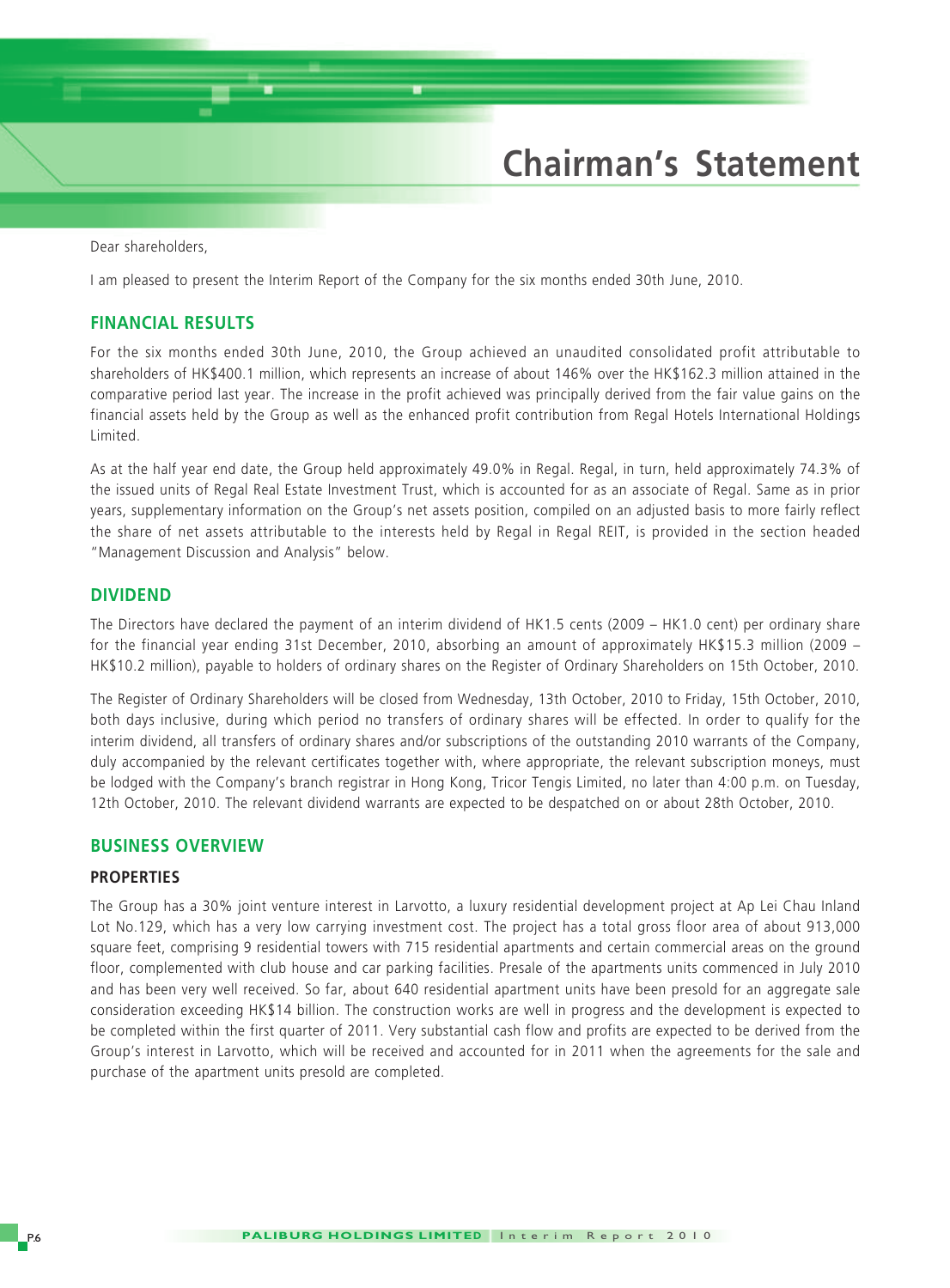### **Chairman's Statement** (Cont'd)

The Group is retaining 25% equity interests in Regal iClub Building at No.211 Johnston Road in Wanchai, with the 75% interests having been sold to Regal REIT in October last year. Due to the encouraging performance of the Regal iClub Hotel since its opening in December 2009, the remaining ten office floors in the building are being converted into another 49 guestrooms and suites, anticipated to be completed later this year. The property is currently leased to the Group for property leasing and hotel operation business and the lease will expire at the end of this year. The Group has granted an option to Regal REIT to acquire the Group's remaining 25% equity interests on pre-agreed terms, which is exercisable by Regal REIT during the period from 1st November, 2010 to 28th February, 2011.

As regards the joint development project in the Central Business District in Beijing, which is owned through an associate 50%-owned by each of the Group and the Regal group, the overall situation remains very complicated and difficult. The Group and the Regal group have endeavoured to take all necessary steps to safeguard the interests held in the project, but the outcome of the different circumstances relating to outstanding litigations, ownership disputes and land development rights affecting the project is still uncertain. Further information on this project is contained in the section headed "Management Discussion and Analysis" below.

#### **CONSTRUCTION AND BUILDING RELATED BUSINESSES**

The Group operates a comprehensive range of construction and other building related businesses which, apart from offering services to third party clients, are providing key support to the needs of the Group as a whole. While the construction industry in Hong Kong continues to be very competitive, the Group has recently diversified into the business of providing LED lighting works for buildings, which has high growth potential.

#### **OTHER INVESTMENTS**

The Group holds a substantial portfolio of investments in financial assets, including the shares in China Pacific Insurance (Group) Co., Ltd. previously acquired as one of the cornerstone investors in its IPO last year. Apart from the 16.8% shareholding interest held in Cosmopolitan International Holdings Limited, the Group also owns a significant amount of the convertible bonds issued by the Cosmopolitan group. As the market price of the shares of Cosmopolitan as at 30th June, 2010 was much higher than that prevailing at the last year end date, the Group has derived substantial fair value gains from the investments in Cosmopolitan, which have been reflected in the results for the period under review.

#### **REGAL HOTELS INTERNATIONAL HOLDINGS LIMITED**

For the six months ended 30th June, 2010, Regal achieved an unaudited consolidated profit attributable to shareholders of HK\$385.3 million, an increase of about 162% as compared to the profit of HK\$147.2 million recorded in the corresponding period in 2009. The increase in the profit achieved was largely attributable to the fair value gains on the financial assets and investment properties held by the Regal group.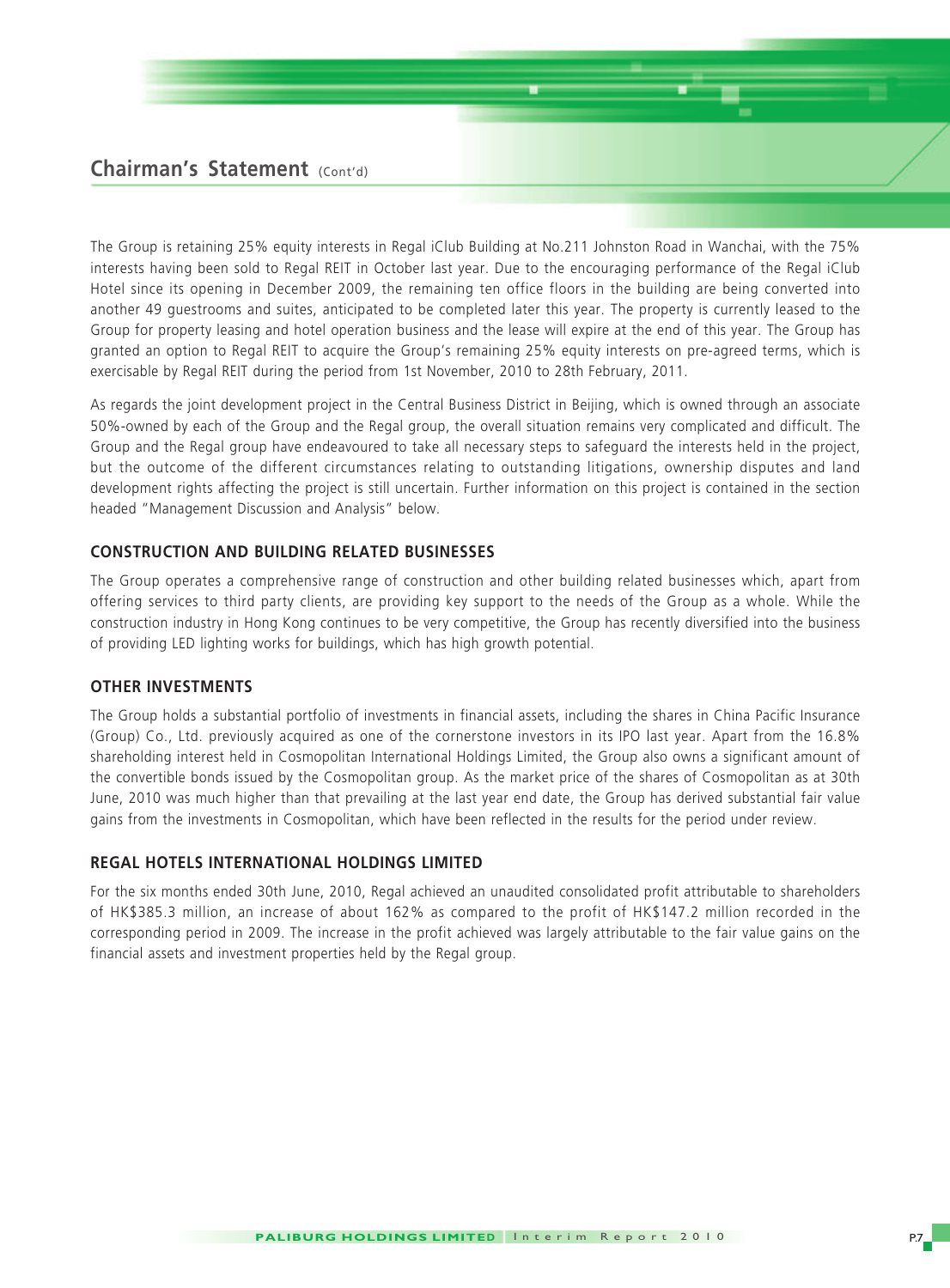#### **HOTELS**

During the period under review, total number of visitors to Hong Kong reached approximately 16.9 million, which represents an increase of 23% year-on-year and is a new record for visitor arrivals in the first half of a year. Though visitors from all major markets recorded growth, the increase in the number of travellers from China and the Asian region was most noticeable. Visitors from the Mainland alone during this period surpassed 10 million and accounted for over 62% of the total count.

Benefited by the surge in visitor arrivals, the hotel industry in Hong Kong performed rather satisfactorily in the period under review, particularly as compared with the relatively weak performance in the corresponding period last year. Due to the lack luster economic condition prevailing in the United States and Europe, businesses from the long haul markets are still being affected. This has negatively impacted on the performance of Regal Airport Hotel, as its clientele has been principally targeted towards the individual travellers and long haul markets. The Regal Airport Hotel has adjusted its business strategy to adapt to the changing demand profile, aiming to enhance its occupancy level and gross hotel revenue. Meanwhile, due to the temporary closure of some hotel rooms to accommodate the undertaking of upgrading works, the businesses at Regal Hongkong Hotel, Regal Kowloon Hotel and Regal Riverside Hotel have also been affected during the period under review. Nevertheless, the five Regal Hotels in Hong Kong have on the whole managed to achieve satisfactory performance in the first half of 2010, with aggregate net property income having increased by 17% as compared with that attained in the corresponding period last year.

However, as the present rental package for the leasing of the five Regal Hotels in Hong Kong was fixed at the time of the separate listing of Regal REIT when the hotel market in Hong Kong was relatively buoyant, the income derived from the operation of the five hotels was still below the level of rental payable, which has affected the profit performance of the Regal group.

The current leases of the five hotels will last until 31st December, 2015 but the yearly rental packages are fixed only up to the end of this year. For the year 2011 and onwards, the rental package will be determined on a yearly basis by an independent property valuer to be jointly appointed by Regal REIT and the Regal group. In this regard, an independent property valuer has been appointed to conduct the market rental review for the year 2011 and the rental review process will be completed before 30th September, 2010.

As the lessee operator and hotel manager, the Regal group has procured continual upgrading of the five Regal Hotels in Hong Kong, ranging from hotel guestrooms and suites, executive floors, dining venues, ancillary facilities, to IT enabled operating systems. To supplement this product revamp programme, the Regal group has itself committed substantial capital and human resources to enhance its marketing platform and reservation network.

On the hotel management front, the next Regal managed hotel to come on stream will be the Regal Kangbo Hotel in Dezhou, Shandong. This 215-room five-star hotel is expected to be soft opened next month and will be the fifth hotel managed by the Regal group in China. The contract for the Regal group to provide management services to a hotel with service apartments offering a total of 282 units in Waigaoqiao Free Trade Zone in Pudong, Shanghai will soon be concluded and the property is scheduled to be soft opened within the next quarter under the name of Regal Plaza Hotel & Residence. Meanwhile, the Regal group is also conducting negotiations on a number of new hotel management contracts and it is anticipated that certain of these potential contracts would be finalised shortly.

The Regal iClub Hotel in Wanchai, which is 75% owned by Regal REIT and 25% owned by the Group, is also managed by the Regal group. The hotel was opened in December 2009 and has been very well received. This chic and trendy business model has proven to be popular with business travellers and could well be the prototype for further expansion in other suitable locations.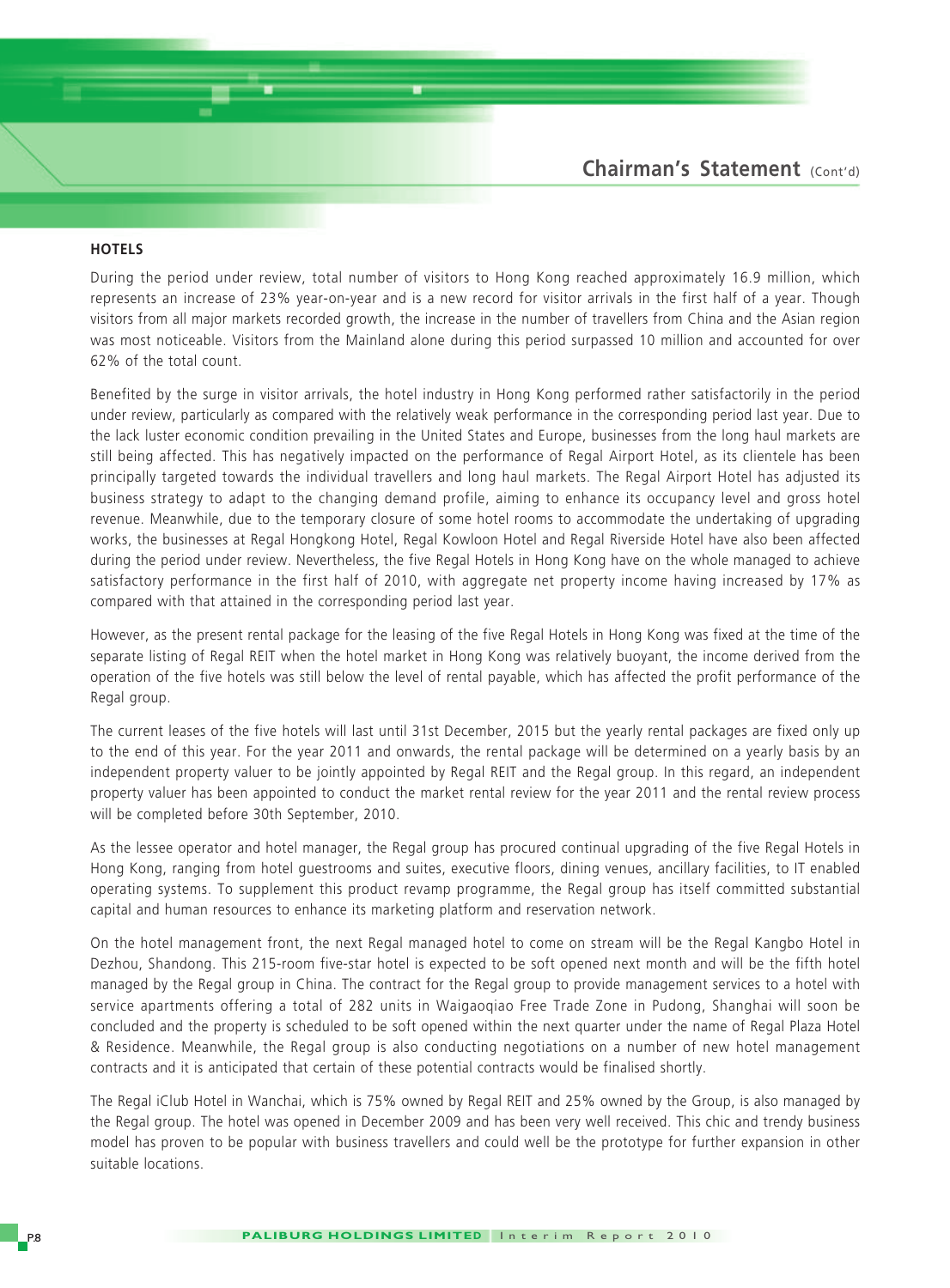#### **REGAL REAL ESTATE INVESTMENT TRUST**

Regal REIT presently owns the five Regal Hotels in Hong Kong as well as the 75% interest in the Regal iClub Building in Wanchai.

For the six months ended 30th June, 2010, Regal REIT attained an unaudited consolidated net profit before distribution to its unitholders of approximately HK\$308.2 million, as compared to the profit of HK\$187.5 million recorded in the corresponding period in 2009. Based on the market valuations conducted as at the half year end date, there was an increase of approximately HK\$104.5 million in the fair values of Regal REIT's investment properties portfolio. This valuation increase has contributed positively to the comparatively higher profit achieved by Regal REIT for the period under review. Distributable income available for distribution to unitholders of Regal REIT for the period amounted to approximately HK\$299.6 million, as compared with HK\$280.5 million for the comparative period last year, equivalent to approximately HK\$0.093 per unit (six months ended 30th June, 2009 – HK\$0.092 per unit).

Regal Portfolio Management Limited, a wholly-owned subsidiary of Regal, acts as the REIT Manager of Regal REIT and received fees for the period in an aggregate amount of HK\$34.3 million, a majority part of which was settled through the issue of new units by Regal REIT.

#### **PROPERTIES**

The property market in Hong Kong during the period under review has been very active and buoyant, particularly in the residential sector. While the HKSAR Government has recently introduced measures to curb short term speculations in the presale of residential units, this should on the whole be beneficial to the development of a healthy and stable property market in the long run.

Apart from the 2 connected houses which have been contracted to be sold, the Regal group retains a total of 21 houses in the luxury residential development in Regalia Bay, Stanley, some of which are being held as investment properties. Based on the market valuations conducted as at the half year end date, the fair value gains attributable to those houses held as investment properties have been reflected in the interim results under review. Given the very limited supply, luxury properties in traditional high end residential areas will remain in great demand. The Regal group will continue to lease out some of the retained houses in Regalia Bay for rental income and will consider releasing certain houses for sale from time to time when the price offered is satisfactory.

In China, the development works at the composite development project in Chengdu, which is 50% owned by each of the Regal group and Cosmopolitan group, are progressing. The marketing programme is still under review and the launching of the units presale for the first stage of the development project has been rescheduled to the first half of 2011.

As referred to above, Regal group is the joint venture partner of the Group with respect to the investment in the development project in the Central Business District of Beijing held through the 50%-owned associate.

#### **OTHER INVESTMENTS**

Apart from the portfolio of listed securities, including the shares in China Pacific Insurance (Group) Co., Ltd. previously acquired as one of the cornerstone investors, the Regal group holds for strategic purpose significant investments in Cosmopolitan, comprising principally convertible bonds issued by the Cosmopolitan group. As the market price of the Cosmopolitan shares has increased since the last year end date and, as at 30th June, 2010, was much higher than the prevailing conversion price under the convertible bonds issued by the Cosmopolitan group, the increase in the fair values of such convertible bonds held by the Regal group has also contributed substantially to the results of the Regal group for the period under review.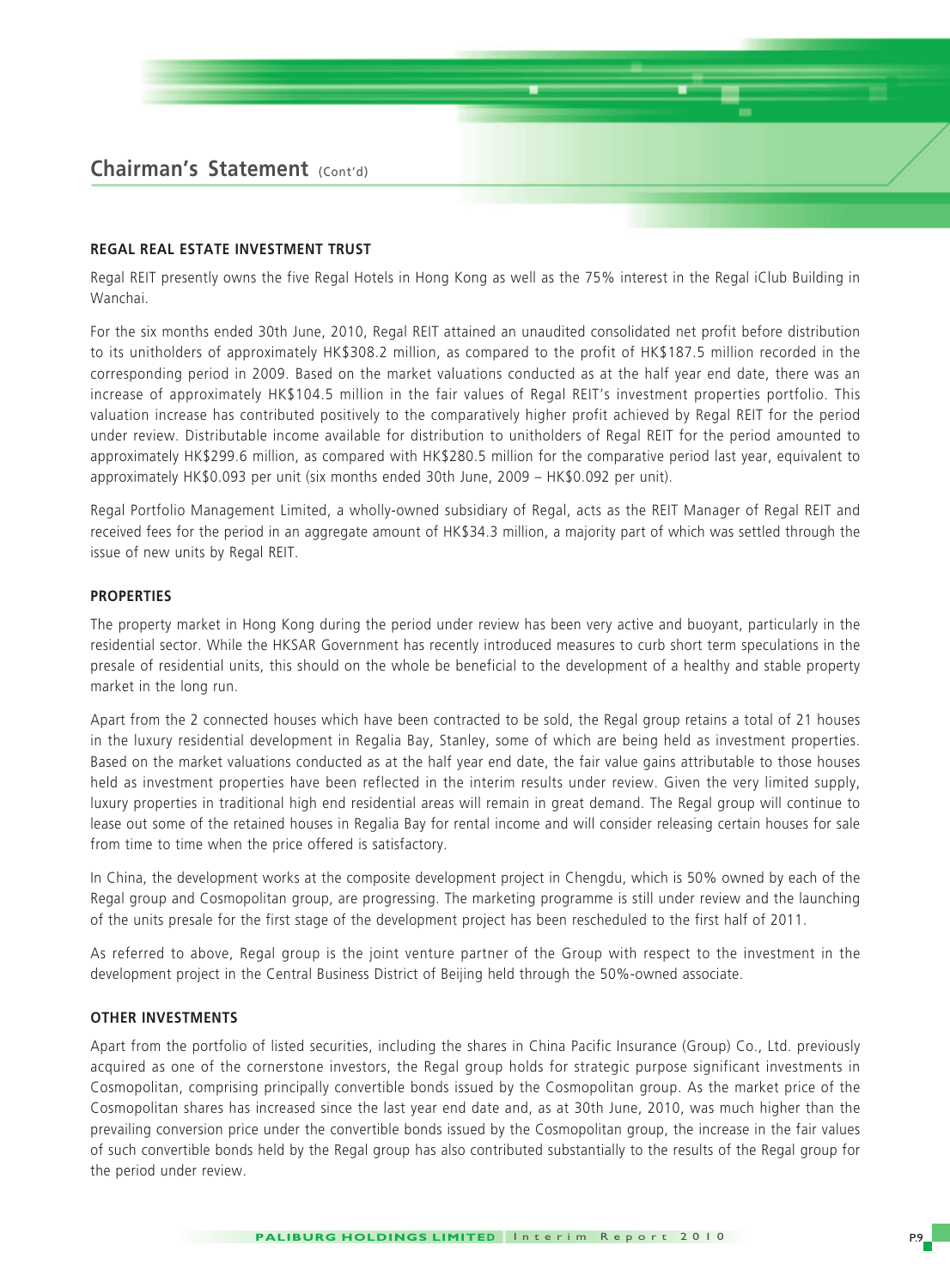

#### **OUTLOOK**

#### **REGAL GROUP**

Based on present forecasts, the performance of the Regal Hotels in Hong Kong in the second half of this year, which includes the traditional high season for the hotel industry, is expected to surpass that achieved in the first half. Looking further ahead on a broader scale, the further relaxation of travel restrictions on individual visitors from the Mainland, the development of Hong Kong as the Offshore Renminbi Centre and the continual integration of Hong Kong with the Pearl River Delta regions should help bring the tourist industry in Hong Kong to new heights. Although global economies could still be volatile, the Regal group as a whole remains confident of the prospects of the hotel industry in Hong Kong.

The retained houses at Regalia Bay represent valuable investments with strong potential for capital appreciation in the long term. Moreover, the Regal group's overall financial position is very strong with substantial cash resources and the Regal group is well-poised to capture any appropriate investment opportunities that may arise.

#### **PALIBURG GROUP**

The Group is presently debt free and with the very substantial cash inflow expected to be generated from the Larvotto joint development project in 2011, the financial position of the Group will be greatly enhanced. The Group is actively planning to replenish its property development and investment portfolio, both in Hong Kong as well as in China.

#### **LO YUK SUI**

Chairman

Hong Kong 24th August, 2010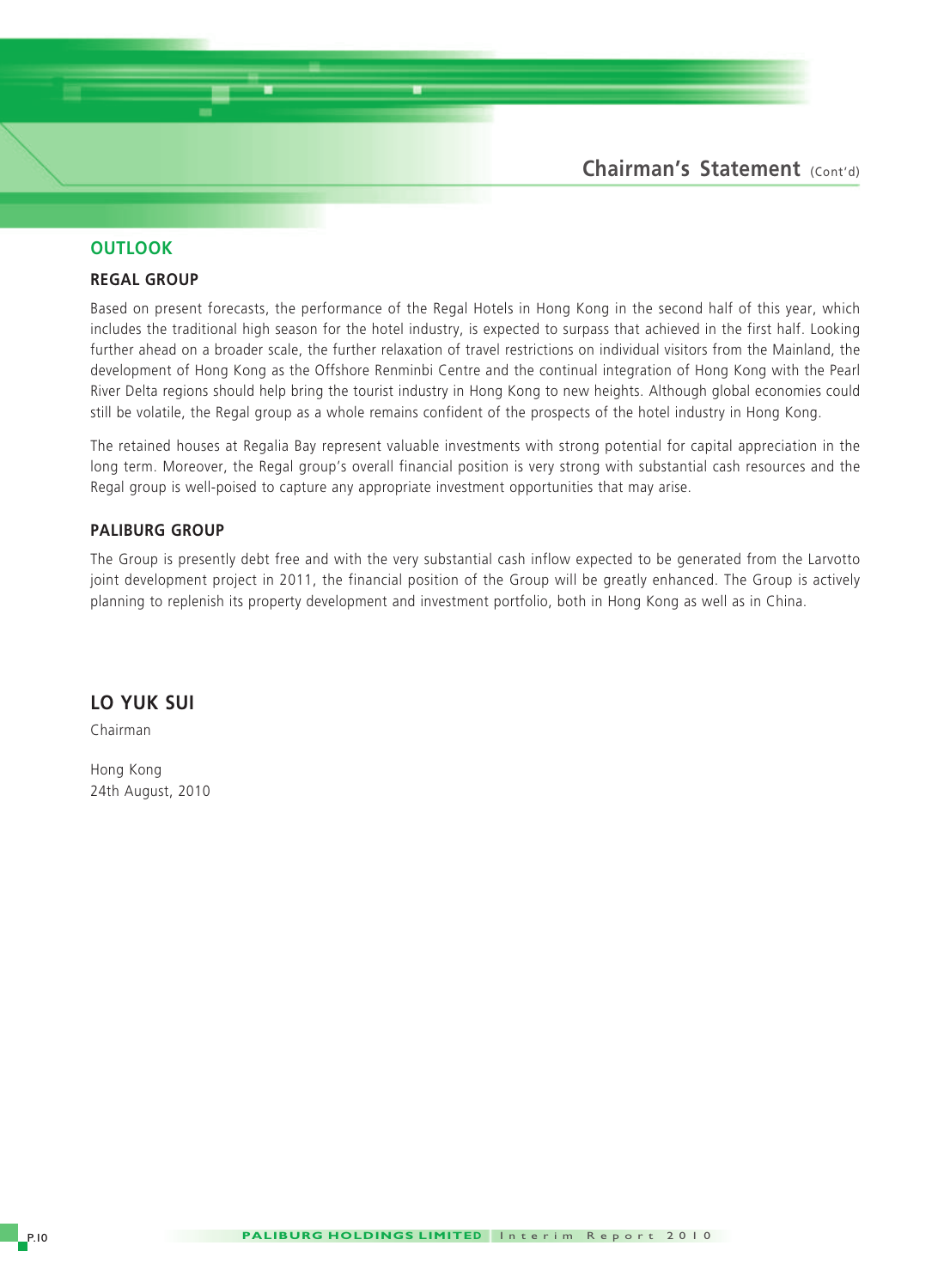## **Management Discussion and Analysis**

#### **BUSINESS REVIEW**

The Group's significant investments and principal business activities mainly comprise property development and investment, construction and building related businesses and other investments including, in particular, its interests in Regal Hotels International Holdings Limited ("RHIHL"), the listed associate of the Company. The significant investments and business interests of RHIHL comprise the hotel operation and management businesses, the investment in Regal Real Estate Investment Trust ("Regal REIT") (the listed associate of RHIHL), the asset management of Regal REIT, property development and investment, including the interest in the retained houses in Regalia Bay in Stanley, and other investment businesses.

The performance of the Group's property, construction and building related and other investment businesses, RHIHL's hotel, property and other investment businesses as well as that of Regal REIT during the period under review, the commentary on the local hotel industry and changes in general market conditions and the potential impact on their operating performance and future prospects are contained in the preceding Chairman's Statement.

With respect to the joint development project in the Central Business District in Beijing, PRC and as previously reported in the annual report of the Company for the year ended 31st December, 2009, an associate that is 50% owned by each of the Group and the RHIHL group, which presently holds 59% shareholding interest in the Sino-foreign joint venture entities (that, in turn, own the development project), was engaged in arbitration proceedings conducted in Beijing, involving claims against the associate by the vendor for the rescission of the contracts entered into between the parties in 2005 for the purchase by the associate of 36% shareholding interest in the joint venture entities. Although the relevant court rejected the petitions made by the associate for setting aside the unfavourable arbitral awards, the associate is still resorting to other available legal means to safeguard the aforesaid 36% shareholding interest and to pursue its legal rights against the vendor. On the other hand, the joint venture entities are encountering various difficult issues including shareholders' disputes, lawsuits raised by the Chinese joint venture partner and a third party, and outstanding issues relating to the land development rights of the project. The associate and the joint venture entities are in discussions with the Chinese joint venture partner and the relevant government authorities in an attempt to resolve the abovementioned issues. The final outcome of these different situations is uncertain, but the Group will together with the RHIHL group closely monitor any new developments for any responding actions required.

#### **FINANCIAL REVIEW**

#### **CAPITAL AND FUNDING**

#### **Funding and Treasury Policy**

The Group adopts a prudent funding and treasury policy with regard to its overall business operations. Property development projects are financed partly by internal resources and partly by bank financing. Project financing is normally arranged in local currency to cover a part of the land cost and a major portion or the entire amount of the construction cost, with interest calculated by reference to the interbank offered rates and the loan maturity tied in to the estimated project completion date.

As the Group's banking facilities were all denominated in Hong Kong dollar currency, being the same currency in which the Group's major revenues are derived, and with interest primarily determined with reference to interbank offered rates, no hedging instruments for currency or interest rates purposes have been deployed during the period under review.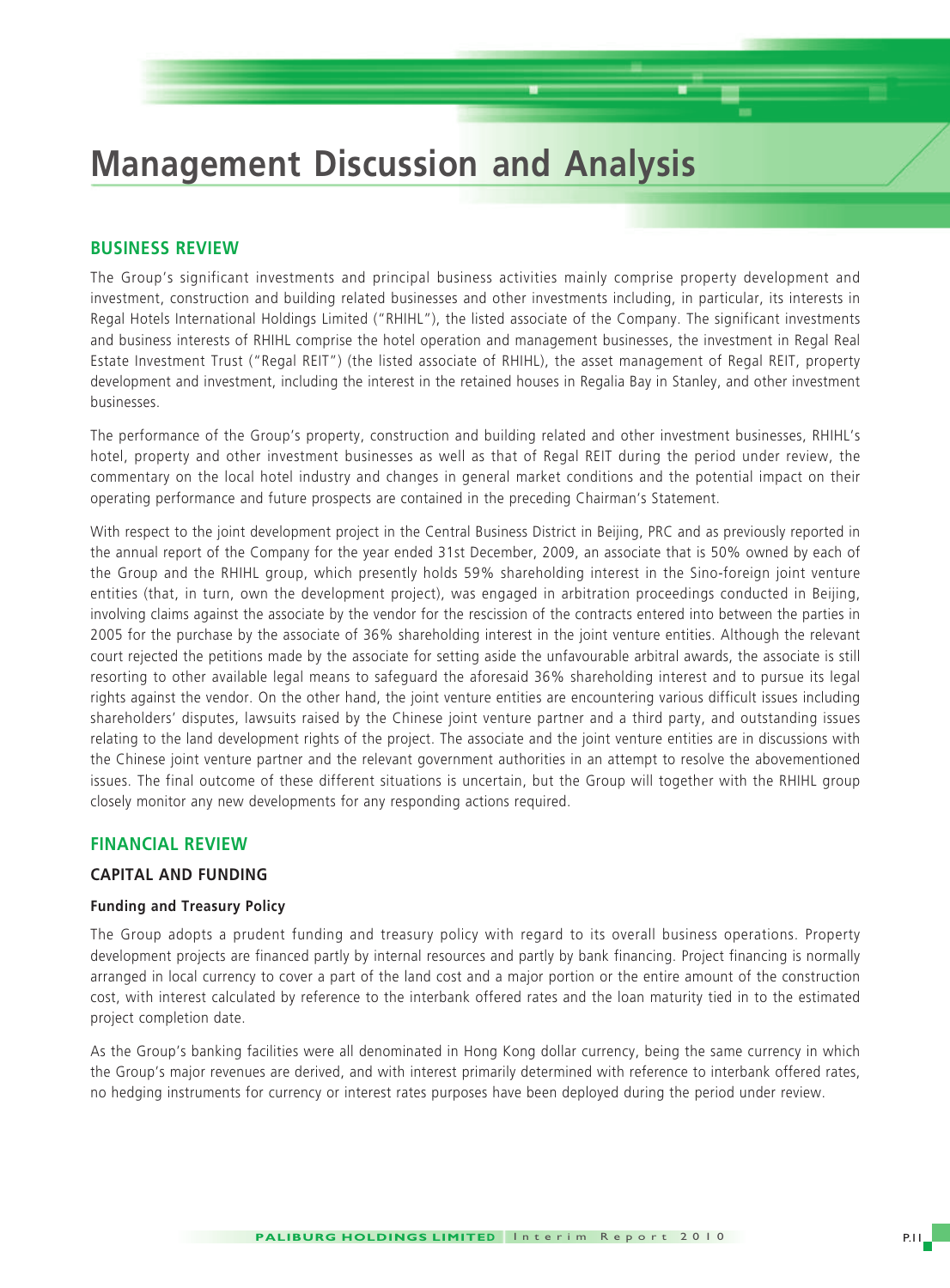

#### **Cash Flow**

Net cash flows used in operating activities during the period under review amounted to HK\$185.2 million (2009 – HK\$8.8 million). Net interest receipt for the period amounted to HK\$0.8 million (2009 – HK\$0.2 million).

#### **Borrowings**

As at 30th June, 2010, the Group had cash and bank balances and deposits of HK\$159.4 million and no borrowings (31st December, 2009 – HK\$305.1 million and no borrowings).

Information in relation to the contingent liabilities of the Group as of 30th June, 2010 has not changed materially from that disclosed in the most recently published annual report of the Company for the year ended 31st December, 2009 (the "2009 Annual Report"). Details of the Group's pledge of assets, which have not changed materially from that disclosed in the 2009 Annual Report, are shown in note 13 to the condensed consolidated financial statements.

#### **Share Capital**

During the period under review, a total of 369,341 new ordinary shares of the Company were allotted and issued to the holders of the 2010 Warrants of the Company ("2010 Warrants") who exercised the subscription rights in an aggregate amount of HK\$775,645.29 attaching to the 2010 Warrants at the adjusted subscription price of HK\$2.10 per ordinary share.

Up to the date of this report, a total of 2.1 million new ordinary shares of the Company have been allotted and issued upon exercise of the 2010 Warrants. As of the date of this report, the aggregate amount of the 2010 Warrants remaining outstanding is HK\$233.2 million, and these outstanding 2010 Warrants are exercisable to subscribe for 111.1 million new ordinary shares of the Company at the prevailing adjusted subscription price of HK\$2.10 per ordinary share (subject to adjustment).

#### **ASSET VALUE**

Based on the condensed consolidated statement of financial position as at 30th June, 2010, the unaudited book net asset value of the ordinary shares of the Company was HK\$5.49 per share. Such book net asset value has been significantly affected by the elimination in the books of RHIHL of its unrealised gain on the disposal of the subsidiaries owning the hotel properties to Regal REIT in 2007 against the interest held by RHIHL in Regal REIT as well as the sharing by RHIHL of the fair value loss on the hotel properties held by Regal REIT for the year ended 31st December, 2008. The interest held by RHIHL in Regal REIT represented one of RHIHL's most significant investments but, as at 30th June, 2010, such interest was only stated at a value of HK\$218.7 million.

In order to more fairly reflect the underlying net asset value of the Group, management of the Group considers it appropriate to also present, for the purposes of reference and ease of comparison, supplementary information on the Group's net assets position, compiled on an adjusted basis to restate the Group's interest in RHIHL based on its adjusted net assets to reflect the share of the underlying adjusted net assets of Regal REIT attributable to RHIHL. Accordingly, on the basis that RHIHL's interest in Regal REIT were to be stated based on the published unaudited adjusted net asset value per unit of Regal REIT of HK\$2.92 as at 30th June, 2010, calculated on the basis that the deferred tax liabilities provided by Regal REIT with regard to the revaluation surplus of its investment properties are added back, the unaudited adjusted net asset value of the ordinary shares of the Company would be HK\$7.25 per share.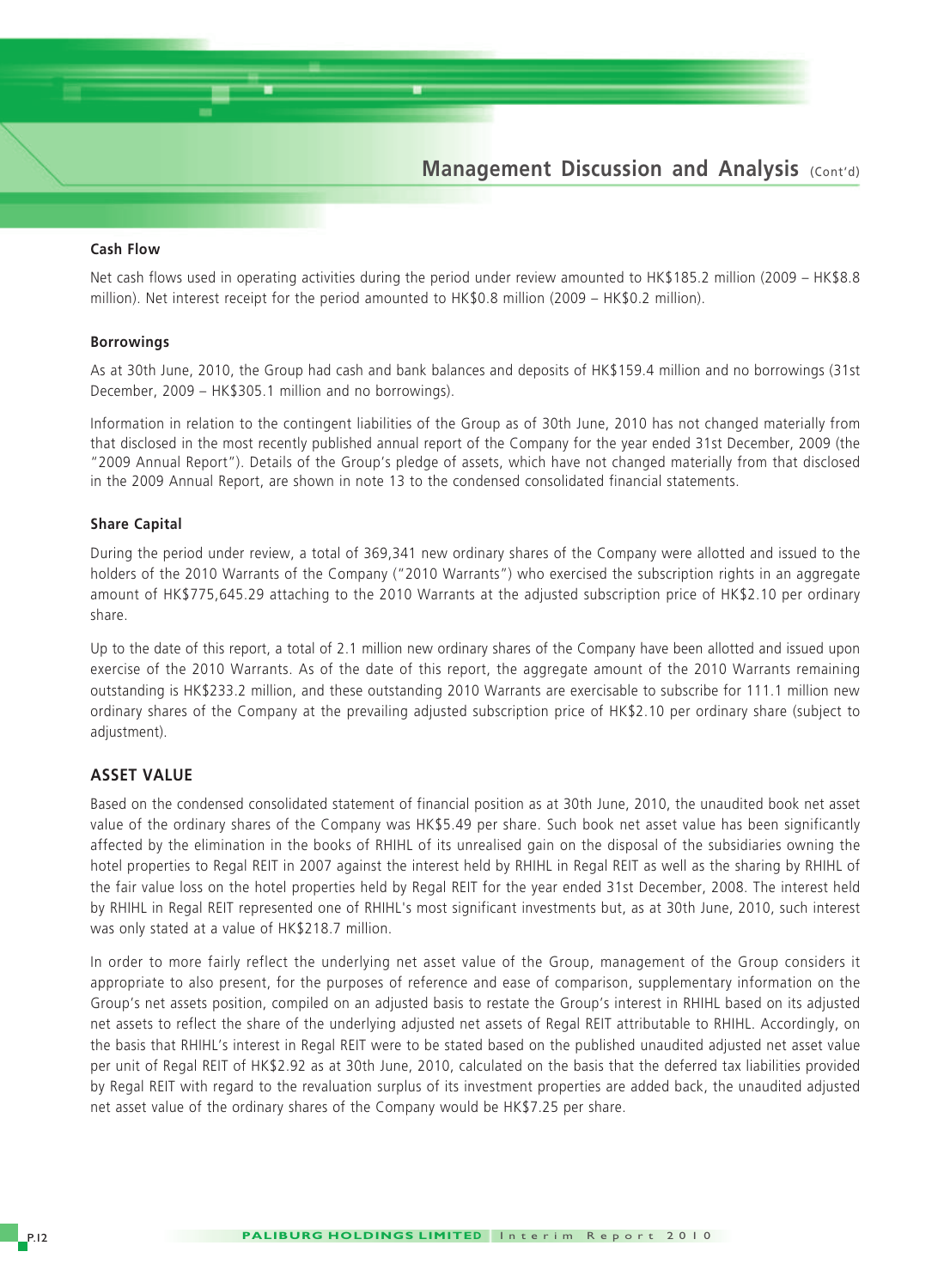**Management Discussion and Analysis (Cont'd)** 

|                                                               |              | As at 30th June, 2010<br>HK\$ per |
|---------------------------------------------------------------|--------------|-----------------------------------|
|                                                               | HK\$'million | ordinary share                    |
| Unaudited book net assets after non-controlling interests     | 5,597.3      | 5.49                              |
| Adjustment to restate the Group's interest in                 |              |                                   |
| RHIHL on the basis noted above                                | 1.792.2      |                                   |
| Unaudited adjusted net assets after non-controlling interests | 7,389.5      | 7.25                              |

#### **MATERIAL ACQUISITIONS OR DISPOSALS OF SUBSIDIARIES OR ASSOCIATES**

During the period under review, there were no material acquisitions or disposals of subsidiaries or associates of the Company.

Save as otherwise disclosed in the Chairman's Statement, the Group has no immediate plans for material investments or capital assets.

#### **STAFF AND REMUNERATION POLICY**

The Group, together with the RHIHL group, employ approximately 2,060 staff in Hong Kong. The Group's management considers the overall level of staffing employed and the remuneration cost incurred in connection with the Group's operations to be compatible with market norm.

Remuneration packages are generally structured by reference to market terms and individual merits. Salaries are normally reviewed on an annual basis based on performance appraisals and other relevant factors. Staff benefits plans maintained by the Group include a mandatory provident fund scheme as well as medical and life insurance.

With a view to providing long term incentives, the Company maintains a share option scheme named as "The Paliburg Holdings Limited Share Option Scheme", under which share options have been granted to selected eligible persons.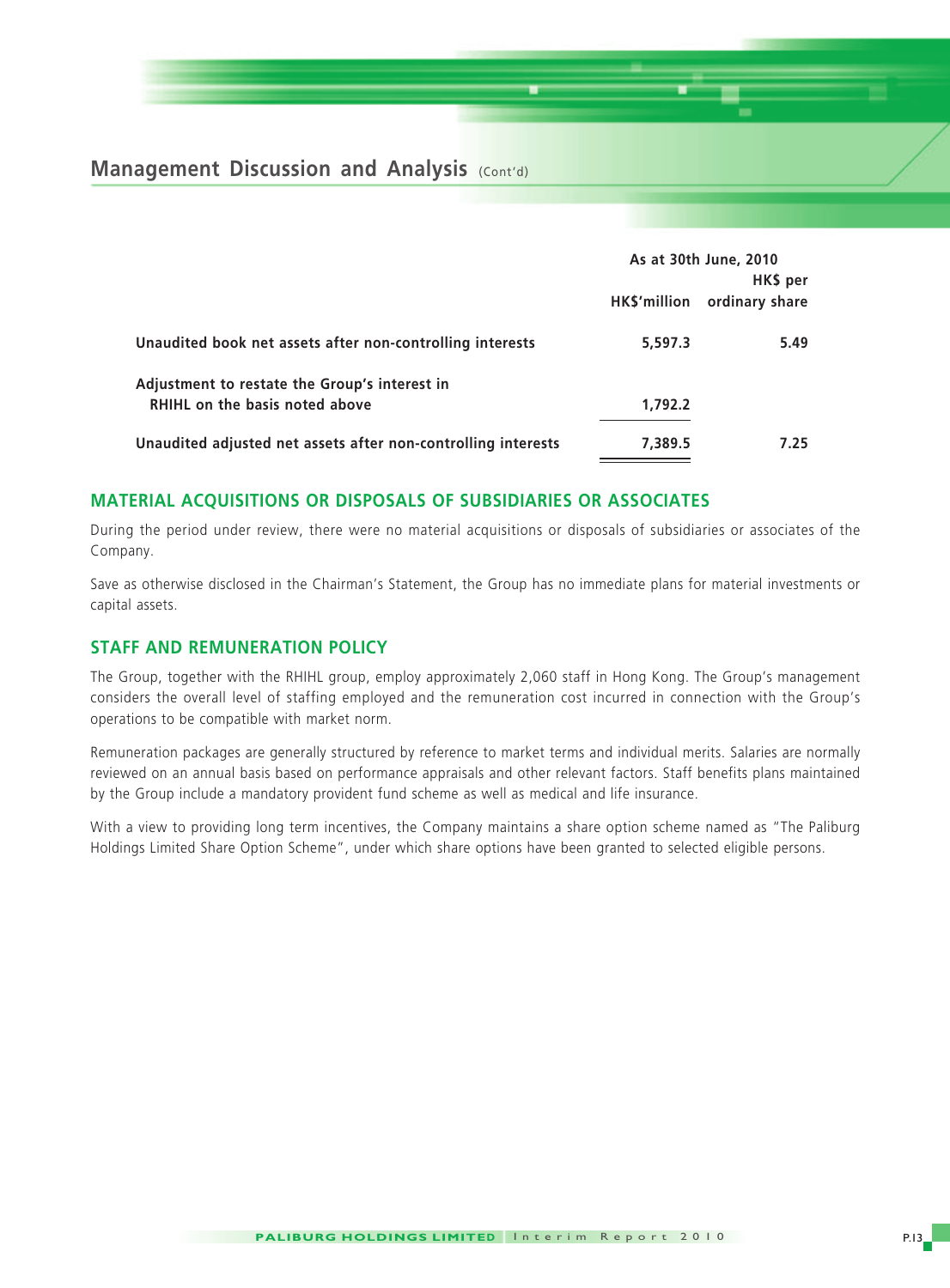## **Condensed Consolidated Income Statement**

|                                                                                                                  |                | Six months ended<br>30th June, 2010<br>(Unaudited) | Six months ended<br>30th June, 2009<br>(Unaudited) |
|------------------------------------------------------------------------------------------------------------------|----------------|----------------------------------------------------|----------------------------------------------------|
|                                                                                                                  | <b>Notes</b>   | <b>HK\$'million</b>                                | HK\$'million                                       |
| REVENUE<br>Cost of sales                                                                                         | $\overline{2}$ | 50.2<br>(47.2)                                     | 106.7<br>(85.9)                                    |
| Gross profit                                                                                                     |                | 3.0                                                | 20.8                                               |
| Other income<br>Fair value gain on an investment property<br>Fair value gains on financial assets                | 3              | 1.9                                                | 0.8<br>46.0                                        |
| at fair value through profit or loss, net<br>Administrative expenses<br>Other operating income/(expenses), net   | 4              | 219.3<br>(15.8)<br>0.7                             | 97.2<br>(14.1)<br>(49.5)                           |
| OPERATING PROFIT                                                                                                 | $\overline{2}$ | 209.1                                              | 101.2                                              |
| Finance costs<br>Share of profits and losses of associates                                                       | 6              | 191.9                                              | (0.9)<br>71.2                                      |
| PROFIT BEFORE TAX                                                                                                |                | 401.0                                              | 171.5                                              |
| Income tax                                                                                                       | $\overline{7}$ | (0.9)                                              | (9.2)                                              |
| PROFIT FOR THE PERIOD BEFORE ALLOCATION<br>BETWEEN EQUITY HOLDERS OF THE PARENT<br>AND NON-CONTROLLING INTERESTS |                | 400.1                                              | 162.3                                              |
| Attributable to:<br>Equity holders of the parent<br>Non-controlling interests                                    |                | 400.1                                              | 162.3                                              |
|                                                                                                                  |                | 400.1                                              | 162.3                                              |
| EARNINGS PER ORDINARY SHARE ATTRIBUTABLE<br>TO EQUITY HOLDERS OF THE PARENT                                      | 9              |                                                    |                                                    |
| <b>Basic</b>                                                                                                     |                | HK39.2 cents                                       | HK15.9 cents                                       |
| Diluted                                                                                                          |                | HK38.0 cents                                       | HK15.9 cents                                       |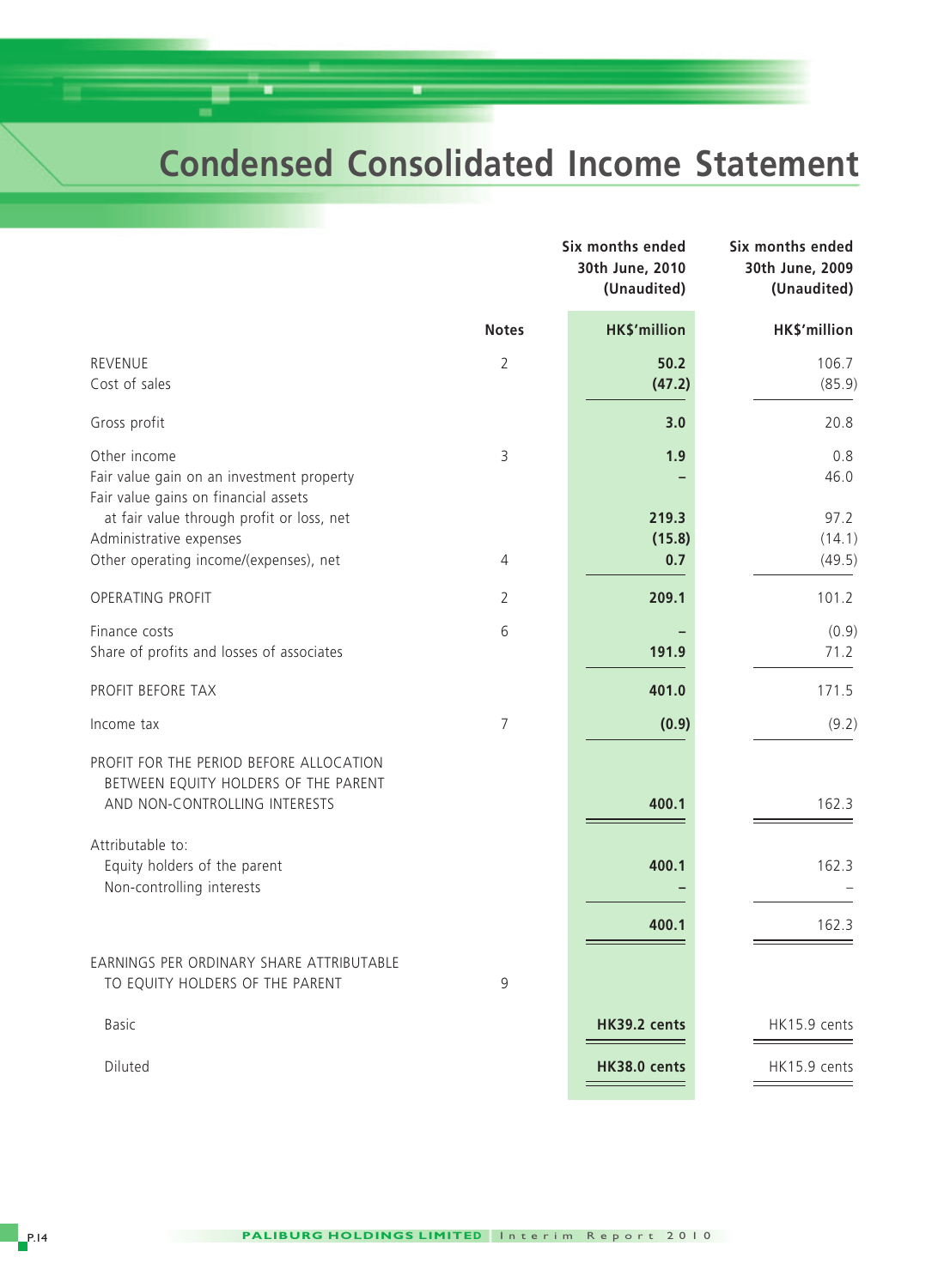# **Condensed Consolidated Statement of Comprehensive Income**

|                                                                                                                                                                                                                                                            | Six months ended<br>30th June, 2010<br>(Unaudited) | Six months ended<br>30th June, 2009<br>(Unaudited) |
|------------------------------------------------------------------------------------------------------------------------------------------------------------------------------------------------------------------------------------------------------------|----------------------------------------------------|----------------------------------------------------|
|                                                                                                                                                                                                                                                            | <b>HK\$'million</b>                                | HK\$'million                                       |
| PROFIT FOR THE PERIOD BEFORE ALLOCATION<br>BETWEEN EQUITY HOLDERS OF THE PARENT<br>AND NON-CONTROLLING INTERESTS                                                                                                                                           | 400.1                                              | 162.3                                              |
| OTHER COMPREHENSIVE INCOME:                                                                                                                                                                                                                                |                                                    |                                                    |
| Available-for-sale investments:<br>Reclassification adjustment for losses included in<br>the condensed consolidated income statement<br>Exchange differences on translating foreign operations<br>Share of other comprehensive income<br>of the associates | 0.5<br>18.0                                        | 0.7<br>0.5                                         |
| Other comprehensive income for the period                                                                                                                                                                                                                  | 18.5                                               | 1.2                                                |
| TOTAL COMPREHENSIVE INCOME FOR THE PERIOD                                                                                                                                                                                                                  | 418.6                                              | 163.5                                              |
| Attributable to:<br>Equity holders of the parent<br>Non-controlling interests                                                                                                                                                                              | 418.6                                              | 163.5                                              |
|                                                                                                                                                                                                                                                            | 418.6                                              | 163.5                                              |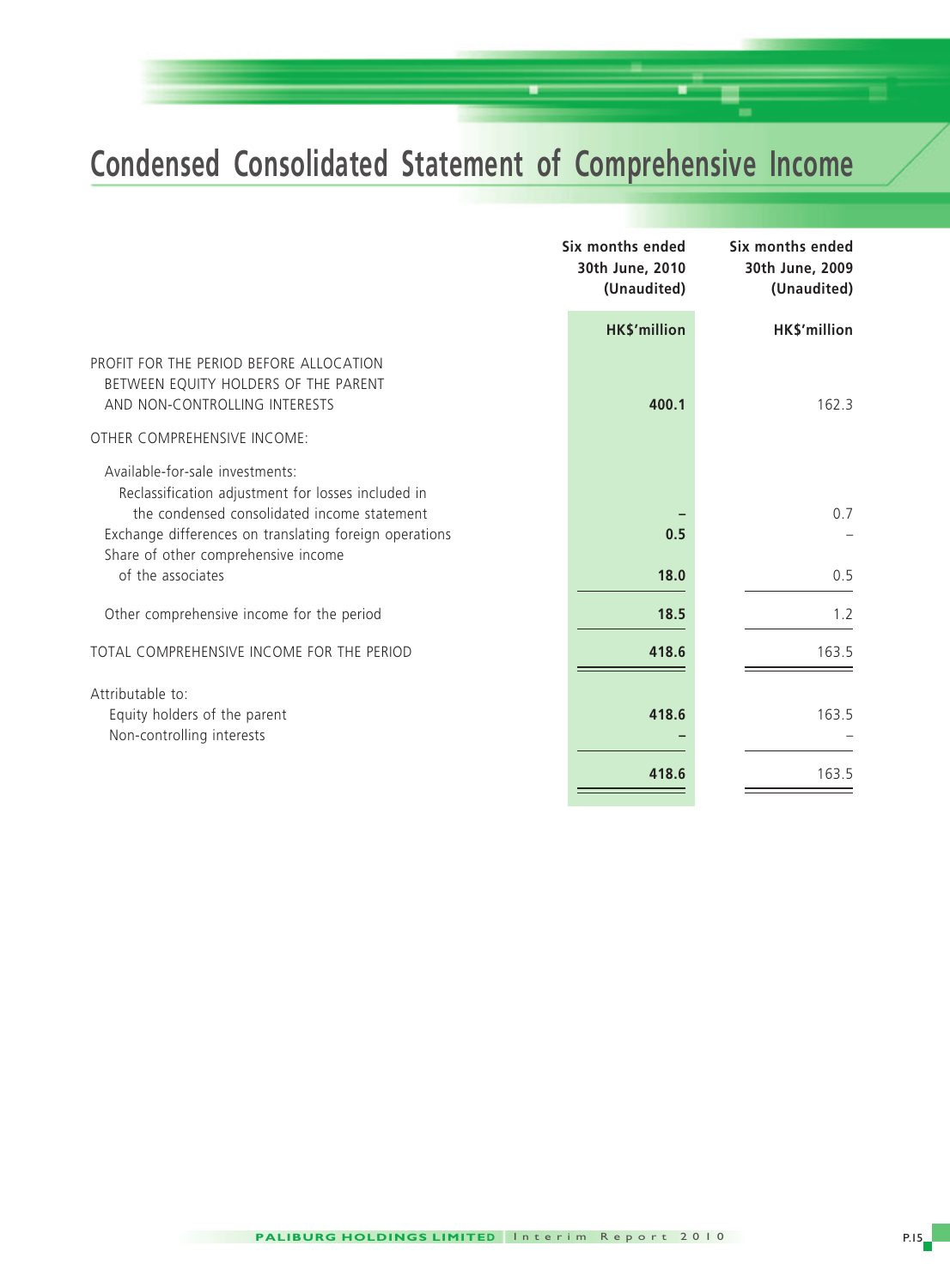## **Condensed Consolidated Statement of Financial Position**

|                                                                                                                                                                                                           |              | 30th June, 2010<br>(Unaudited)               | 31st December, 2009<br>(Audited)              |
|-----------------------------------------------------------------------------------------------------------------------------------------------------------------------------------------------------------|--------------|----------------------------------------------|-----------------------------------------------|
|                                                                                                                                                                                                           | <b>Notes</b> | <b>HK\$'million</b>                          | HK\$'million                                  |
| NON-CURRENT ASSETS<br>Property, plant and equipment<br>Investment properties<br>Interests in associates<br>Financial assets at fair value through profit or loss<br>Loans receivable                      |              | 1.9<br>0.4<br>4,517.0<br>733.9<br>4.8        | 1.8<br>0.4<br>4,376.2<br>583.9<br>5.5         |
| Total non-current assets                                                                                                                                                                                  |              | 5,258.0                                      | 4,967.8                                       |
| <b>CURRENT ASSETS</b><br>Financial assets at fair value through profit or loss<br>Properties held for sale<br>Inventories<br>Debtors, deposits and prepayments<br>Time deposits<br>Cash and bank balances | 10           | 200.9<br>6.0<br>10.3<br>85.9<br>67.3<br>92.1 | 116.4<br>6.0<br>7.2<br>52.4<br>184.0<br>121.1 |
| Asset of a disposal group classified as<br>held for sale                                                                                                                                                  |              | 462.5<br>249.4                               | 487.1<br>249.4                                |
| Total current assets                                                                                                                                                                                      |              | 711.9                                        | 736.5                                         |
| <b>CURRENT LIABILITIES</b><br>Creditors and accruals<br>Tax payable<br>Deposits received                                                                                                                  | 11           | (52.1)<br>(4.5)<br>(216.9)                   | (174.0)<br>(3.6)<br>(216.9)                   |
| Liability directly associated with the asset of<br>a disposal group classified as held for sale                                                                                                           |              | (273.5)<br>(98.9)                            | (394.5)<br>(98.9)                             |
| Total current liabilities                                                                                                                                                                                 |              | (372.4)                                      | (493.4)                                       |
| NET CURRENT ASSETS                                                                                                                                                                                        |              | 339.5                                        | 243.1                                         |
| Net assets                                                                                                                                                                                                |              | 5,597.5                                      | 5,210.9                                       |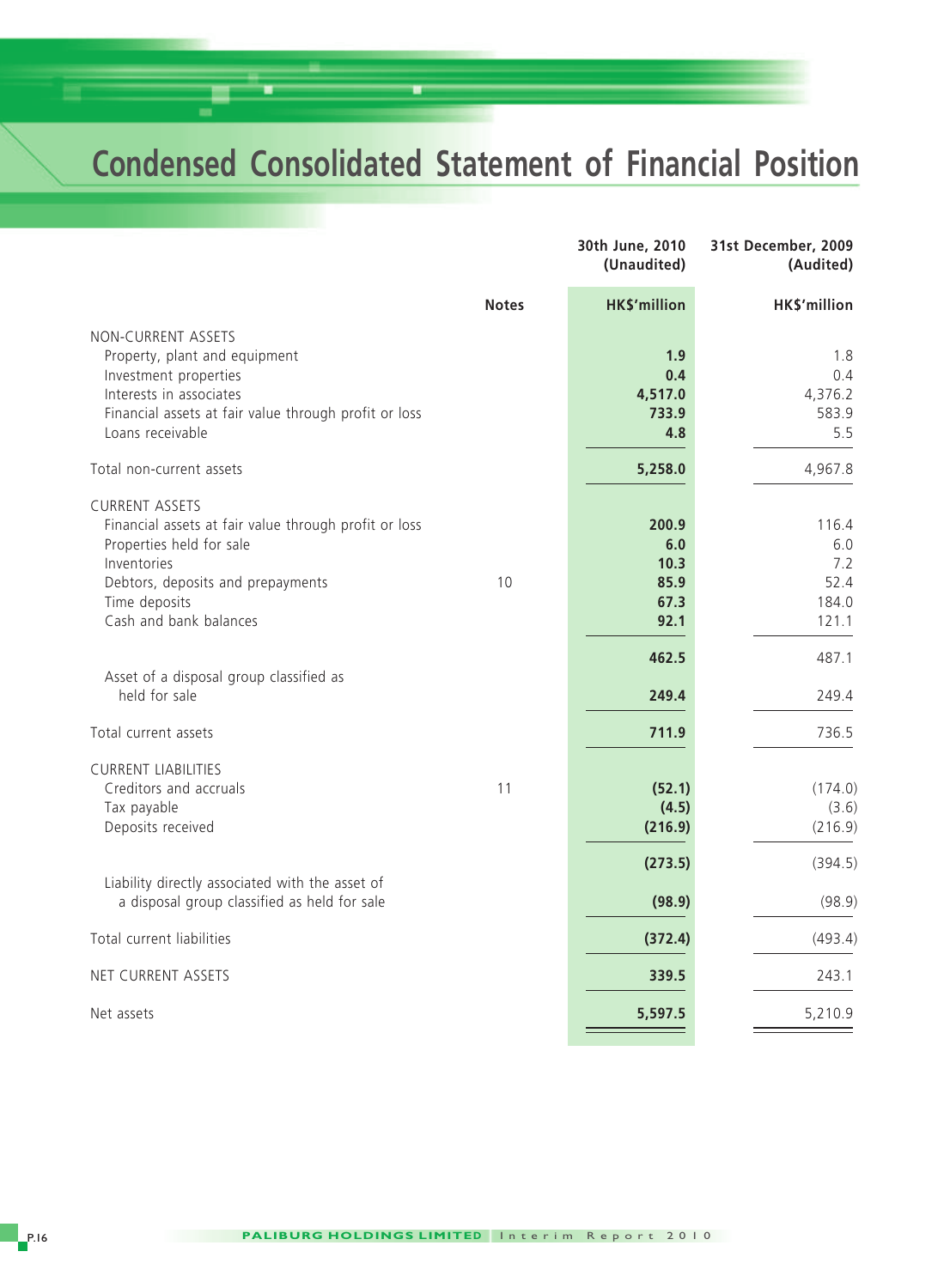## **Condensed Consolidated Statement of Financial Position (Cont'd)**

|                                                     | 30th June, 2010<br>(Unaudited) | 31st December, 2009<br>(Audited) |
|-----------------------------------------------------|--------------------------------|----------------------------------|
|                                                     | HK\$'million                   | HK\$'million                     |
| <b>EQUITY</b>                                       |                                |                                  |
| Equity attributable to equity holders of the parent |                                |                                  |
| Issued capital                                      | 102.0                          | 101.9                            |
| Reserves                                            | 5,480.0                        | 5,075.2                          |
| <b>Dividends</b>                                    | 15.3                           | 33.6                             |
|                                                     | 5,597.3                        | 5,210.7                          |
| <b>Non-controlling interests</b>                    | 0.2                            | 0.2                              |
| Total equity                                        | 5,597.5                        | 5,210.9                          |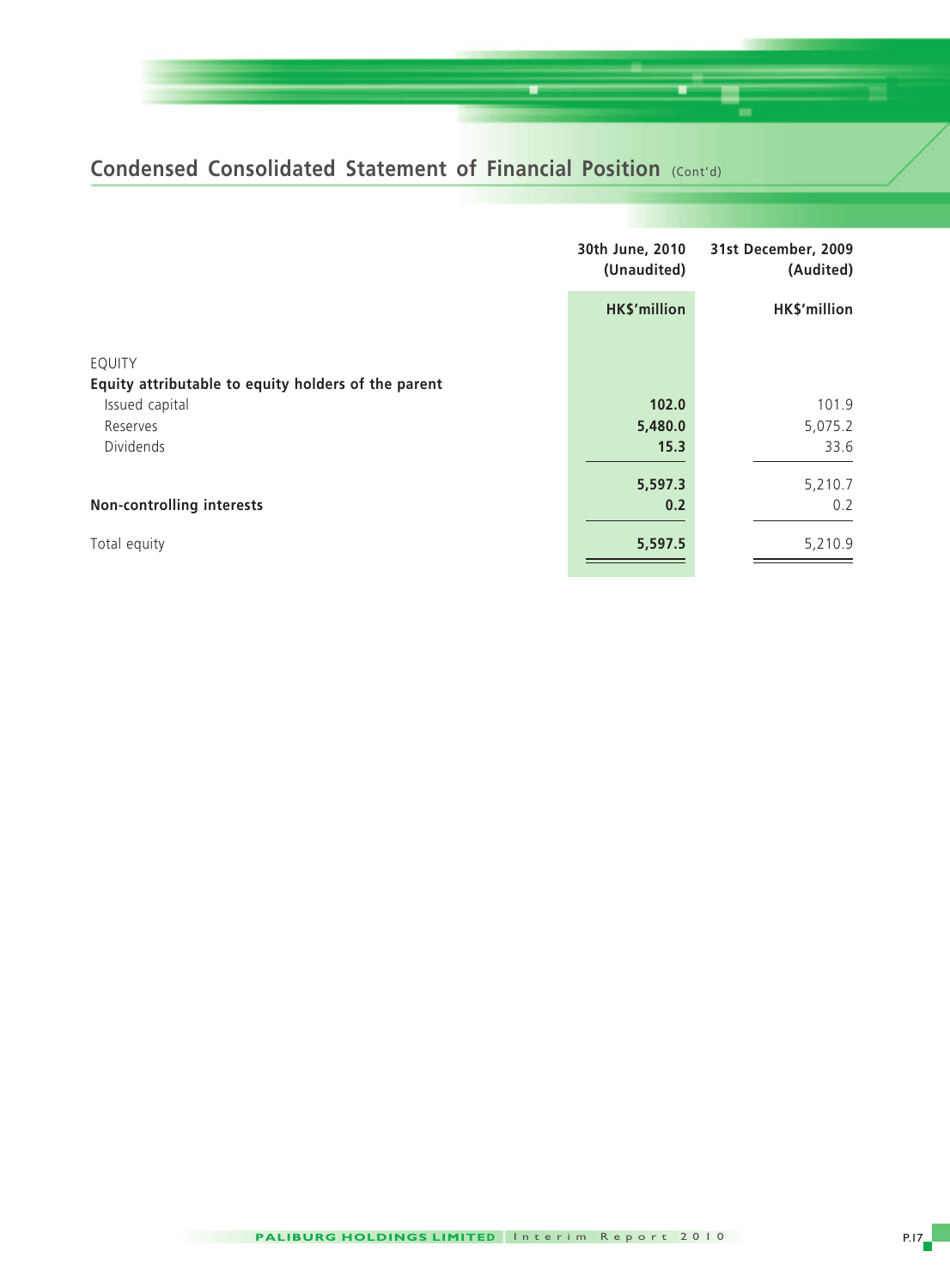**Condensed Consolidated Statement of Changes in Equity**

|                                                           |                                  |                                            |                                           |                                   |                                                        | Attributable to equity holders of the parent                                   |                                 |                                                    |                                           |                                 |                      |                                                 |                                |
|-----------------------------------------------------------|----------------------------------|--------------------------------------------|-------------------------------------------|-----------------------------------|--------------------------------------------------------|--------------------------------------------------------------------------------|---------------------------------|----------------------------------------------------|-------------------------------------------|---------------------------------|----------------------|-------------------------------------------------|--------------------------------|
|                                                           | (Unaudited)<br>Issued<br>capital | Share<br>premium<br>(Unaudited)<br>account | Share<br>reserve<br>option<br>(Unaudited) | Special<br>reserve<br>(Unaudited) | <b>Assets</b><br>revaluation<br>reserve<br>(Unaudited) | for-sale<br>reserve<br>(Unaudited)<br>Available-<br>investments<br>revaluation | Hedge<br>reserve<br>(Unaudited) | reserve<br>Exchange<br>equalisation<br>(Unaudited) | profits<br><b>Retained</b><br>(Unaudited) | <b>Dividends</b><br>(Unaudited) | Total<br>(Unaudited) | Non-<br>interests<br>(Unaudited)<br>controlling | Total<br>equity<br>(Unaudited) |
|                                                           | HKS'm                            | HK\$'m                                     | HK\$'m                                    | HK\$'m                            | HK\$'m                                                 | HK\$'m                                                                         | HKS'm                           | HK\$'m                                             | HKS'm                                     | HK\$'m                          | HK\$'m               | HK\$'m                                          | HKS'm                          |
| At 1st January, 2010                                      | 101.9                            | 1,173.                                     | 29.1                                      | 689.6                             | 663.6                                                  |                                                                                | (68.7)                          | 130.5                                              | 2,457.4                                   | 33.6                            | 5,210.7              | $\approx$                                       | 5,210.9                        |
| ssue of new shares upon exercise<br>of warrants           | $\overline{\omega}$              | $\ddot{\phantom{1}}$                       |                                           |                                   |                                                        |                                                                                |                                 |                                                    |                                           |                                 | $\frac{8}{10}$       |                                                 | $\frac{8}{2}$                  |
| inal 2009 dividend declared                               |                                  |                                            |                                           |                                   |                                                        |                                                                                |                                 |                                                    |                                           | (33.6)                          | (33.6)               |                                                 | (33.6)                         |
| quity-settled share option<br>arrangements                |                                  |                                            | $\frac{1}{2}$                             |                                   |                                                        |                                                                                |                                 |                                                    |                                           |                                 | 3                    |                                                 | 3                              |
| Share of the listed associate                             |                                  |                                            | $\frac{5}{2}$                             |                                   |                                                        |                                                                                |                                 |                                                    |                                           |                                 | $\frac{5}{2}$        |                                                 | 50                             |
| nterim 2010 dividend                                      |                                  |                                            |                                           |                                   |                                                        |                                                                                |                                 |                                                    | (15.3)                                    | 15.3                            |                      |                                                 |                                |
| otal comprehensive income<br>for the period               |                                  |                                            |                                           |                                   |                                                        |                                                                                | $\overline{5.0}$                | 13.5                                               | 400.1                                     |                                 | 418.6                |                                                 | 418.6                          |
| At 30th June, 2010                                        | 102.0                            | 1,174.                                     | 29.9                                      | 689.6                             | 663.6                                                  |                                                                                | (63.7)                          | 144.0                                              | 2,842.2                                   | 15.                             | 5,597.               | S                                               | 5,597.5                        |
| At 1st January, 2009                                      | 101.9                            | 1,173.6                                    | 26.5                                      | 689.6                             | 663.6                                                  | $\widehat{\Xi}$                                                                | (59.1)                          | 128.5                                              | 2,071.7                                   | 20.4                            | 4,815.6              | $\approx$                                       | 4,815.8                        |
| inal 2008 dividend declared<br>quity-settled share option |                                  |                                            |                                           |                                   |                                                        |                                                                                |                                 |                                                    |                                           | (20.4)                          | (20.4)               |                                                 | (20.4)                         |
| arrangements                                              |                                  |                                            | $\frac{5}{2}$                             |                                   |                                                        |                                                                                |                                 |                                                    |                                           |                                 | 50                   |                                                 | 50                             |
| Share of the listed associate<br>nterim 2009 dividend     |                                  |                                            |                                           |                                   |                                                        |                                                                                |                                 |                                                    | (10.2)                                    | 10.2                            |                      |                                                 |                                |
| Total comprehensive income/(loss)<br>for the period       |                                  |                                            |                                           |                                   |                                                        | 든                                                                              | $\tag{0.2}$                     | $\mathbb{C}$                                       | 162.3                                     |                                 | 163.5                |                                                 | 163.5                          |
| At 30th June, 2009                                        | 101.9                            | 1,173.6                                    | 28.                                       | 689.6                             | 663.6                                                  |                                                                                | (59.3)                          | $\infty$<br>128.                                   | 2,223.8                                   | $\approx$                       | 4,960.4              | S                                               | 4,960.6                        |
|                                                           |                                  |                                            |                                           |                                   |                                                        |                                                                                |                                 |                                                    |                                           |                                 |                      |                                                 |                                |

**For the six months ended 30th June, 2010**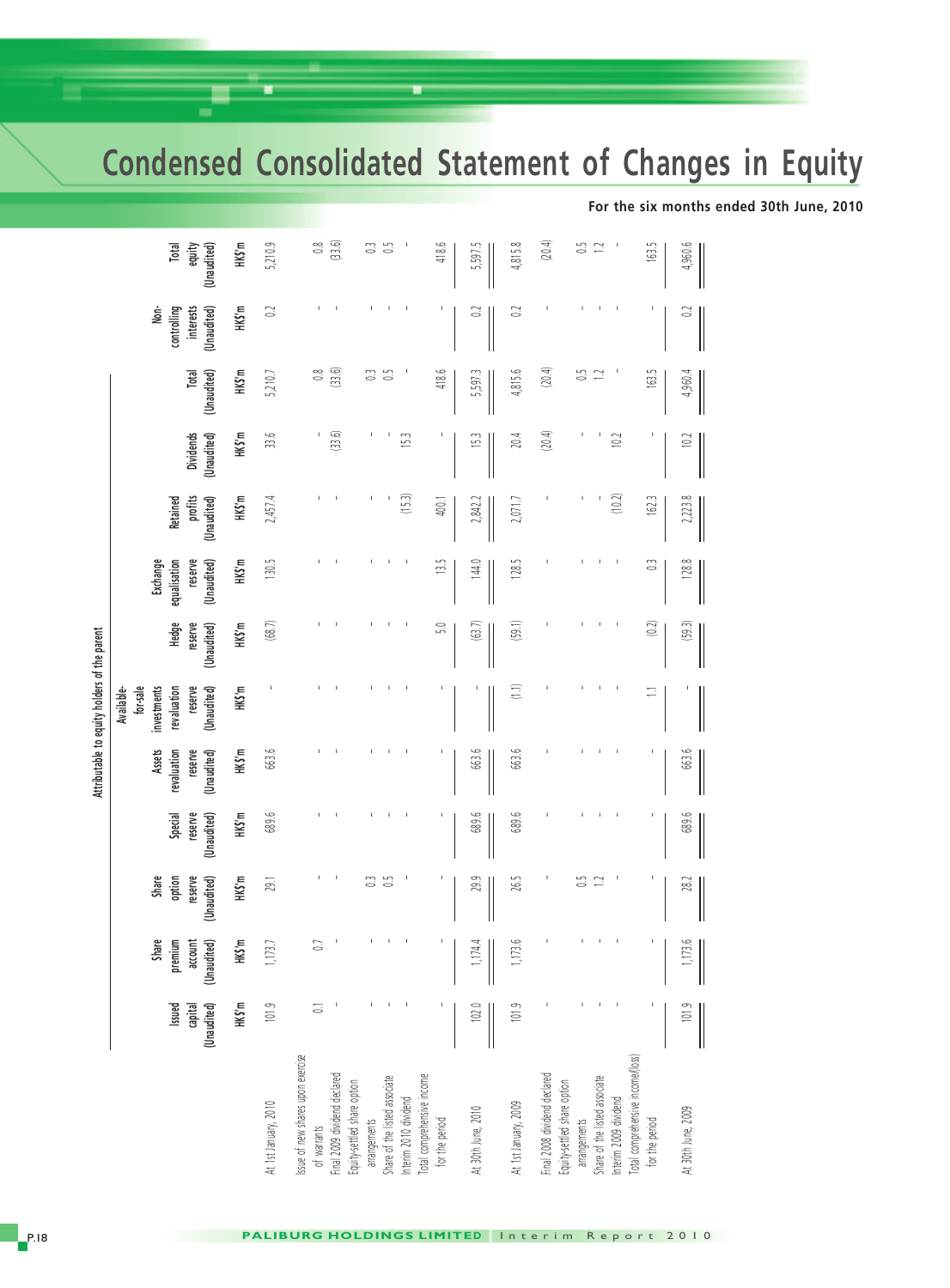## **Condensed Consolidated Statement of Cash Flows**

|                                                                                                                                    | Six months ended<br>30th June, 2010<br>(Unaudited) | Six months ended<br>30th June, 2009<br>(Unaudited) |
|------------------------------------------------------------------------------------------------------------------------------------|----------------------------------------------------|----------------------------------------------------|
|                                                                                                                                    | <b>HK\$'million</b>                                | HK\$'million                                       |
| Net cash flows used in operating activities                                                                                        | (185.2)                                            | (8.8)                                              |
| Net cash flows from investing activities                                                                                           | 71.9                                               | 28.0                                               |
| Net cash flows used in financing activities                                                                                        | (32.9)                                             | (24.6)                                             |
| Net decrease in cash and cash equivalents                                                                                          | (146.2)                                            | (5.4)                                              |
| Cash and cash equivalents at beginning of period                                                                                   | 305.1                                              | 278.0                                              |
| Effect of foreign exchange rate changes, net                                                                                       | 0.5                                                |                                                    |
| Cash and cash equivalents at end of period                                                                                         | 159.4                                              | 272.6                                              |
| Analysis of balances of cash and cash equivalents<br>Cash and bank balances<br>Non-pledged time deposits with original maturity of | 92.1                                               | 107.6                                              |
| less than three months when acquired                                                                                               | 67.3                                               | 165.0                                              |
|                                                                                                                                    | 159.4                                              | 272.6                                              |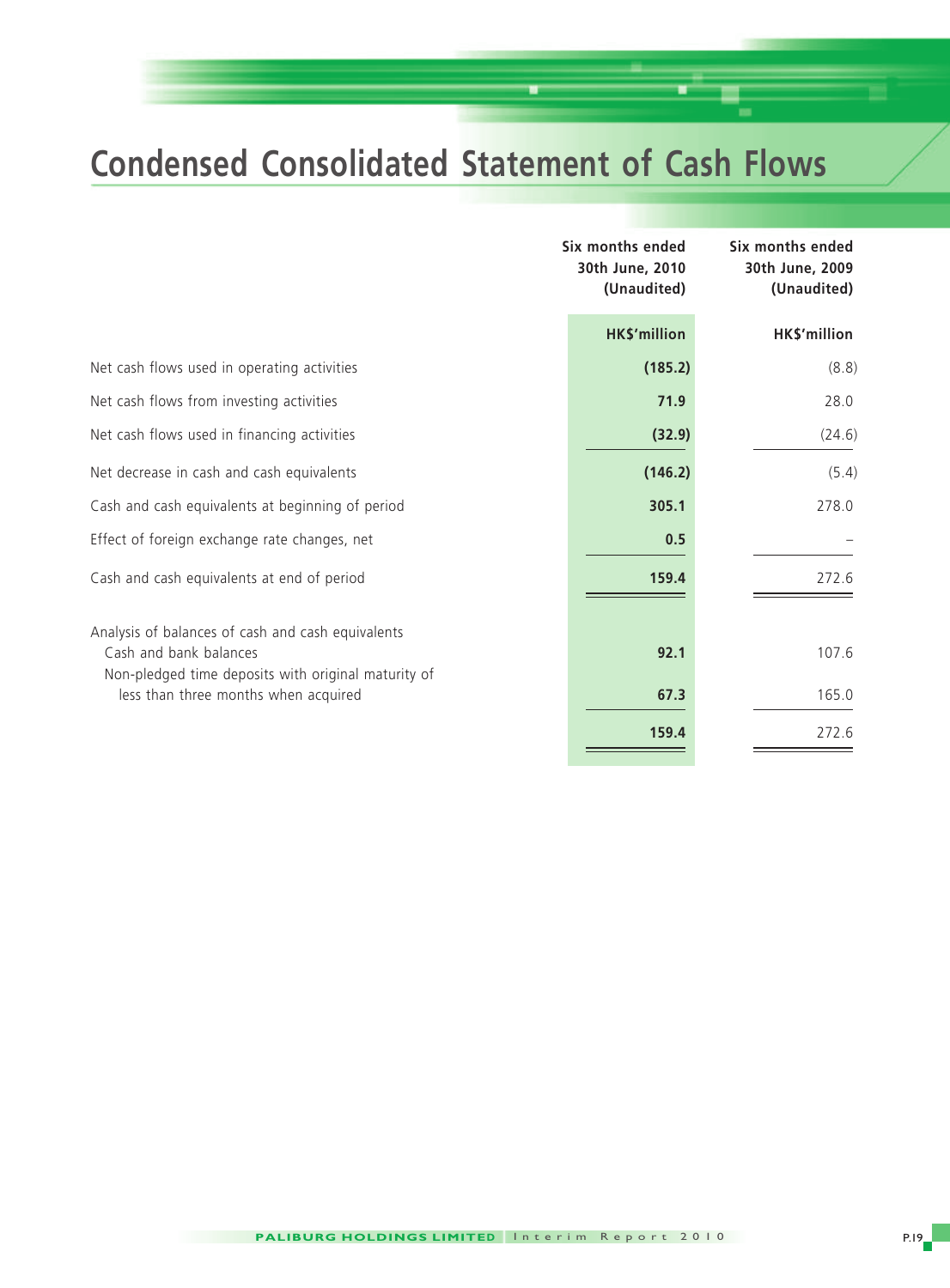#### **1. Accounting Policies**

The condensed consolidated interim financial statements have been prepared in accordance with Hong Kong Accounting Standards 34 "Interim Financial Reporting" issued by the Hong Kong Institute of Certified Public Accountants. The accounting policies adopted in the preparation of the condensed consolidated interim financial statements are consistent with those followed in the preparation of the Group's annual financial statements for the year ended 31st December, 2009, except for the adoption of the following new and revised Hong Kong Financial Reporting Standards ("HKFRSs"), which are effective for the Group's annual periods beginning on or after 1st January, 2010.

| HKFRS 1 (Revised)                                                                               | First-time Adoption of Hong Kong Financial Reporting Standards                                                                                   |
|-------------------------------------------------------------------------------------------------|--------------------------------------------------------------------------------------------------------------------------------------------------|
| <b>HKFRS 1 Amendments</b>                                                                       | Amendments to HKFRS 1 First-time Adoption of Hong Kong Financial<br>Reporting Standards - Additional Exemptions for First-time Adopters          |
| <b>HKFRS 2 Amendments</b>                                                                       | Amendments to HKFRS 2 Share-based Payment - Group Cash-settled<br>Share-based Payment Transactions                                               |
| HKFRS 3 (Revised)                                                                               | <b>Business Combinations</b>                                                                                                                     |
| HKAS 27 (Revised)                                                                               | Consolidated and Separate Financial Statements                                                                                                   |
| HKAS 39 Amendment                                                                               | Amendment to HKAS 39 Financial Instruments: Recognition and<br>Measurement - Eligible Hedged Items                                               |
| HK(IFRIC)-Int 17                                                                                | Distributions of Non-cash Assets to Owners                                                                                                       |
| Amendments to<br>HKFRS 5 included in<br><i>Improvements to HKFRSs</i><br>issued in October 2008 | Amendments to HKFRS 5 Non-current Assets Held for Sale and<br>Discontinued Operations - Plan to Sell the Controlling Interest in<br>a Subsidiary |
| HK Interpretation 4<br>(Revised in December 2009)<br>Improvements to HKFRSs (2009)              | Leases – Determination of the Length of Lease Term in respect of<br>Hong Kong Land Leases<br>Amendments to a number of HKFRSs                    |

The adoption of these new and revised HKFRSs has had no material impact on the Group's results of operation and financial position.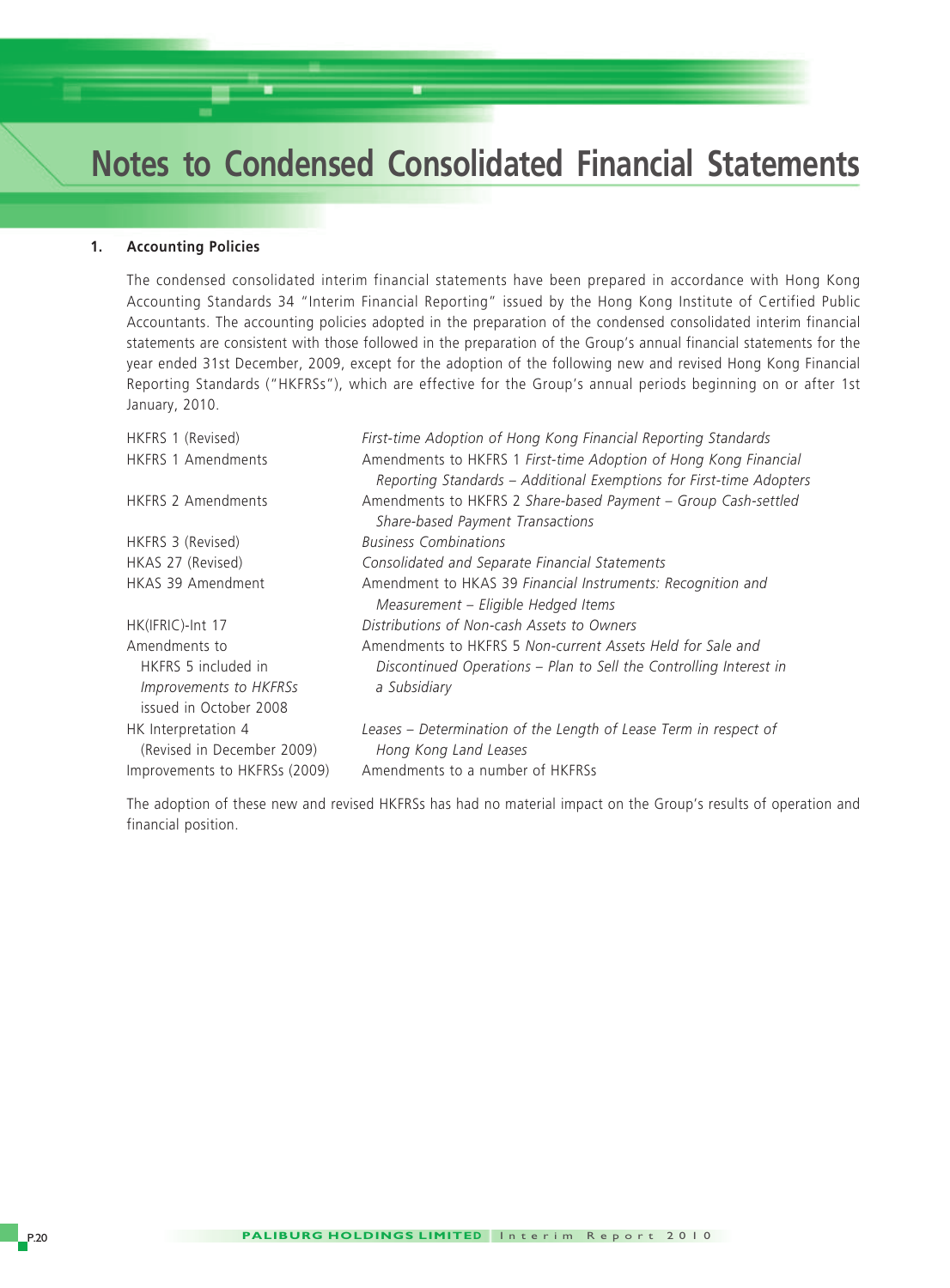

#### **2. Operating Segment Information**

For management purposes, the Group is organised into business units based on their products and services and has five reportable operating segments as follows:

- (a) the property development and investment segment comprises the development and sale of properties, the leasing of office and commercial premises and the provision of estate agency services;
- (b) the construction and building related businesses segment engages in construction works and building related businesses, including the provision of development consultancy and project management services, property management and also security systems and products and other software development and distribution;
- (c) the hotel operation and management segment engages in hotel operations and the provision of hotel management services;
- (d) the securities investment segment engages in securities trading and investment businesses; and
- (e) the others segment mainly comprises the provision of financing services.

Management monitors the results of its operating segments separately for the purpose of making decisions about resources allocation and performance assessment. Segment performance is evaluated based on reportable segment profit/(loss), which is a measure of adjusted profit/(loss) before tax. The adjusted profit/(loss) before tax is measured consistently with the Group's profit before tax except that certain interest income, finance costs, head office and corporate gains and expenses are excluded from such measurement.

Intersegment sales and transfers are transacted with reference to the selling prices used for sales made to third parties at the then prevailing market prices.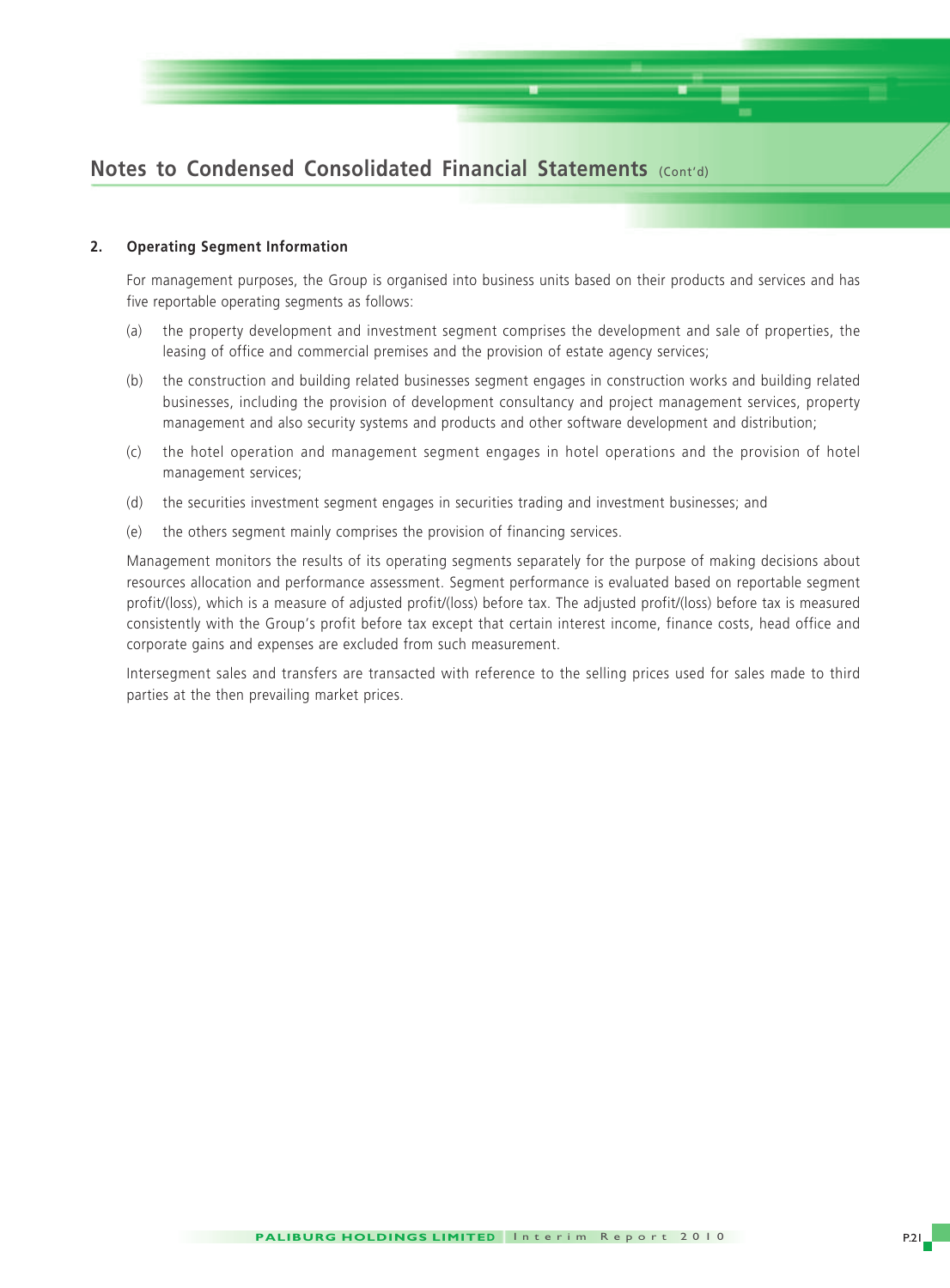|                                                                                                                            | Property development<br>and investment                          |                               |                | Construction and<br>building related<br>businesses                          |                                  | and management<br>Hotel operation                                           |                | investment<br><b>Securities</b>                                             |                | <b>Others</b>                                                               | Eliminations                                     |                                           |                                          | Consolidated                                     |
|----------------------------------------------------------------------------------------------------------------------------|-----------------------------------------------------------------|-------------------------------|----------------|-----------------------------------------------------------------------------|----------------------------------|-----------------------------------------------------------------------------|----------------|-----------------------------------------------------------------------------|----------------|-----------------------------------------------------------------------------|--------------------------------------------------|-------------------------------------------|------------------------------------------|--------------------------------------------------|
|                                                                                                                            | Six months ended<br>30th June,<br>2010<br>(Unaudited)<br>HK\$'m | (Unaudited)<br>2009<br>HK\$'m | 2010<br>HK\$'m | (Unaudited) (Unaudited)<br>2009<br>HK\$'m<br>Six months ended<br>30th June, | 2010<br>HK\$'m                   | (Unaudited) (Unaudited)<br>2009<br>HK\$'m<br>Six months ended<br>30th June, | 2010<br>HK\$'m | (Unaudited) (Unaudited)<br>2009<br>HK\$'m<br>Six months ended<br>30th June, | 2010<br>HK\$'m | (Unaudited) (Unaudited)<br>2009<br>HK\$'m<br>Six months ended<br>30th June, | Six months ended<br>30th June,<br>2010<br>HK\$'m | (Unaudited) (Unaudited)<br>HK\$'m<br>2009 | (Unaudited) (Unaudited)<br>2010<br>HKS'm | 2009<br>HK\$'m<br>Six months ended<br>30th June, |
| Sales to external customers<br>Intersegment sales<br>Segment revenue:                                                      | 3.3                                                             | 7.8                           | 38.3           | 98.2                                                                        | $\frac{0}{80}$                   | J.                                                                          | 0.6            | 0.7                                                                         |                |                                                                             |                                                  | J.                                        | 50.2                                     | 106.7                                            |
| Total                                                                                                                      | 3.3                                                             | 7.8                           | 38.3           | 98.2                                                                        | $\overline{\phantom{a}}^{\circ}$ |                                                                             | <b>0.6</b>     | C.O                                                                         |                |                                                                             |                                                  |                                           | 50.2                                     | 106.7                                            |
| Segment results                                                                                                            | (5.2)                                                           | 51.7                          | 6.4            | 12.9                                                                        | (2.1)                            |                                                                             | 219.5          | 47.9                                                                        | $\frac{6}{1}$  |                                                                             |                                                  |                                           | 220.2                                    | 113.6                                            |
| non-operating and corporate gains<br>nterest income and unallocated<br>Inallocated non-operating and<br>corporate expenses |                                                                 |                               |                |                                                                             |                                  |                                                                             |                |                                                                             |                |                                                                             |                                                  |                                           | (12.4)<br>$\frac{1}{2}$                  | $\frac{3}{2}$<br>(12.7)                          |
| Share of profits and losses of associates<br>Operating profit<br>Finance costs                                             | (2.7)                                                           | (1.5)                         | Ï              | Ï                                                                           | $194.6*$                         | $72.7*$                                                                     | t              | t                                                                           | t              | f,                                                                          |                                                  | Ï                                         | 191.9<br>209.1                           | (0.9)<br>101.2<br>71.2                           |
| Profit before tax<br>ncome tax                                                                                             |                                                                 |                               |                |                                                                             |                                  |                                                                             |                |                                                                             |                |                                                                             |                                                  |                                           | 401.0<br>(0.9)                           | (9.2)<br>171.5                                   |
| between equity holders of the parent<br>Profit for the period before allocation<br>and non-controlling interests           |                                                                 |                               |                |                                                                             |                                  |                                                                             |                |                                                                             |                |                                                                             |                                                  |                                           | 400.1                                    | 162.3                                            |
| Equity holders of the parent<br>Non-controlling interests<br>Attributable to:                                              |                                                                 |                               |                |                                                                             |                                  |                                                                             |                |                                                                             |                |                                                                             |                                                  |                                           | 400.1                                    | 162.3                                            |
|                                                                                                                            |                                                                 |                               |                |                                                                             |                                  |                                                                             |                |                                                                             |                |                                                                             |                                                  |                                           | 400.1                                    | 162.3                                            |
| * The amount represents contribution from Regal Hotels International Holdings Limited.                                     |                                                                 |                               |                |                                                                             |                                  |                                                                             |                |                                                                             |                |                                                                             |                                                  |                                           |                                          |                                                  |

The following table presents revenue and profit/(loss) information for the Group's operating segments. The following table presents revenue and profit/(loss) information for the Group's operating segments.

**Group**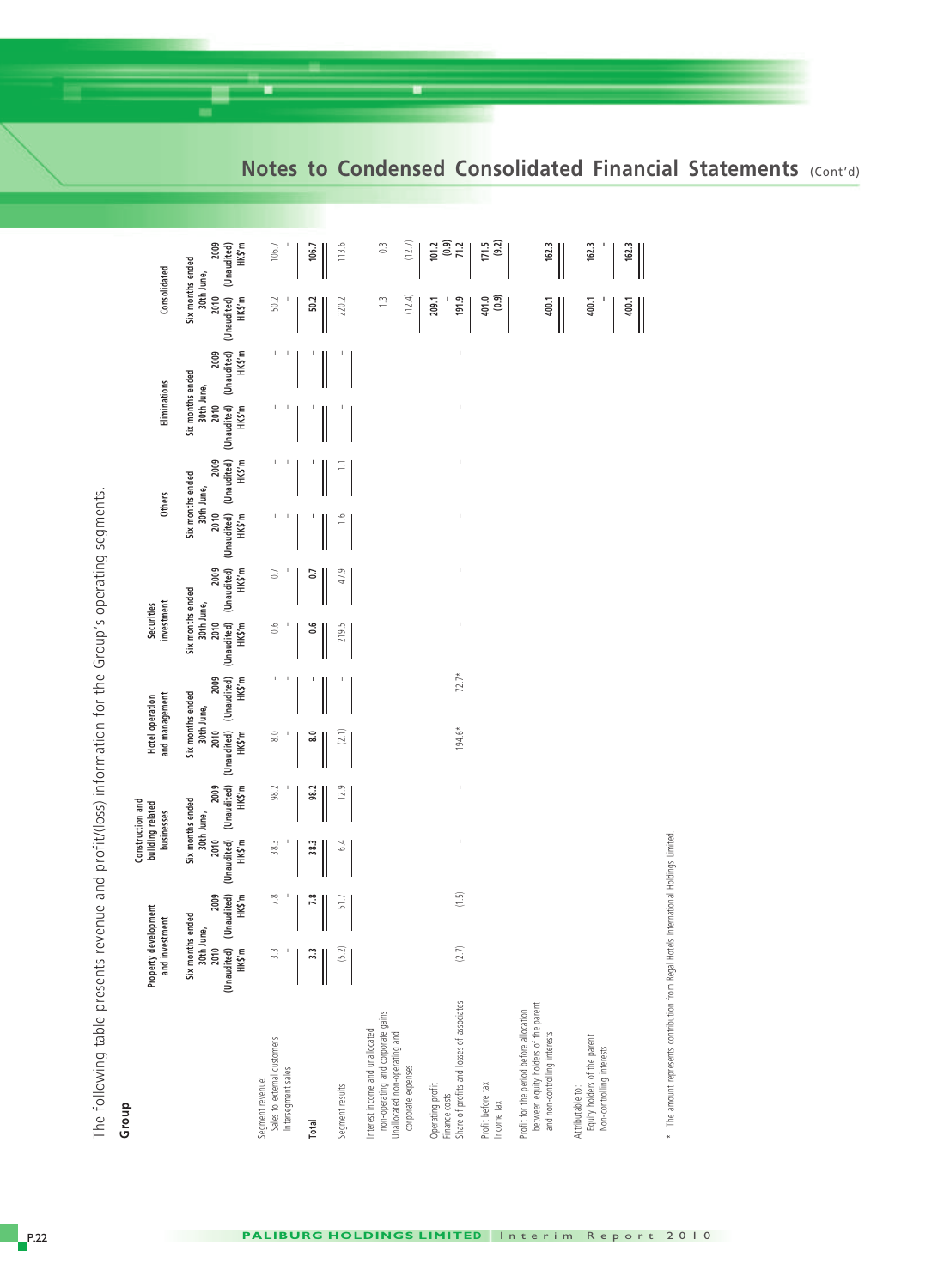

#### **3. Other Income**

Other income represents the following item:

|                 | 30th June, 2010<br>(Unaudited) | Six months ended Six months ended<br>30th June, 2009<br>(Unaudited) |
|-----------------|--------------------------------|---------------------------------------------------------------------|
|                 | HK\$'million                   | HK\$'million                                                        |
| Interest income |                                | 0.8<br>1.9                                                          |
|                 |                                |                                                                     |

#### **4. Other Operating Income/(Expenses), net**

Other operating income/(expenses), net, include the following major items:

|                                                                                                | 30th June, 2010<br>(Unaudited) | Six months ended Six months ended<br>30th June, 2009<br>(Unaudited) |
|------------------------------------------------------------------------------------------------|--------------------------------|---------------------------------------------------------------------|
|                                                                                                | HK\$'million                   | <b>HKS'million</b>                                                  |
| Depreciation<br>Loss on redemption of financial assets                                         | (0.3)                          | (0.2)                                                               |
| at fair value through profit or loss<br>Reversal of impairment of loans receivable and debtors | -<br>1.0                       | (49.1)<br>0.6                                                       |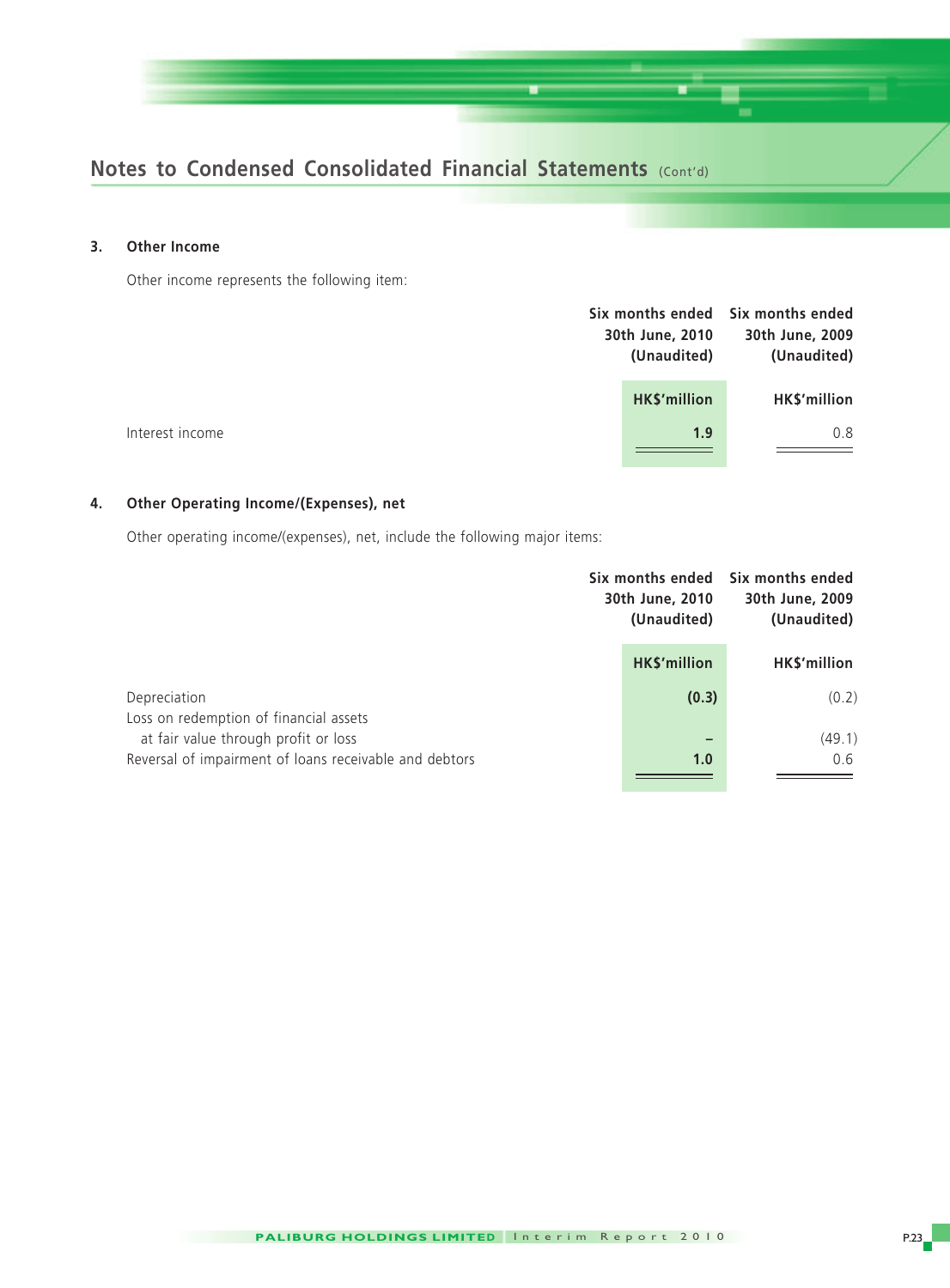

#### **5. An analysis of profit/(loss) on sale of investments of the Group is as follows:**

|                                                                                                       | 30th June, 2010<br>(Unaudited) | Six months ended Six months ended<br>30th June, 2009<br>(Unaudited) |
|-------------------------------------------------------------------------------------------------------|--------------------------------|---------------------------------------------------------------------|
|                                                                                                       | HK\$'million                   | HK\$'million                                                        |
| Profit/(Loss) on disposal of listed investments<br>Loss on disposal of available-for-sale investments | 0.6                            | (0.3)<br>(0.8)                                                      |
|                                                                                                       |                                |                                                                     |

#### **6. Finance Costs**

|                                                                         | 30th June, 2010<br>(Unaudited) | Six months ended Six months ended<br>30th June, 2009<br>(Unaudited) |
|-------------------------------------------------------------------------|--------------------------------|---------------------------------------------------------------------|
|                                                                         | HK\$'million                   | HK\$'million                                                        |
| Interest in respect of bank loans<br>wholly repayable within five years |                                | 0.7                                                                 |
| Other loan costs                                                        |                                | 0.2                                                                 |
| Total finance costs                                                     |                                | 0.9                                                                 |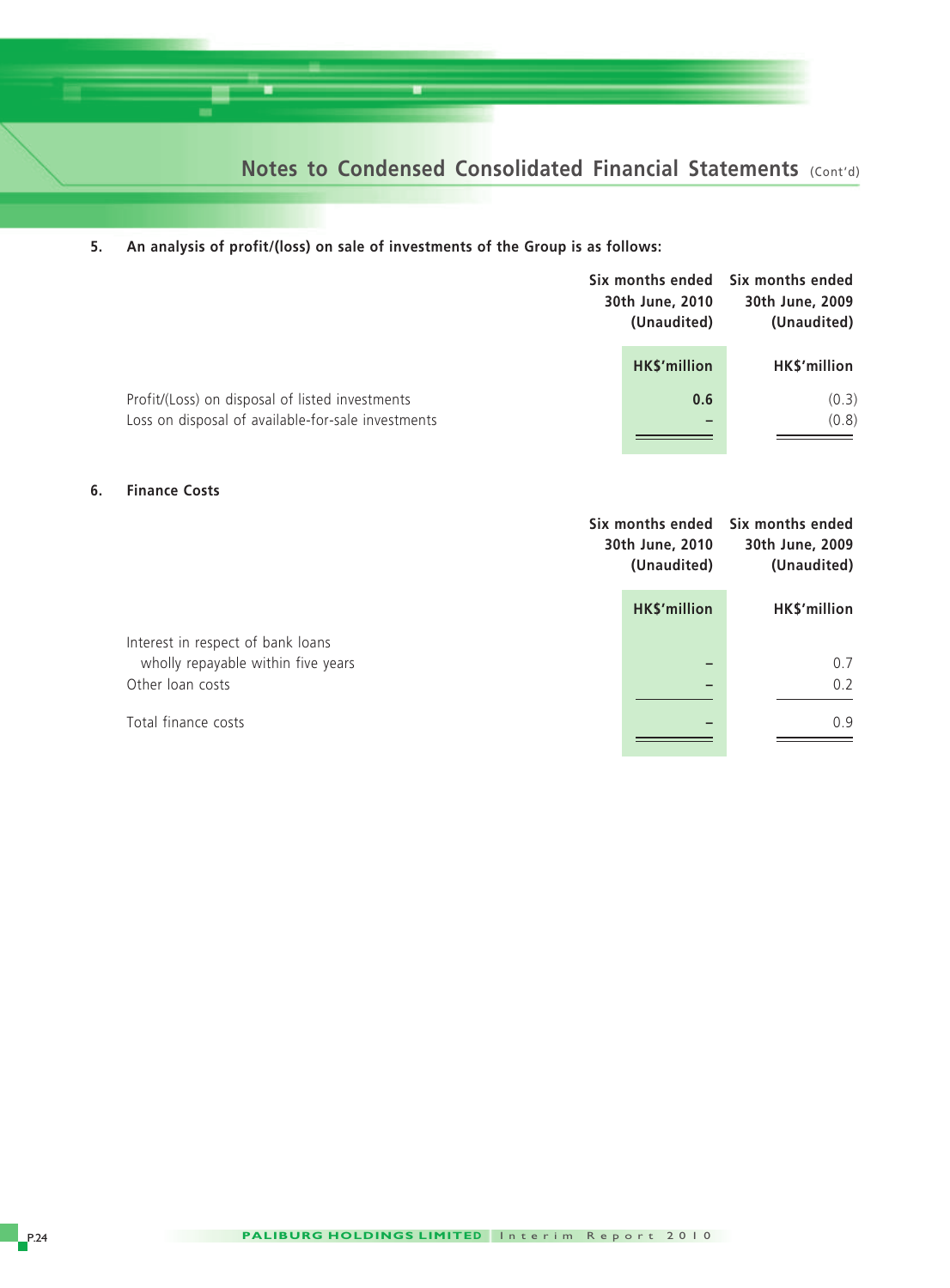#### **7. Income Tax**

|                                                         | Six months ended<br>30th June, 2010<br>(Unaudited) |              |
|---------------------------------------------------------|----------------------------------------------------|--------------|
|                                                         | HK\$'million                                       | HK\$'million |
| Current - Hong Kong<br>Charge for the period            | 0.9                                                | 1.4<br>7.8   |
| Deferred tax expense<br>Total tax charge for the period | 0.9                                                | 9.2          |

The provision for Hong Kong profits tax has been calculated by applying the applicable tax rate of 16.5% (2009 - 16.5%) to the estimated assessable profits which were earned in or derived from Hong Kong during the period.

Taxes on the profits of subsidiaries operating overseas are calculated at the rates prevailing in the respective jurisdictions in which they operate.

The share of tax charge attributable to associates amounting to HK\$3.0 million (2009 - HK\$1.7 million) is included in "Share of profits and losses of associates" in the condensed consolidated income statement.

Deferred tax expense has been calculated by applying the rate that is expected to apply in the period when the asset is realised or the liability is settled.

#### **8. Dividend**

The Directors have declared the payment of an interim dividend of HK1.5 cents (2009 - HK1.0 cent) per ordinary share for the financial year ending 31st December, 2010, absorbing an amount of approximately HK\$15.3 million (2009 - HK\$10.2 million).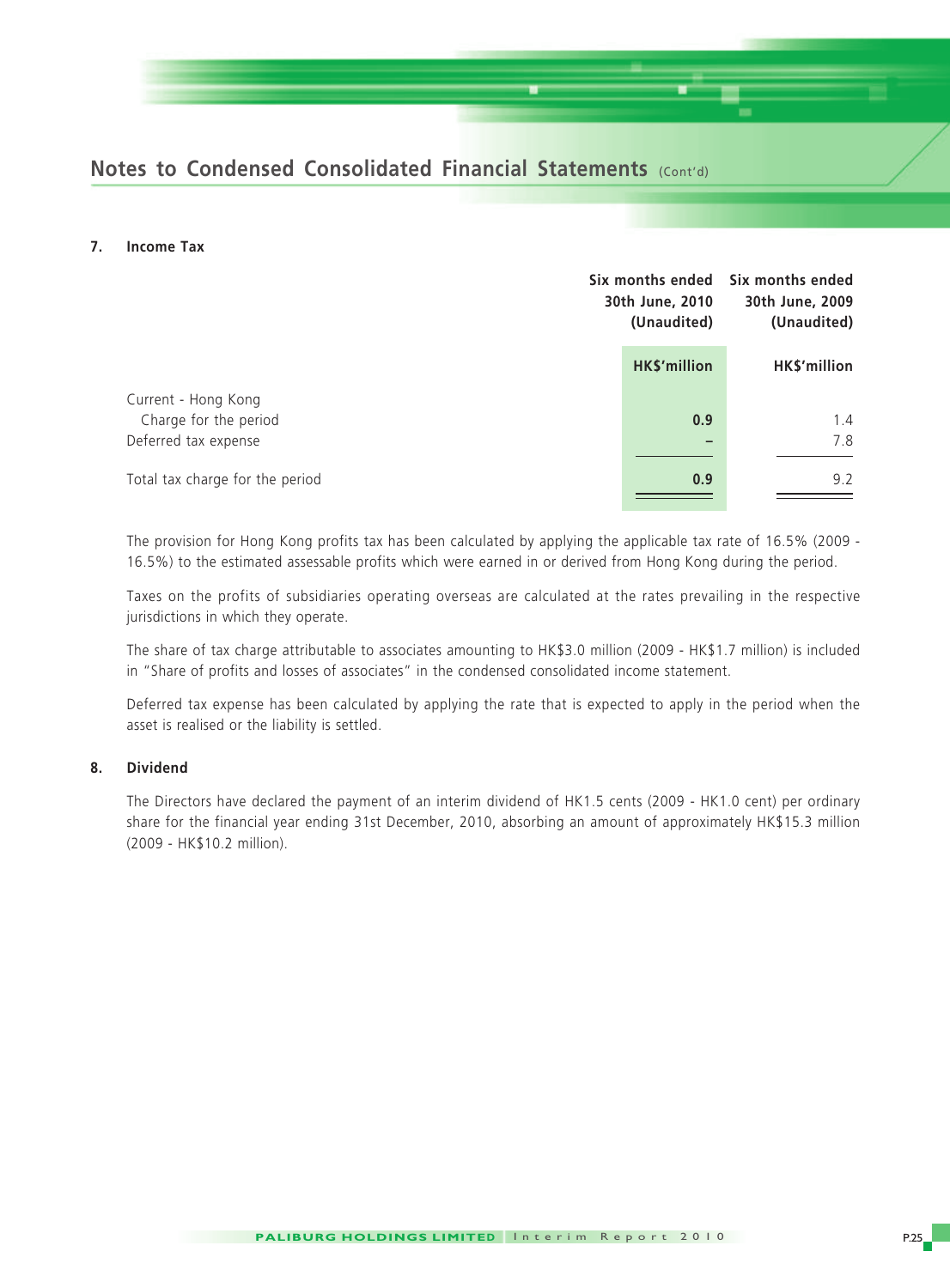

#### **9. Earnings Per Ordinary Share Attributable to Equity Holders of the Parent**

(a) Basic earnings per ordinary share

The calculation of basic earnings per ordinary share is based on the profit for the period attributable to equity holders of the parent of HK\$400.1 million (2009 - HK\$162.3 million) and on the weighted average of 1,019.5 million (2009 - 1,019.4 million) ordinary shares of the Company in issue during the period.

(b) Diluted earnings per ordinary share

The calculation of diluted earnings per ordinary share for the period ended 30th June, 2010 is based on the profit for the period attributable to equity holders of the parent. The weighted average number of ordinary shares used in the calculation is the aggregate of the weighted average number of ordinary shares in issue during the period, as used in the basic earnings per ordinary share calculation, and the weighted average number of ordinary shares of 34.5 million that would be issued at no consideration assuming all outstanding share options and the subscription rights attaching to all outstanding warrants of the Company were exercised to subscribe for ordinary shares of the Company at the beginning of the period. The exercise price of the share options of Regal Hotels International Holdings Limited ("RHIHL"), the listed assoicate of the Company, outstanding during the period is higher than the average market price of the ordinary shares of RHIHL and, accordingly, they have no dilutive effect on the basic earnings per ordinary share.

No adjustment had been made to the basic earnings per ordinary share amount presented for the period ended 30th June, 2009 in respect of a dilution as the exercise prices of the share options of the Company and RHIHL and the subscription price of the warrants of the Company outstanding during that period were higher than the average market prices of the respective ordinary shares of the Company and RHIHL and, accordingly, they had no dilutive effect on the basic earnings per ordinary share.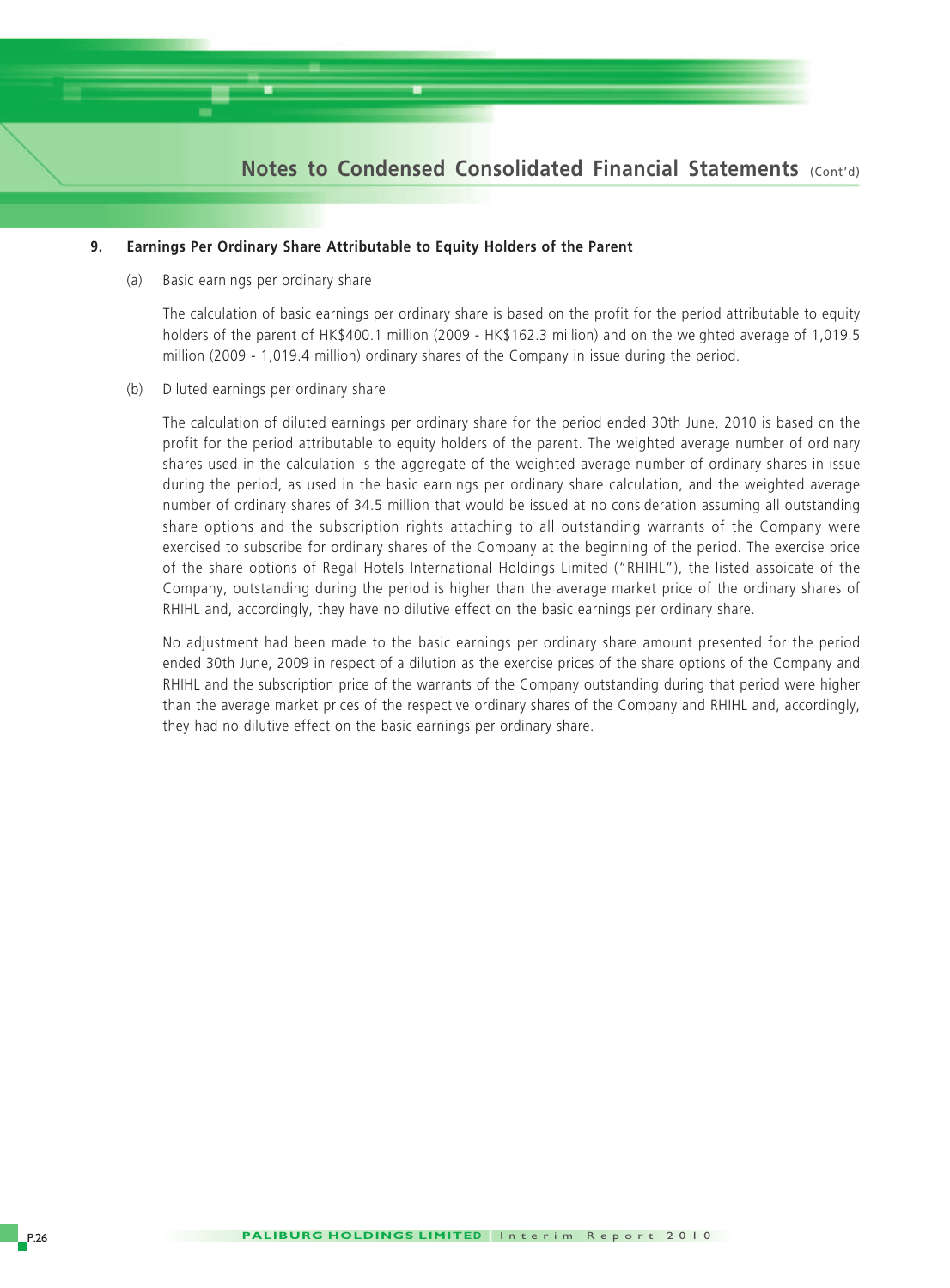

#### **10. Debtors, Deposits and Prepayments**

Included in the balance is an amount of HK\$13.3 million (31st December, 2009 - HK\$7.4 million) representing the trade debtors of the Group. The aged analysis of such debtors as at the end of the reporting period, based on the invoice date, is as follows:

|                        | 30th June, 2010<br>(Unaudited) | 31st December, 2009<br>(Audited) |  |
|------------------------|--------------------------------|----------------------------------|--|
|                        | HK\$'million                   | HK\$'million                     |  |
| Within 3 months        | 13.1                           | 7.0                              |  |
| Between 4 to 6 months  | 0.1                            | 0.2                              |  |
| Between 7 to 12 months | 0.1                            | 0.2                              |  |
|                        | 13.3                           | 7.4                              |  |

#### **Credit terms**

Trade debtors generally have credit terms of 30 to 90 days. The Group seeks to maintain strict control over its outstanding debts and overdue balances are reviewed regularly by senior management. In view of the aforementioned and that the Group's exposures spread over a number of counter-parties and customers, the Group has no significant concentration of credit risk.

Included in the balance are amounts due from the Group's associates, a jointly controlled entity of the listed associate and related companies of HK\$3.2 million (31st December, 2009 - HK\$4.1 million), HK\$0.1 million (31st December, 2009 - HK\$0.3 million) and HK\$1.2 million (31st December, 2009 - HK\$2.6 million), respectively, which are unsecured, non-interest bearing and repayable either on similar credit terms to those offered to the major customers of the Group or on demand.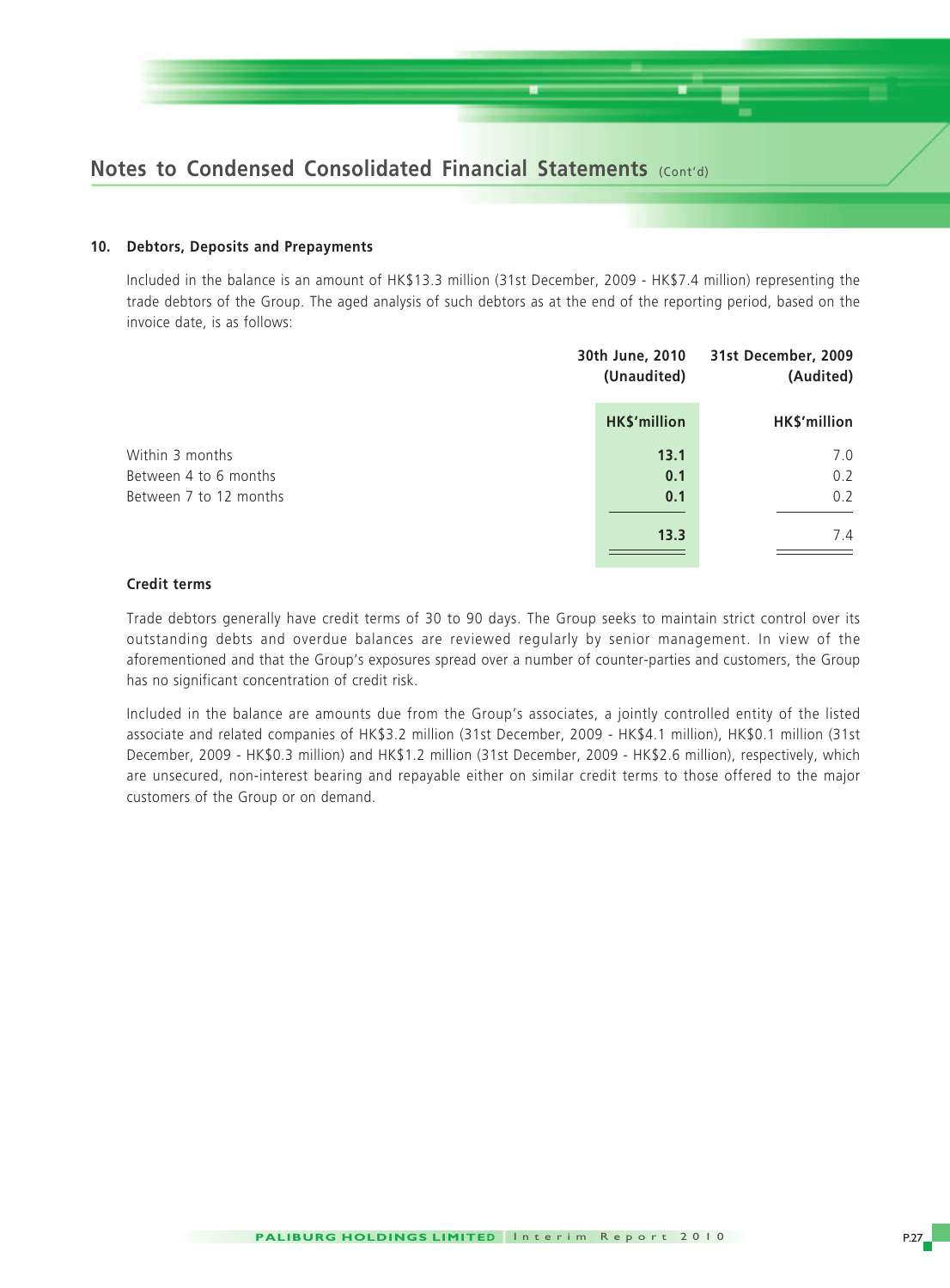#### **11. Creditors and Accruals**

Included in the balance is an amount of HK\$1.1 million (31st December, 2009 - HK\$3.4 million) representing the trade creditors of the Group. The aged analysis of such creditors as at the end of the reporting period, based on the invoice date, is as follows:

|                 | 30th June, 2010 | 31st December, 2009 |
|-----------------|-----------------|---------------------|
|                 | (Unaudited)     | (Audited)           |
|                 | HK\$'million    | HK\$'million        |
| Within 3 months | 1.1             | 3.4                 |

The trade creditors are non-interest bearing and are normally settled within 90 days.

Included in the balance are amounts due to the Group's listed associate and a fellow subsidiary of HK\$2.5 million (31st December, 2009 - HK\$3.1 million) and HK\$0.6 million (31st December, 2009 - HK\$1.7 million), respectively, which are unsecured, non-interest bearing and have no fixed terms of repayment.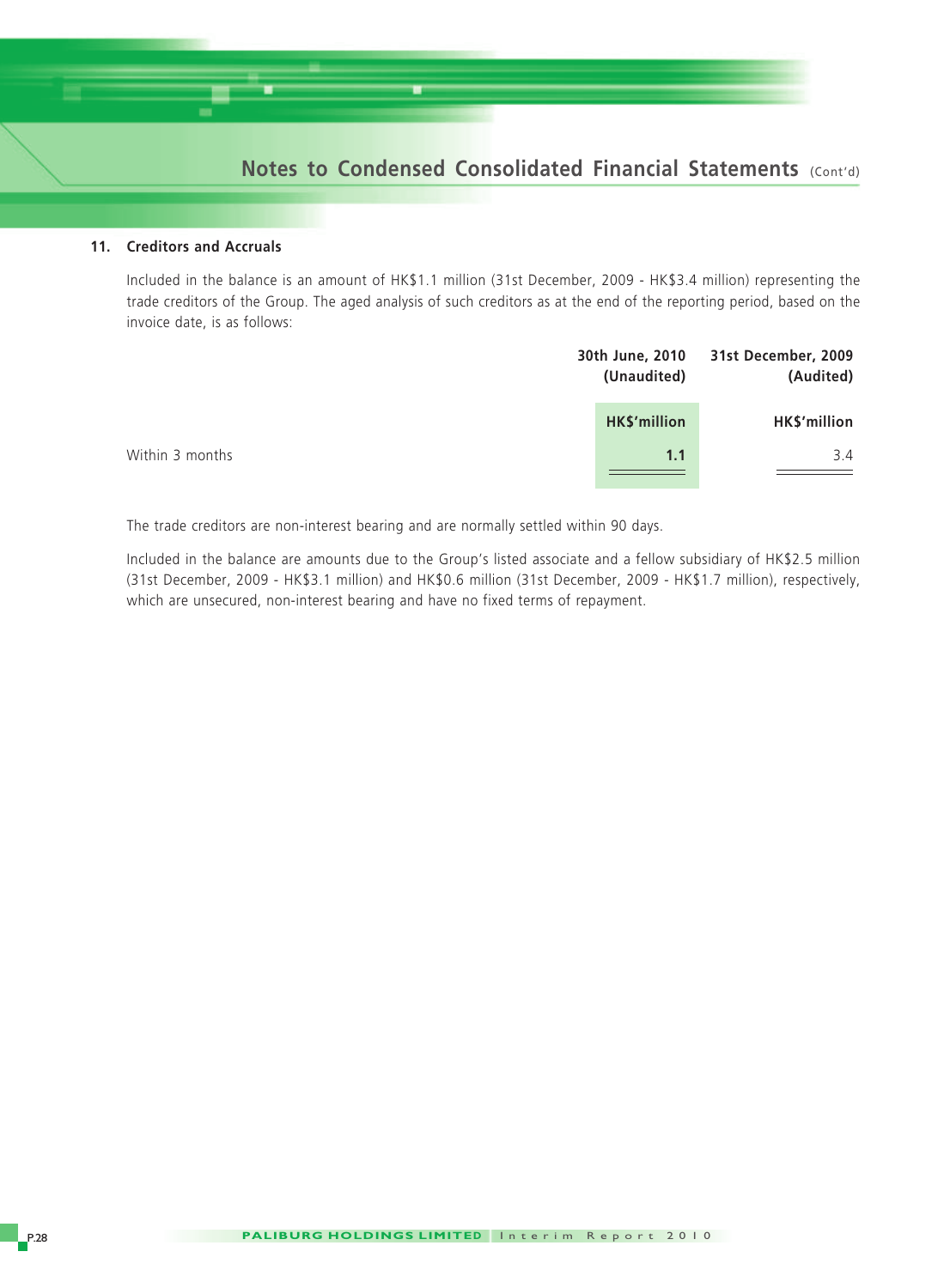

#### **12. Related Party Transactions**

(a) Transactions with related parties

The Group had the following material related party transactions during the period:

|                                             | Six months ended<br>30th June, 2010<br>(Unaudited) |                     | Six months ended<br>30th June, 2009<br>(Unaudited) |  |
|---------------------------------------------|----------------------------------------------------|---------------------|----------------------------------------------------|--|
|                                             |                                                    | <b>HK\$'million</b> | HK\$'million                                       |  |
| The listed ultimate holding company:        |                                                    |                     |                                                    |  |
| Management fee                              |                                                    | 4.0                 | 3.2                                                |  |
| Associates:                                 |                                                    |                     |                                                    |  |
| Gross construction fee income               |                                                    | 0.6                 | 26.7                                               |  |
| Gross development consultancy fee income    |                                                    | 0.1                 | 1.1                                                |  |
| Gross income in respect of security systems |                                                    |                     |                                                    |  |
| and products and other software             |                                                    | 0.9                 | 1.3                                                |  |
| Lease rental                                |                                                    | 12.0                |                                                    |  |
|                                             |                                                    |                     |                                                    |  |

The nature and terms of these related party transactions set out above were already disclosed in the Group's audited consolidated financial statements for the year ended 31st December, 2009.

(b) Other transaction with related party:

Pursuant to the sale and purchase agreement (the "S&P Agreement") completed in October 2009 in connection with the disposal to Regal REIT of 75% equity interest in a then wholly owned subsidiary which owns an investment property through its sole wholly owned subsidiary, Sonnix Limited ("Sonnix"), the Group has, inter alia, granted to Regal REIT an option exercisable by Regal REIT during the period from 1st November, 2010 to 28th February, 2011 to acquire from the Group the remaining 25% equity interest in the subject group.

In addition, the Company has provided a several guarantee in respect of a bank loan of a principal amount of up to HK\$211.0 million made available to Sonnix in the amount proportional to the Group's equity interest in Sonnix. Pursuant to the shareholders' agreement in respect of the subject group, the Company may also provide a several guarantee proportionate to the Group's equity interest in Sonnix in respect of any refinancing of the bank loan with a maximum amount of HK\$250.0 million.

As contemplated under the S&P Agreement, the Group had undertaken to complete at its own costs an asset enhancement programme (the "Asset Enhancement Programme") for the conversion of part of the investment property owned by Sonnix to a 50-room hotel. The Asset Enhancement Programme was subsequently completed in December 2009 at a cost of approximately HK\$30.0 million.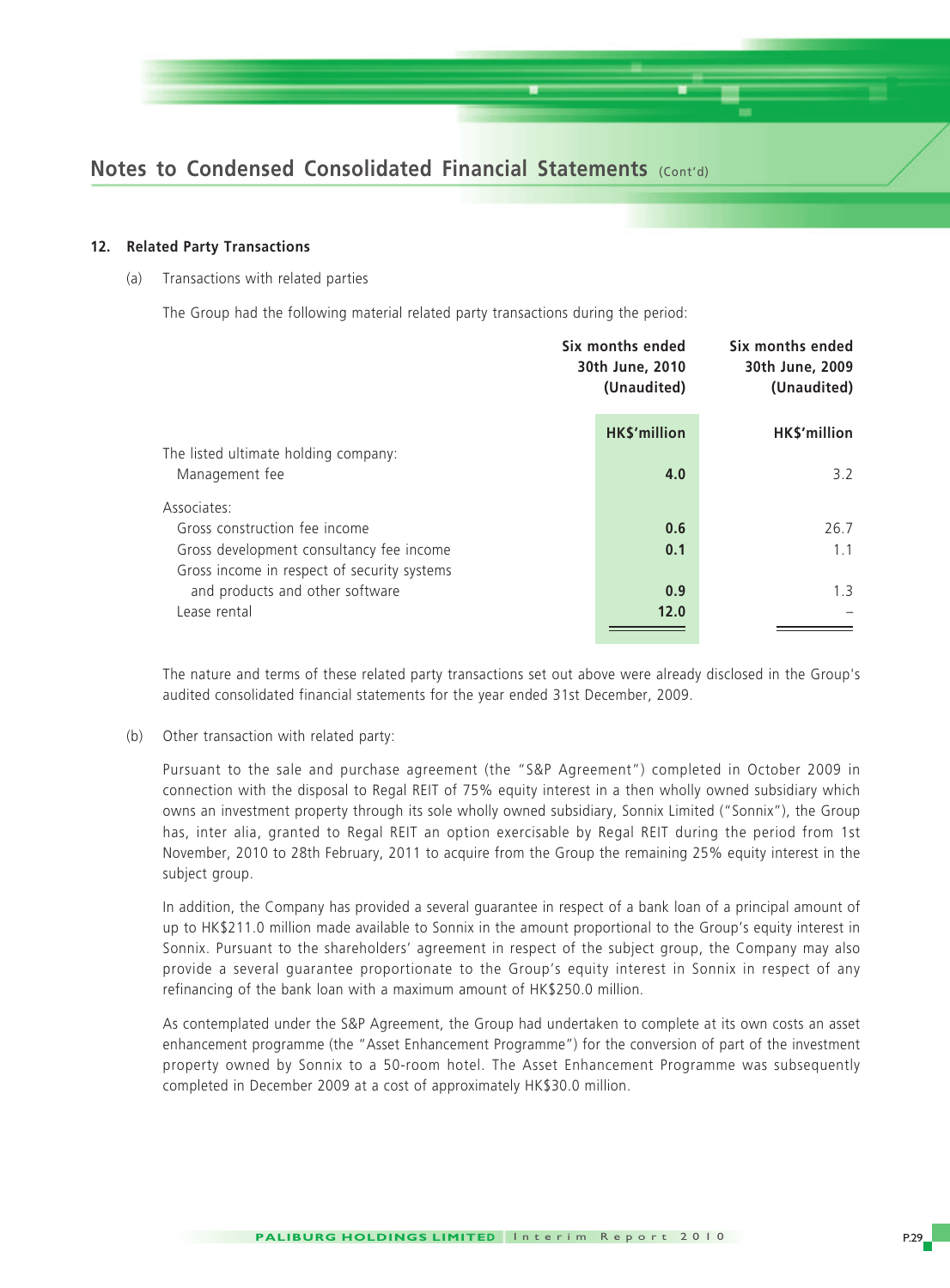(c) Outstanding balances with related parties:

|                                                              | 30th June, 2010<br>(Unaudited) | 31st December, 2009<br>(Audited) |  |
|--------------------------------------------------------------|--------------------------------|----------------------------------|--|
|                                                              | HK\$'million                   | HK\$'million                     |  |
| Due from associates                                          | 319.5                          | 364.4                            |  |
| Due from a jointly controlled entity of the listed associate | 0.1                            | 0.3                              |  |
| Due from related companies                                   | 1.2                            | 2.6                              |  |
| Due to a fellow subsidiary                                   | (0.6)                          | (1.7)                            |  |
| Due to the listed associate                                  | (2.6)                          | (3.2)                            |  |
| Loans to associates                                          | 156.0                          | 156.0                            |  |
|                                                              |                                |                                  |  |

(d) Compensation of key management personnel of the Group:

|                                                                     | Six months ended<br>30th June, 2010<br>(Unaudited) | Six months ended<br>30th June, 2009<br>(Unaudited) |  |
|---------------------------------------------------------------------|----------------------------------------------------|----------------------------------------------------|--|
|                                                                     | HK\$'million                                       | HK\$'million                                       |  |
| Short term employee benefits<br>Equity-settled share option expense | 3.9<br>0.2                                         | 3.6<br>0.5                                         |  |
| Total compensation paid to<br>key management personnel              | 4.1                                                | 4.1                                                |  |
|                                                                     |                                                    |                                                    |  |

#### **13. Pledge of Assets**

At the end of the reporting period, certain ordinary shares in the listed associate with a market value of HK\$293.0 million (31st December, 2009 - HK\$309.2 million) were pledged to secure general banking facilities granted to the Group.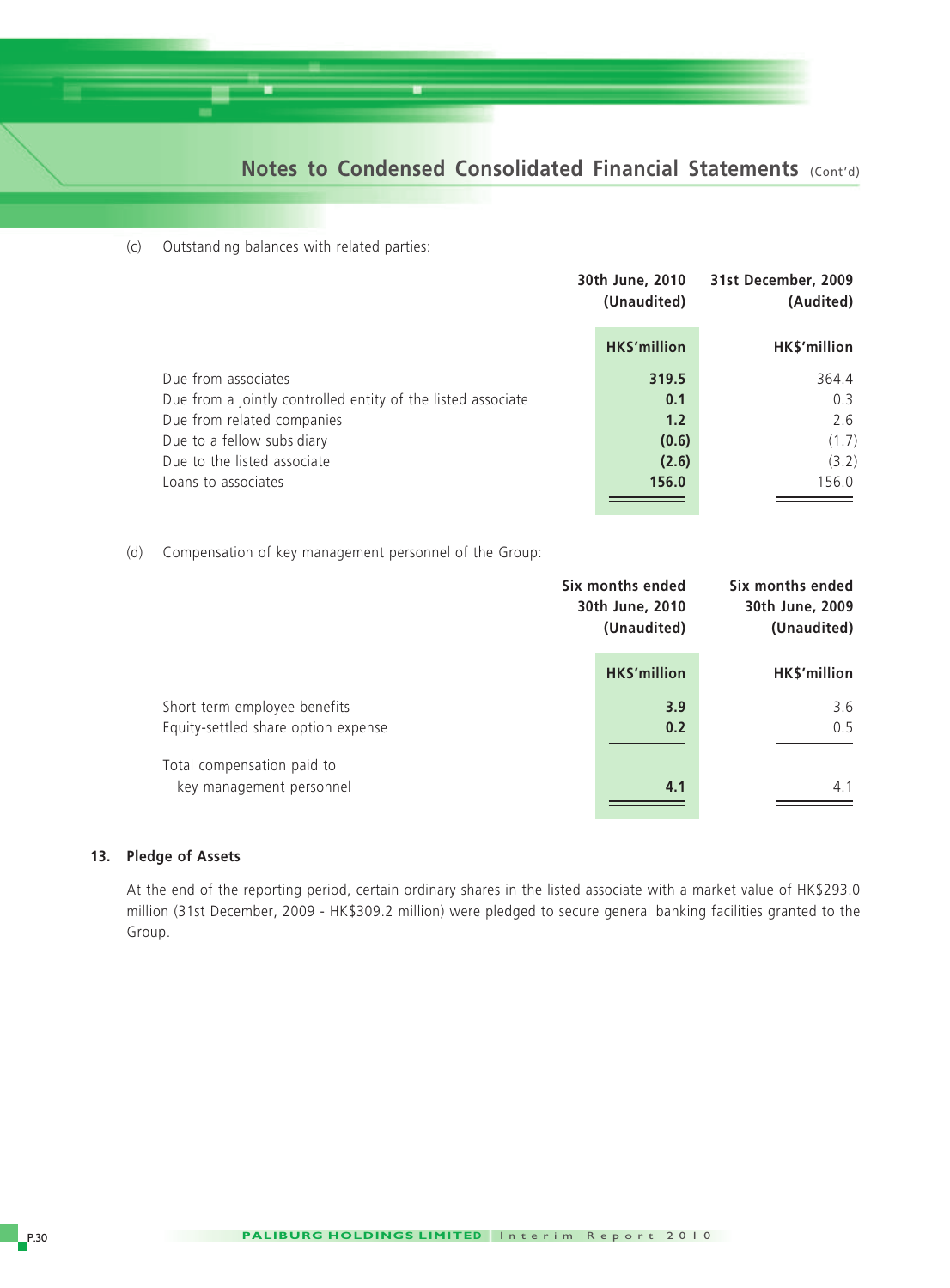

#### **14. Operating Lease Arrangements**

The Group leases certain office properties and area under operating lease arrangements, with leases negotiated for terms ranging from 1 to 3 years.

At 30th June, 2010, the Group had total future minimum lease payments under non-cancellable operating leases falling due as follows:

|                                                            | 30th June, 2010<br>(Unaudited) | 31st December, 2009<br>(Audited) |  |
|------------------------------------------------------------|--------------------------------|----------------------------------|--|
|                                                            | HK\$'million                   | HK\$'million                     |  |
| Within one year<br>In the second to fifth years, inclusive | 12.6<br>0.5                    | 24.7<br>0.8                      |  |
|                                                            | 13.1                           | 25.5                             |  |

#### **15. Commitments**

In addition to the operating lease commitments detailed in note 14 above, the Group had the following outstanding commitments at 30th June, 2010:

|                                                                                                             | 30th June, 2010<br>(Unaudited) | 31st December, 2009<br>(Audited) |  |
|-------------------------------------------------------------------------------------------------------------|--------------------------------|----------------------------------|--|
|                                                                                                             | HK\$'million                   | HK\$'million                     |  |
| Capital commitments in respect of the renovation of and<br>improvements to a property held by an assoicate: |                                |                                  |  |
| Authorised, but not contracted for                                                                          | 1.4                            | 1.7                              |  |
| Contracted, but not provided for                                                                            | 1.5                            | 2.4                              |  |
|                                                                                                             | 2.9                            | 4.1                              |  |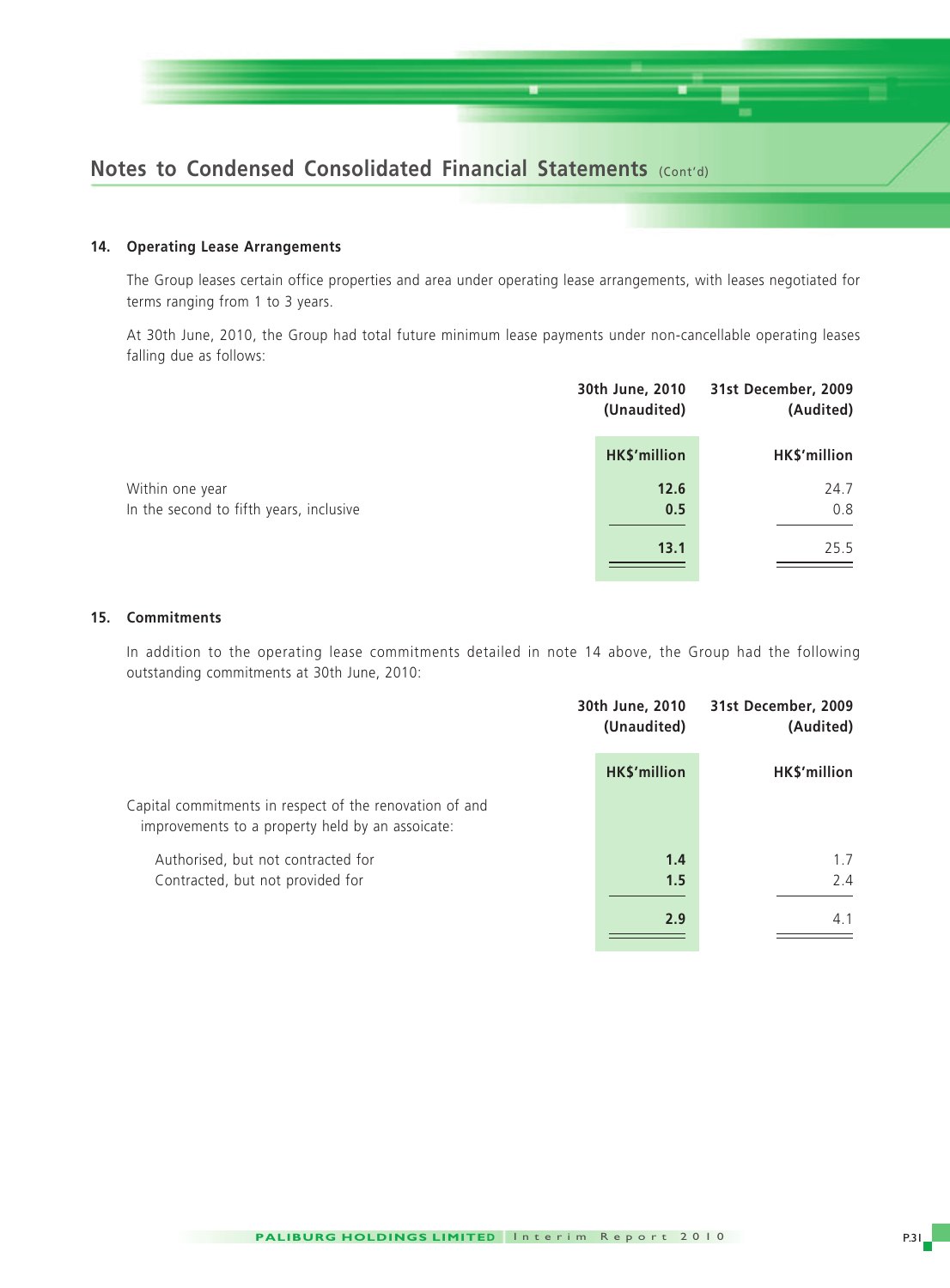#### **16. Share Options**

The Company operates a share option scheme named as "The Paliburg Holdings Limited Share Option Scheme" (the "Share Option Scheme"). The Share Option Scheme was adopted by the Company's shareholders on 16th June, 2005 and became effective on 21st July, 2005. Share options granted under the Share Option Scheme do not confer rights on the holders to dividends or to vote at shareholders' meetings.

During the period, movements in share options granted by the Company pursuant to the Share Option Scheme are as follows:

|                 | Number of ordinary shares<br>under share options* |                            |                                                      |                          |                                                               |                                                               |
|-----------------|---------------------------------------------------|----------------------------|------------------------------------------------------|--------------------------|---------------------------------------------------------------|---------------------------------------------------------------|
| Offer date**    | Name or category<br>of participant                | At 1st<br>January,<br>2010 | <b>Vested</b><br>during<br>the period                | At 30th<br>June,<br>2010 | Vesting/<br><b>Exercise</b><br>periods<br>of share<br>options | Adjusted<br>exercise<br>price<br>of share<br>options*<br>HK\$ |
|                 | <b>Directors</b>                                  |                            |                                                      |                          |                                                               |                                                               |
| 12th May, 2005  | Mr. Lo Yuk Sui<br>Vested:<br>Unvested:            | 16,070,400<br>4,017,600*** | 4,017,600<br>(4,017,600)                             | 20,088,000               | Note                                                          | 1.97                                                          |
| 25th July, 2005 | Mr. Donald Fan Tung<br>Vested:<br>Unvested:       | 1,785,600<br>446,400       | $\equiv$                                             | 1,785,600<br>446,400     | Note                                                          | 1.97                                                          |
| 25th July, 2005 | Mr. Jimmy Lo Chun To<br>Vested:<br>Unvested:      | 1,785,600<br>446,400       | $\overline{\phantom{0}}$<br>$\overline{\phantom{0}}$ | 1,785,600<br>446,400     | Note                                                          | 1.97                                                          |
| 25th July, 2005 | Miss Lo Po Man<br>Vested:<br>Unvested:            | 892,800<br>223,200         | $\qquad \qquad -$                                    | 892,800<br>223,200       | Note                                                          | 1.97                                                          |
| 25th July, 2005 | Mr. Kenneth Ng Kwai Kai<br>Vested:<br>Unvested:   | 1,729,800<br>446,400       | $\overline{\phantom{0}}$                             | 1,729,800<br>446,400     | Note                                                          | 1.97                                                          |
| 25th July, 2005 | Mr. Kenneth Wong Po Man<br>Vested:<br>Unvested:   | 892,800<br>223,200         | $\overline{\phantom{0}}$                             | 892,800<br>223,200       | Note                                                          | 1.97                                                          |
|                 | <b>Other Employees</b>                            |                            |                                                      |                          |                                                               |                                                               |
| 25th July, 2005 | Employees, in aggregate<br>Vested:<br>Unvested:   | 1,517,760<br>379,440       |                                                      | 1,517,760<br>379,440     | Note                                                          | 1.97                                                          |
|                 | Total:<br>Vested:<br>Unvested:                    | 24,674,760<br>6,182,640    | 4,017,600<br>(4,017,600)                             | 28,692,360<br>2,165,040  |                                                               |                                                               |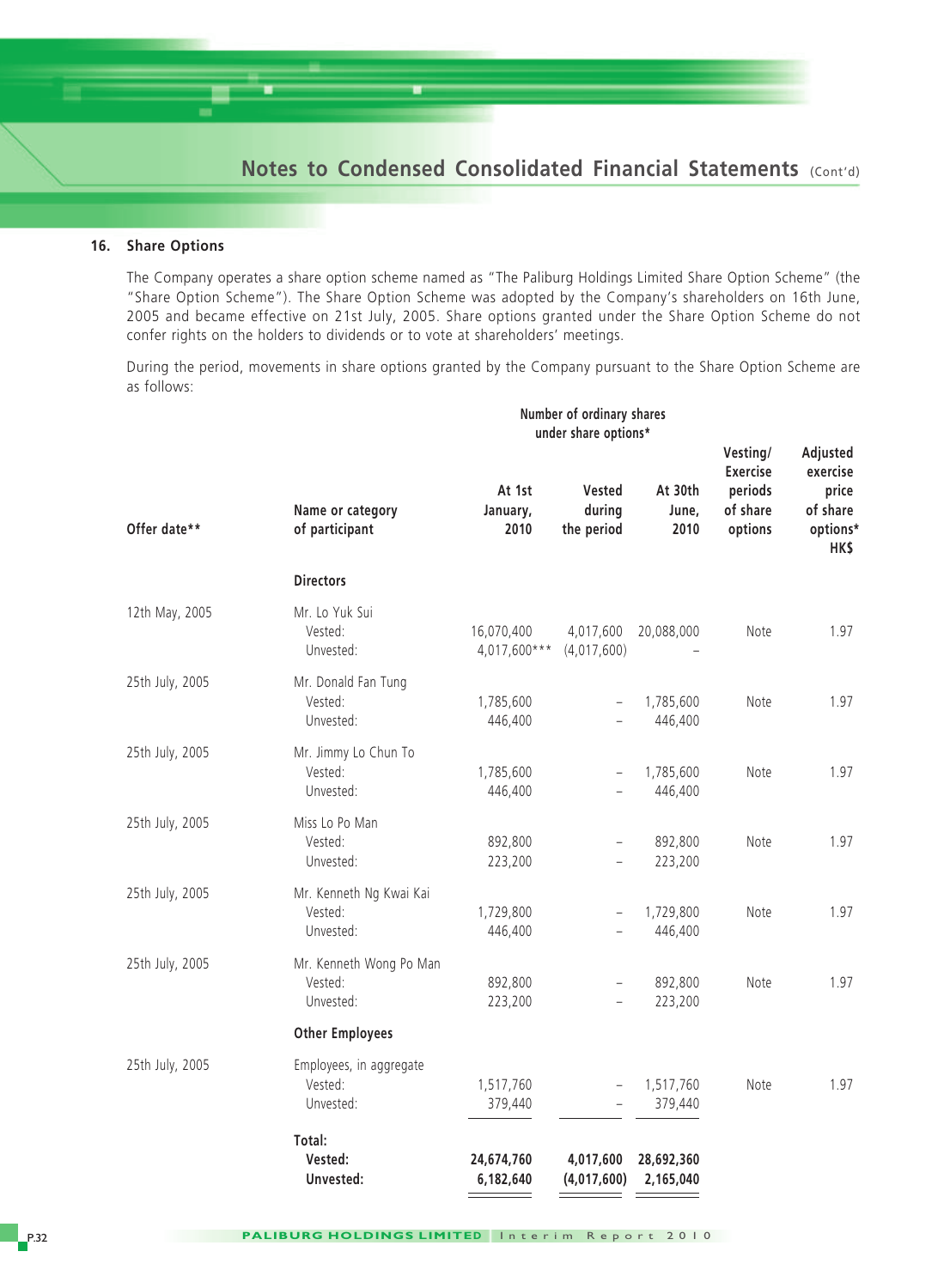

- \* Subject to adjustment in the case of rights or bonus issues, or other relevant changes in the Company's share capital.
- \*\* Offer date is the date on which the grant of share options is offered by the Company, and it is deemed the date of grant of the share options unless the grant of the share options is declined or lapsed.
- \*\*\* In excess of the individual maximum limit of 1% of the ordinary shares in issue as of the offer date.

#### **Note:**

Vesting/Exercise periods of share options:

| On completion of<br>continuous service of | Percentage vesting               | Cumulative percentage exercisable                 |
|-------------------------------------------|----------------------------------|---------------------------------------------------|
| 2 years after offer date                  | 40% of options granted           | 40% (exercisable until 6 years after offer date)  |
| 3 years after offer date                  | A further 20% of options granted | 60% (exercisable until 6 years after offer date)  |
| 4 years after offer date                  | A further 20% of options granted | 80% (exercisable until 6 years after offer date)  |
| 5 years after offer date                  | The final 20% of options granted | 100% (exercisable until 6 years after offer date) |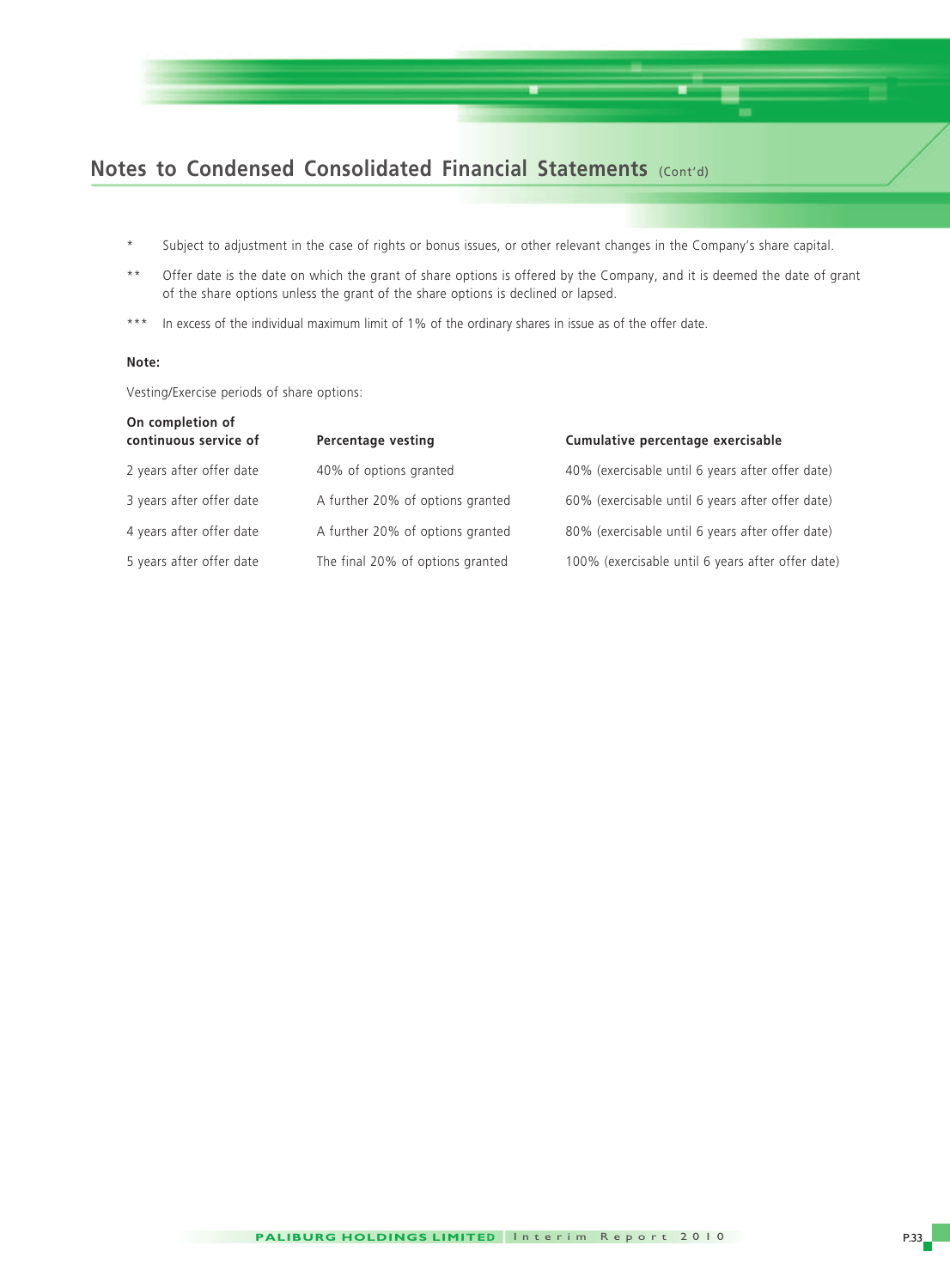## **Other Information**

#### **DIRECTORS' INTERESTS IN SHARE CAPITAL**

As at 30th June, 2010, the interests and short positions of the Directors and chief executive of the Company in the shares, underlying shares and debentures of the Company or any associated corporation (within the meaning of Part XV of the Securities and Futures Ordinance ("SFO")) of the Company, which (a) are as recorded in the register required to be kept under section 352 of the SFO; or (b) are as otherwise notified to the Company and The Stock Exchange of Hong Kong Limited (the "Stock Exchange") pursuant to the Model Code for Securities Transactions by Directors of Listed Issuers (the "Model Code") as set out in Appendix 10 of the Rules Governing the Listing of Securities on The Stock Exchange of Hong Kong Limited (the "Listing Rules"), were as follows:

|    |             |                     |                         | Number of shares held                  |                                      |                           |                                                                                             |
|----|-------------|---------------------|-------------------------|----------------------------------------|--------------------------------------|---------------------------|---------------------------------------------------------------------------------------------|
|    |             | Name of<br>Director | Class of<br>shares held | Personal<br>interests                  | Corporate<br>interests               | Family/Other<br>interests | Total<br>(Approximate<br>percentage<br>of the<br>issued shares<br>as at 30th<br>June, 2010) |
| 1. | The Company | Mr. Lo Yuk Sui      | Ordinary                |                                        |                                      |                           |                                                                                             |
|    |             |                     | (i) issued              | 60,062,373                             | 644,464,685<br>(Note (i))            | 13,500                    | 704,540,558                                                                                 |
|    |             |                     | (ii) unissued           | 21,951,641<br>(Notes c(ii)<br>& (iii)) | 64,284,117<br>(Notes c(iv)<br>& (v)) | 1,500<br>(Note c(vi))     | 86,237,258                                                                                  |
|    |             |                     |                         |                                        |                                      | Total (i) & (ii):         | 790,777,816<br>$(77.54\%)$                                                                  |
|    |             | Mr. Donald Fan      | Ordinary                |                                        |                                      |                           |                                                                                             |
|    |             | Tung                | (i) issued              | 471                                    |                                      |                           | 471                                                                                         |
|    |             |                     | (ii) unissued           | 2,232,085<br>(Note d)                  | -                                    | $\qquad \qquad -$         | 2,232,085                                                                                   |
|    |             |                     |                         |                                        |                                      | Total (i) & (ii):         | 2,232,556<br>$(0.22\%)$                                                                     |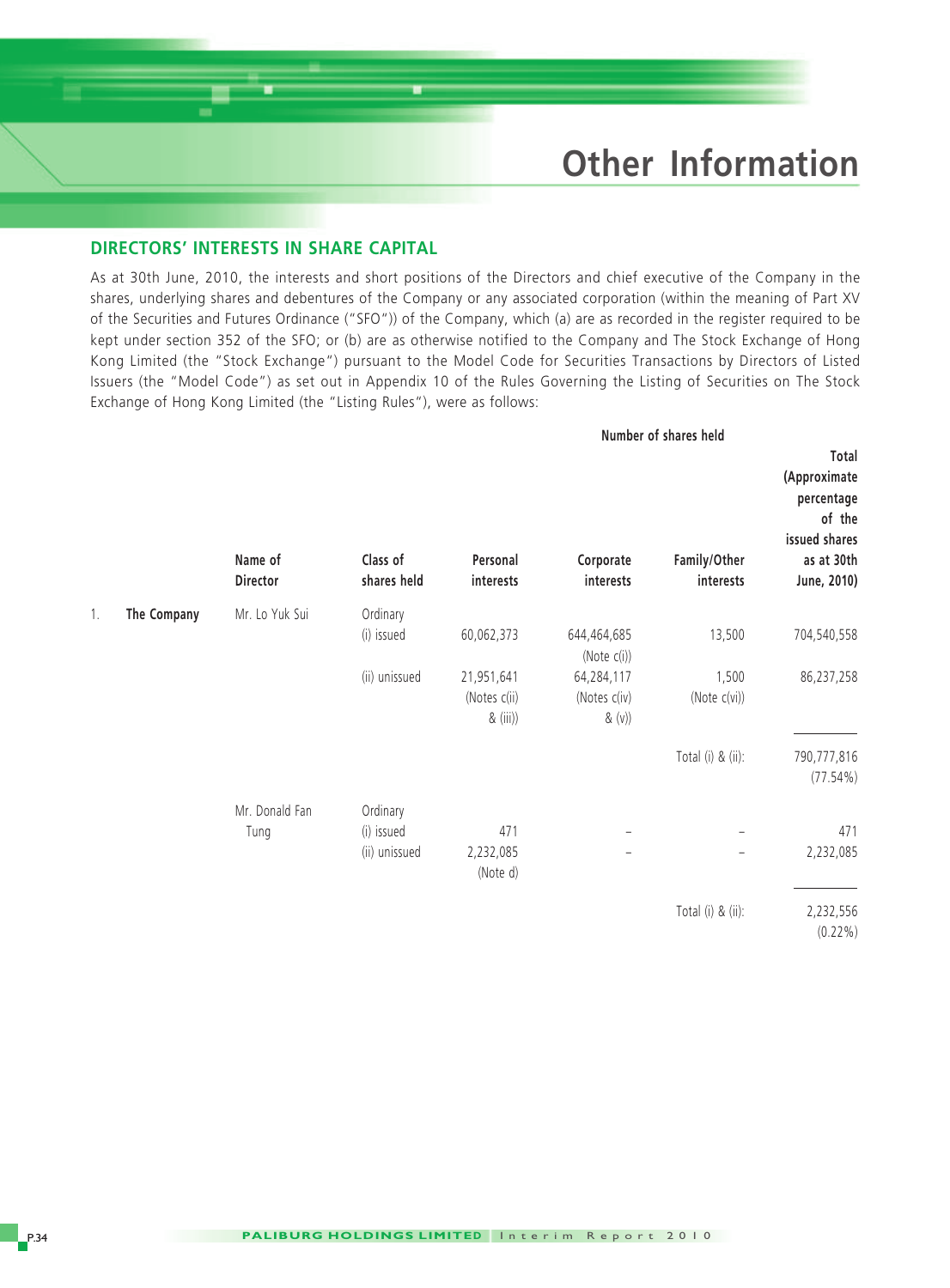|    |             |                            |                                         |                                 |                        | Number of shares held       |                                                                                             |
|----|-------------|----------------------------|-----------------------------------------|---------------------------------|------------------------|-----------------------------|---------------------------------------------------------------------------------------------|
|    |             | Name of<br>Director        | Class of<br>shares held                 | Personal<br>interests           | Corporate<br>interests | Family/Other<br>interests   | Total<br>(Approximate<br>percentage<br>of the<br>issued shares<br>as at 30th<br>June, 2010) |
| 1. | The Company | Mr. Jimmy Lo<br>Chun To    | Ordinary<br>(i) issued<br>(ii) unissued | 38,340<br>2,236,260<br>(Note e) |                        |                             | 38,340<br>2,236,260                                                                         |
|    |             |                            |                                         |                                 |                        | Total (i) & (ii):           | 2,274,600<br>$(0.22\%)$                                                                     |
|    |             | Miss Lo Po Man             | Ordinary<br>(unissued)                  | 1,116,000<br>(Note f)           |                        |                             | 1,116,000<br>$(0.11\%)$                                                                     |
|    |             | Mr. Kenneth Ng<br>Kwai Kai | Ordinary<br>(i) issued<br>(ii) unissued | 75,000<br>2,176,200<br>(Note g) |                        |                             | 75,000<br>2,176,200                                                                         |
|    |             |                            |                                         |                                 |                        | Total (i) & (ii):           | 2,251,200<br>$(0.22\%)$                                                                     |
|    |             | Mr. Ng Siu Chan            | Ordinary<br>(i) issued<br>(ii) unissued |                                 |                        | 72,427<br>8,047<br>(Note h) | 72,427<br>8,047                                                                             |
|    |             |                            |                                         |                                 |                        | Total (i) & (ii):           | 80,474<br>$(0.008\%)$                                                                       |
|    |             | Mr. Kenneth Wong<br>Po Man | Ordinary<br>(i) issued<br>(ii) unissued | 200<br>1,116,000<br>(Note f)    |                        |                             | 200<br>1,116,000                                                                            |
|    |             |                            |                                         |                                 |                        | Total (i) & (ii):           | 1,116,200<br>$(0.11\%)$                                                                     |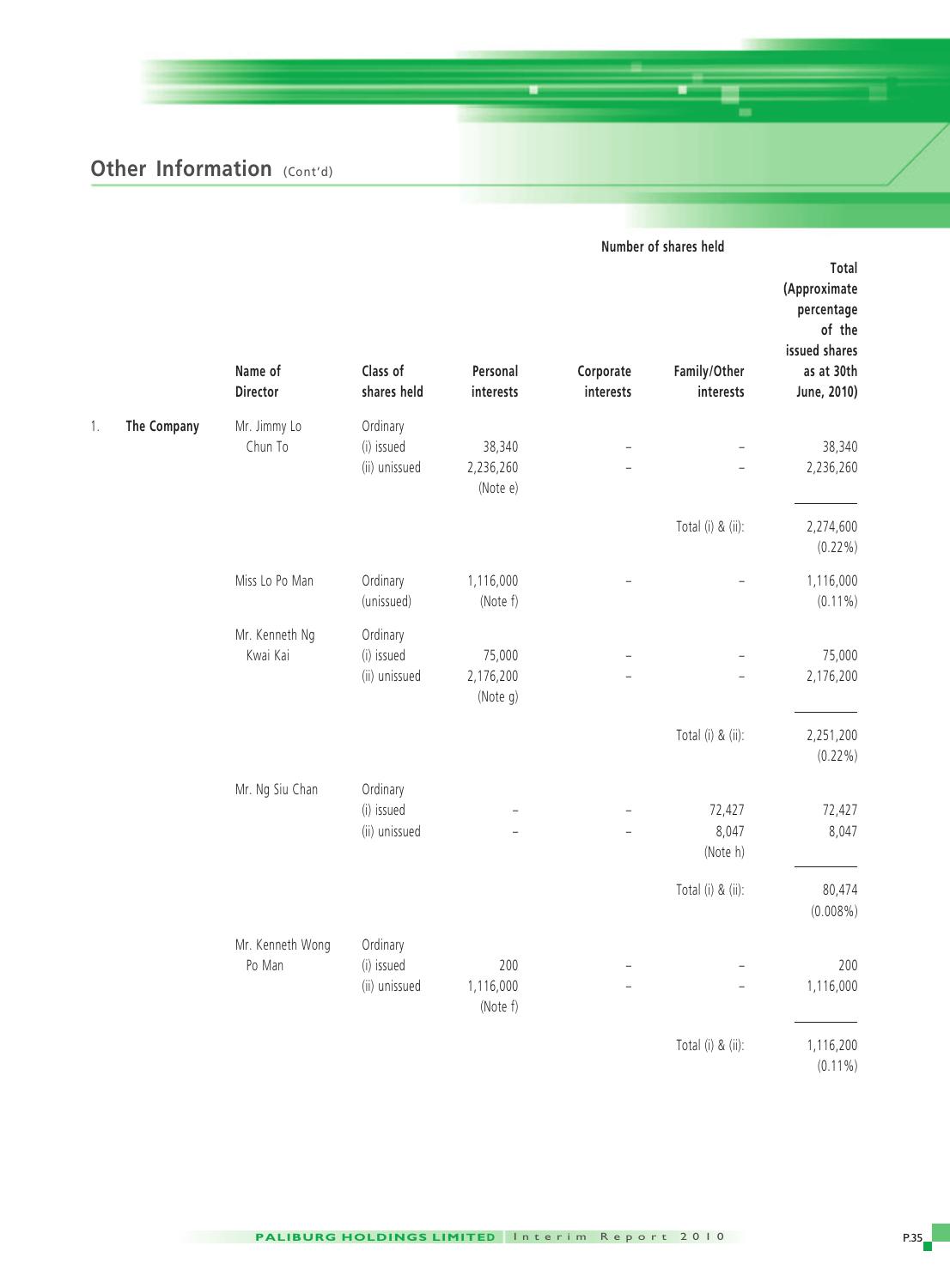|                                                                                             | Number of shares held                 |                              |                                        |                                         |                         |                                                   |    |
|---------------------------------------------------------------------------------------------|---------------------------------------|------------------------------|----------------------------------------|-----------------------------------------|-------------------------|---------------------------------------------------|----|
| Total<br>(Approximate<br>percentage<br>of the<br>issued shares<br>as at 30th<br>June, 2010) | Family/Other<br>interests             | Corporate<br>interests       | Personal<br>interests                  | Class of<br>shares held                 | Name of<br>Director     | Name of<br>associated<br>corporation              |    |
|                                                                                             |                                       |                              |                                        |                                         |                         |                                                   |    |
| 1,212,034,907                                                                               | 251,000                               | 1,166,482,217<br>(Note a(i)) | 45,301,690                             | Ordinary<br>(i) issued                  | Mr. Lo Yuk Sui          | Century City<br>International<br>Holdings Limited | 2. |
| 274,236,979                                                                                 | 50,200<br>(Note $a(v)$ )              | 233,296,441<br>(Note a(iv))  | 40,890,338<br>(Notes a(ii)<br>& (iii)) | (ii) unissued                           |                         | ("CCHL")                                          |    |
| 1,486,271,886<br>$(62.14\%)$                                                                | Total (i) & (ii):                     |                              |                                        |                                         |                         |                                                   |    |
| 165,980<br>33,196                                                                           |                                       |                              | 165,980<br>33,196<br>(Note $b(i)$ )    | Ordinary<br>(i) issued<br>(ii) unissued | Mr. Jimmy Lo<br>Chun To |                                                   |    |
| 199,176<br>$(0.008\%)$                                                                      | Total (i) & (ii):                     |                              |                                        |                                         |                         |                                                   |    |
| 74,043<br>14,808                                                                            |                                       |                              | 74,043<br>14,808<br>(Note b(ii))       | Ordinary<br>(i) issued<br>(ii) unissued | Miss Lo Po Man          |                                                   |    |
| 88,851<br>$(0.004\%)$                                                                       | Total (i) & (ii):                     |                              |                                        |                                         |                         |                                                   |    |
| 2,322,180<br>464,436                                                                        | 2,322,180<br>464,436<br>(Note b(iii)) |                              |                                        | Ordinary<br>(i) issued<br>(ii) unissued | Mr. Ng Siu Chan         |                                                   |    |
| 2,786,616<br>$(0.12\%)$                                                                     | Total (i) & (ii):                     |                              |                                        |                                         |                         |                                                   |    |
|                                                                                             |                                       |                              |                                        | Ordinary                                | Mr. Kenneth Wong        |                                                   |    |
| 200<br>40                                                                                   |                                       |                              | 200<br>$40\,$<br>(Note b(iv))          | (i) issued<br>(ii) unissued             | Po Man                  |                                                   |    |
| 240<br>$(0.000\%)$                                                                          | Total (i) & (ii):                     |                              |                                        |                                         |                         |                                                   |    |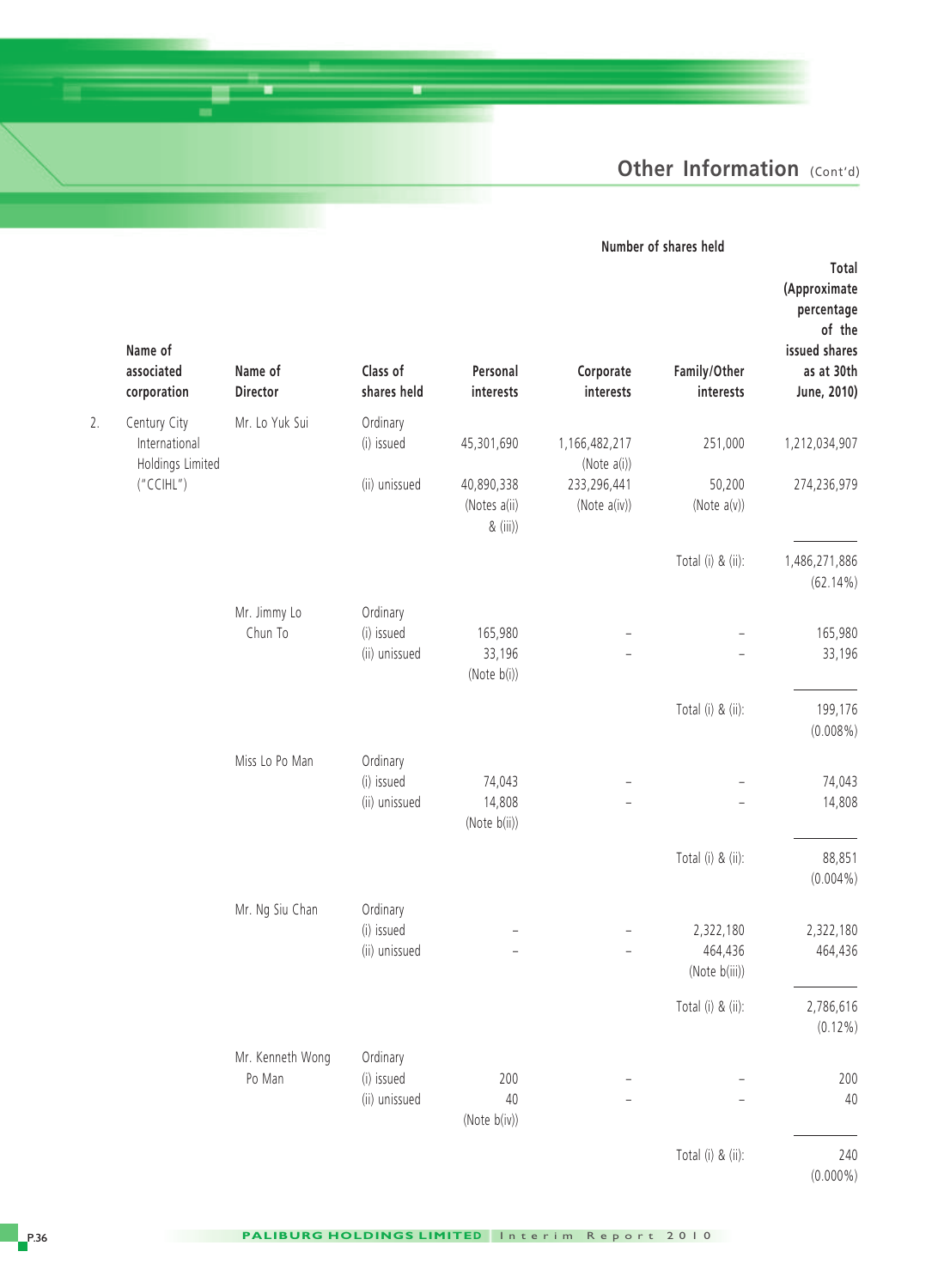|    |                                      |                            |                         | Number of shares held      |                            |                           |                                                                                             |
|----|--------------------------------------|----------------------------|-------------------------|----------------------------|----------------------------|---------------------------|---------------------------------------------------------------------------------------------|
|    | Name of<br>associated<br>corporation | Name of<br>Director        | Class of<br>shares held | Personal<br>interests      | Corporate<br>interests     | Family/Other<br>interests | Total<br>(Approximate<br>percentage<br>of the<br>issued shares<br>as at 30th<br>June, 2010) |
| 3. | Regal Hotels                         | Mr. Lo Yuk Sui             | Ordinary                |                            |                            |                           |                                                                                             |
|    | International<br>Holdings Limited    |                            | (i) issued              | 24,200                     | 494,835,261<br>(Note i(i)) | 260,700                   | 495,120,161                                                                                 |
|    | ("RHHL")                             |                            | (ii) unissued           | 20,000,000<br>(Note i(ii)) |                            |                           | 20,000,000                                                                                  |
|    |                                      |                            |                         |                            |                            | Total (i) & (ii):         | 515,120,161<br>$(51.09\%)$                                                                  |
|    |                                      | Mr. Donald Fan<br>Tung     | Ordinary<br>(unissued)  | 2,000,000<br>(Note j)      |                            |                           | 2,000,000<br>$(0.20\%)$                                                                     |
|    |                                      | Mr. Jimmy Lo<br>Chun To    | Ordinary<br>(unissued)  | 1,500,000<br>(Note k)      |                            |                           | 1,500,000<br>$(0.15\%)$                                                                     |
|    |                                      | Miss Lo Po Man             | Ordinary                |                            |                            |                           |                                                                                             |
|    |                                      |                            | (i) issued              | 300,000                    |                            | 269,169<br>(Note I(i))    | 569,169                                                                                     |
|    |                                      |                            | (ii) unissued           | 3,000,000<br>(Note I(ii))  |                            |                           | 3,000,000                                                                                   |
|    |                                      |                            |                         |                            |                            | Total (i) & (ii):         | 3,569,169<br>$(0.35\%)$                                                                     |
|    |                                      | Mr. Kenneth Ng<br>Kwai Kai | Ordinary<br>(unissued)  | 2,000,000<br>(Note j)      |                            |                           | 2,000,000<br>$(0.20\%)$                                                                     |
|    |                                      | Mr. Kenneth Wong<br>Po Man | Ordinary<br>(issued)    | 200                        |                            |                           | 200<br>$(0.000\%)$                                                                          |
| 4. | 8D International<br>(BVI) Limited    | Mr. Lo Yuk Sui             | Ordinary<br>(issued)    |                            | 1,000<br>(Note m)          |                           | 1,000<br>$(100\%)$                                                                          |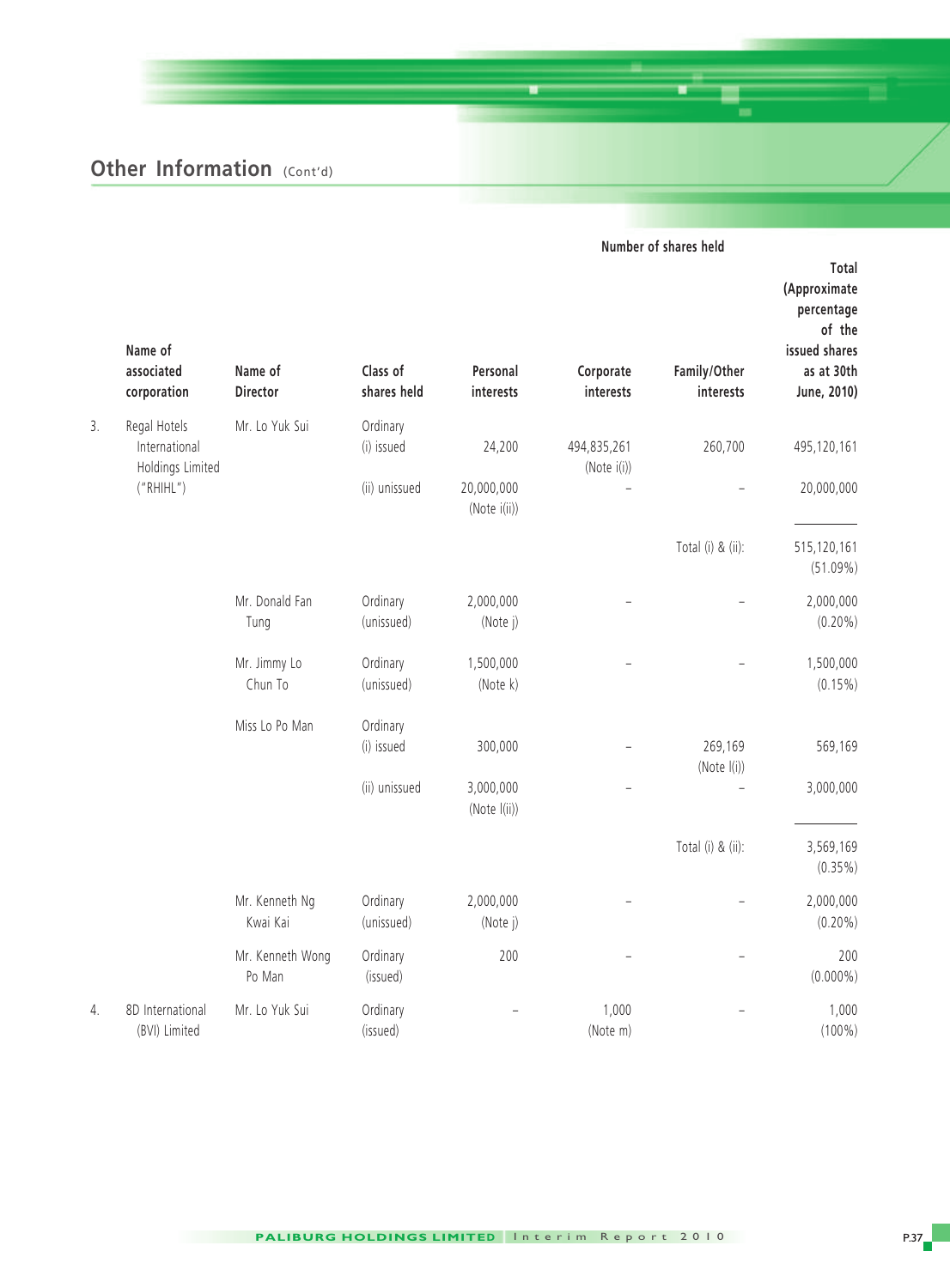#### **Notes:**

(a) (i) The interests in 91,482,217 issued ordinary shares of CCIHL were held through companies wholly owned by Mr. Lo Yuk Sui ("Mr. Lo") and a company, namely Master City Limited, 99.9% owned by Mr. Lo.

The interests in 1,075,000,000 issued ordinary shares of CCIHL were held through corporations controlled by Mr. Lo as detailed below:

| (a) | Name of corporation                                  | Controlled by                     | % of control |
|-----|------------------------------------------------------|-----------------------------------|--------------|
|     | <b>CCIHL</b>                                         | Mr. Lo                            | 50.66        |
|     | Century City BVI Holdings Limited                    | <b>CCIHL</b>                      | 100.00       |
|     | 8D International (BVI) Limited                       | Century City BVI Holdings Limited | 40.00        |
|     | Task Master Technology Limited                       | 8D International (BVI) Limited    | 100.00       |
|     | Net Community Limited                                | Task Master Technology Limited    | 33.33        |
|     | Century Digital Holdings Limited                     | Net Community Limited             | 100.00       |
|     | Grand Modern Investments Limited<br>("Grand Modern") | Century Digital Holdings Limited  | 100.00       |
| (b) | Name of corporation                                  | Controlled by                     | % of control |
|     | Manyways Technology Limited                          | Mr. Lo                            | 100.00       |
|     | Secure Way Technology Limited                        | Mr. Lo                            | 92.50        |
|     | 8D International (BVI) Limited                       | Manyways Technology Limited       | 60.00        |
|     | Task Master Technology Limited                       | 8D International (BVI) Limited    | 100.00       |
|     | Net Community Limited                                | Secure Way Technology Limited     | 66.67        |
|     | Net Community Limited                                | Task Master Technology Limited    | 33.33        |
|     | Century Digital Holdings Limited                     | Net Community Limited             | 100.00       |

(ii) The interests in 35,000,000 unissued ordinary shares of CCIHL were held through the interests in the options granted under the share option scheme of CCIHL named as "The Century City International Holdings Limited Share Option Scheme", entitling the holder thereof to subscribe for a total of 35,000,000 new ordinary shares of CCIHL at an adjusted exercise price of HK\$1.20 per ordinary share (subject to adjustments). The options have vested in stages, commencing with 40% of options granted from two years after the offer date of 12th May, 2005 and thereafter a further 20% of options granted for each subsequent year, and are exercisable as follows:

Grand Modern **Century Digital Holdings Limited** 100.00

|                                  | Number of ordinary shares of |
|----------------------------------|------------------------------|
| Exercise period                  | CCIHL under vested options   |
| 12th May, 2007 to 11th May, 2011 | 14,000,000                   |
| 12th May, 2008 to 11th May, 2011 | 7.000.000                    |
| 12th May, 2009 to 11th May, 2011 | 7.000.000                    |
| 12th May, 2010 to 11th May, 2011 | 7.000.000                    |
|                                  |                              |

(iii) The interests in 5,890,338 unissued ordinary shares of CCIHL related to the interests in the warrants of CCIHL (the "2011 Warrants") carrying subscription rights in an aggregate amount of HK\$5,890,338.00, which are exercisable during the period from 18th April, 2006 to 11th January, 2011 to subscribe for a total of 5,890,338 new ordinary shares of CCIHL at an adjusted subscription price of HK\$1.00 per ordinary share (subject to adjustment).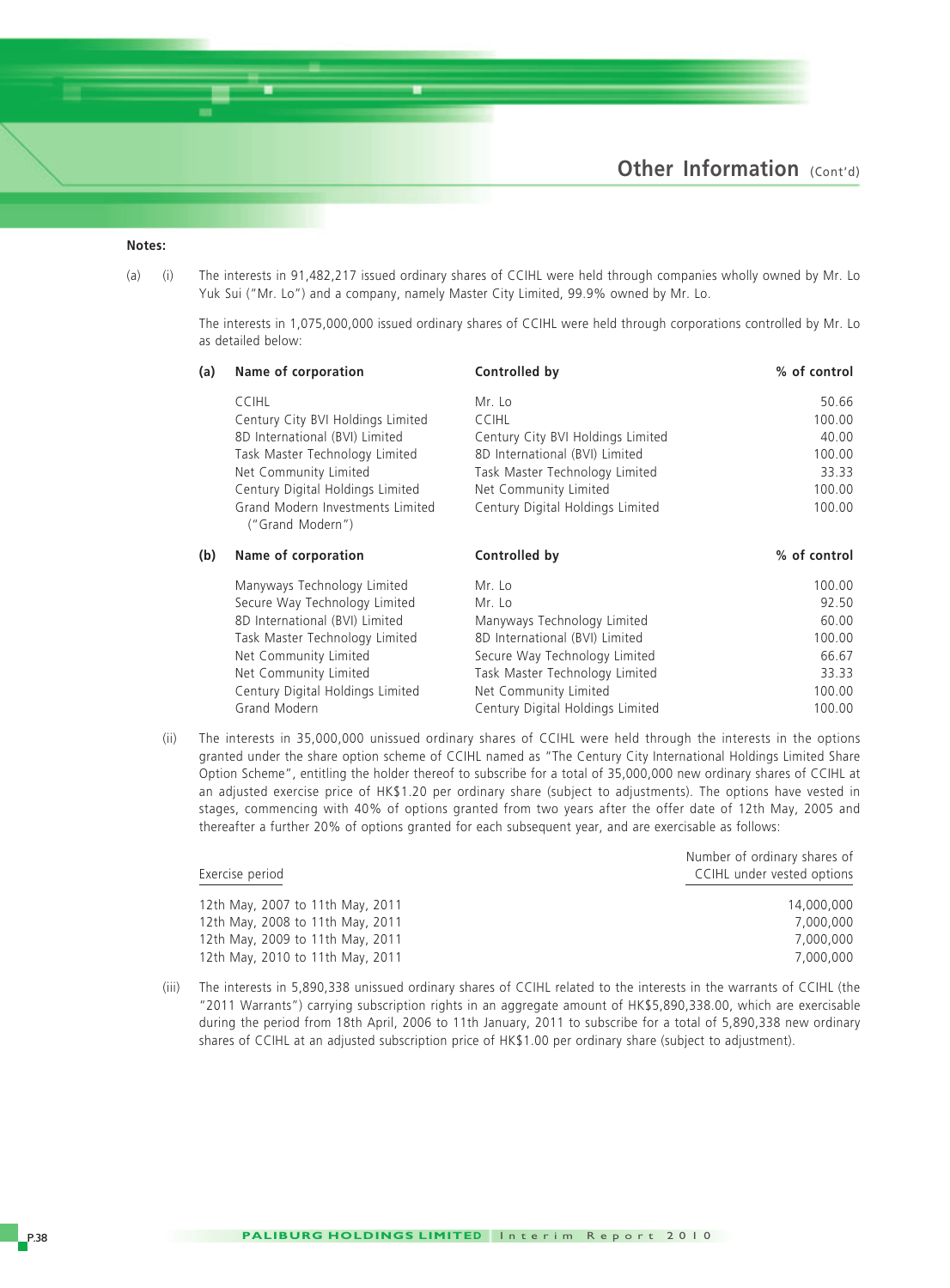(iv) The interests in 233,296,441 unissued ordinary shares of CCIHL related to the interests in the 2011 Warrants carrying subscription rights in an aggregate amount of HK\$233,296,443.60, which are exercisable to subscribe for a total of 233,296,441 new ordinary shares of CCIHL upon the terms as set out in note (a)(iii) above.

The interests in 18,296,441 unissued ordinary shares of CCIHL were held through companies wholly owned by Mr. Lo and a company, namely Master City Limited, 99.9% owned by Mr. Lo.

The interests in 215,000,000 unissued ordinary shares of CCIHL were held through corporations controlled by Mr. Lo as detailed below:

| (a) | Name of corporation               | Controlled by                     | % of control |
|-----|-----------------------------------|-----------------------------------|--------------|
|     | <b>CCIHL</b>                      | Mr. Lo                            | 50.66        |
|     | Century City BVI Holdings Limited | <b>CCIHL</b>                      | 100.00       |
|     | 8D International (BVI) Limited    | Century City BVI Holdings Limited | 40.00        |
|     | Task Master Technology Limited    | 8D International (BVI) Limited    | 100.00       |
|     | Net Community Limited             | Task Master Technology Limited    | 33.33        |
|     | Century Digital Holdings Limited  | Net Community Limited             | 100.00       |
|     | Grand Modern                      | Century Digital Holdings Limited  | 100.00       |
| (b) | Name of corporation               | Controlled by                     | % of control |
|     | Manyways Technology Limited       | Mr. Lo                            | 100.00       |
|     | Secure Way Technology Limited     | Mr. Lo                            | 92.50        |
|     | 8D International (BVI) Limited    | Manyways Technology Limited       | 60.00        |
|     | Task Master Technology Limited    | 8D International (BVI) Limited    | 100.00       |
|     | Net Community Limited             | Secure Way Technology Limited     | 66.67        |
|     | Net Community Limited             | Task Master Technology Limited    | 33.33        |
|     | Century Digital Holdings Limited  | Net Community Limited             | 100.00       |
|     | Grand Modern                      | Century Digital Holdings Limited  | 100.00       |

- (v) The interests in 50,200 unissued ordinary shares of CCIHL related to the interests in the 2011 Warrants carrying subscription rights in an aggregate amount of HK\$50,200.00, which are exercisable to subscribe for a total of 50,200 new ordinary shares of CCIHL upon the terms as set out in note (a)(iii) above.
- (b) (i) The interests in 33,196 unissued ordinary shares of CCIHL related to the interests in the 2011 Warrants carrying subscription rights in an aggregate amount of HK\$33,196.00, which are exercisable to subscribe for a total of 33,196 new ordinary shares of CCIHL upon the terms as set out in note (a)(iii) above.
	- (ii) The interests in 14,808 unissued ordinary shares of CCIHL related to the interests in the 2011 Warrants carrying subscription rights in an aggregate amount of HK\$14,808.70, which are exercisable to subscribe for a total of 14,808 new ordinary shares of CCIHL upon the terms as set out in note (a)(iii) above.
	- (iii) The interests in 464,436 unissued ordinary shares of CCIHL related to the interests in the 2011 Warrants carrying subscription rights in an aggregate amount of HK\$464,436.00, which are exercisable to subscribe for a total of 464,436 new ordinary shares of CCIHL upon the terms as set out in note (a)(iii) above.
	- (iv) The interests in 40 unissued ordinary shares of CCIHL related to the interests in the 2011 Warrants carrying subscription rights in an aggregate amount of HK\$40.00, which are exercisable to subscribe for a total of 40 new ordinary shares of CCIHL upon the terms as set out in note (a)(iii) above.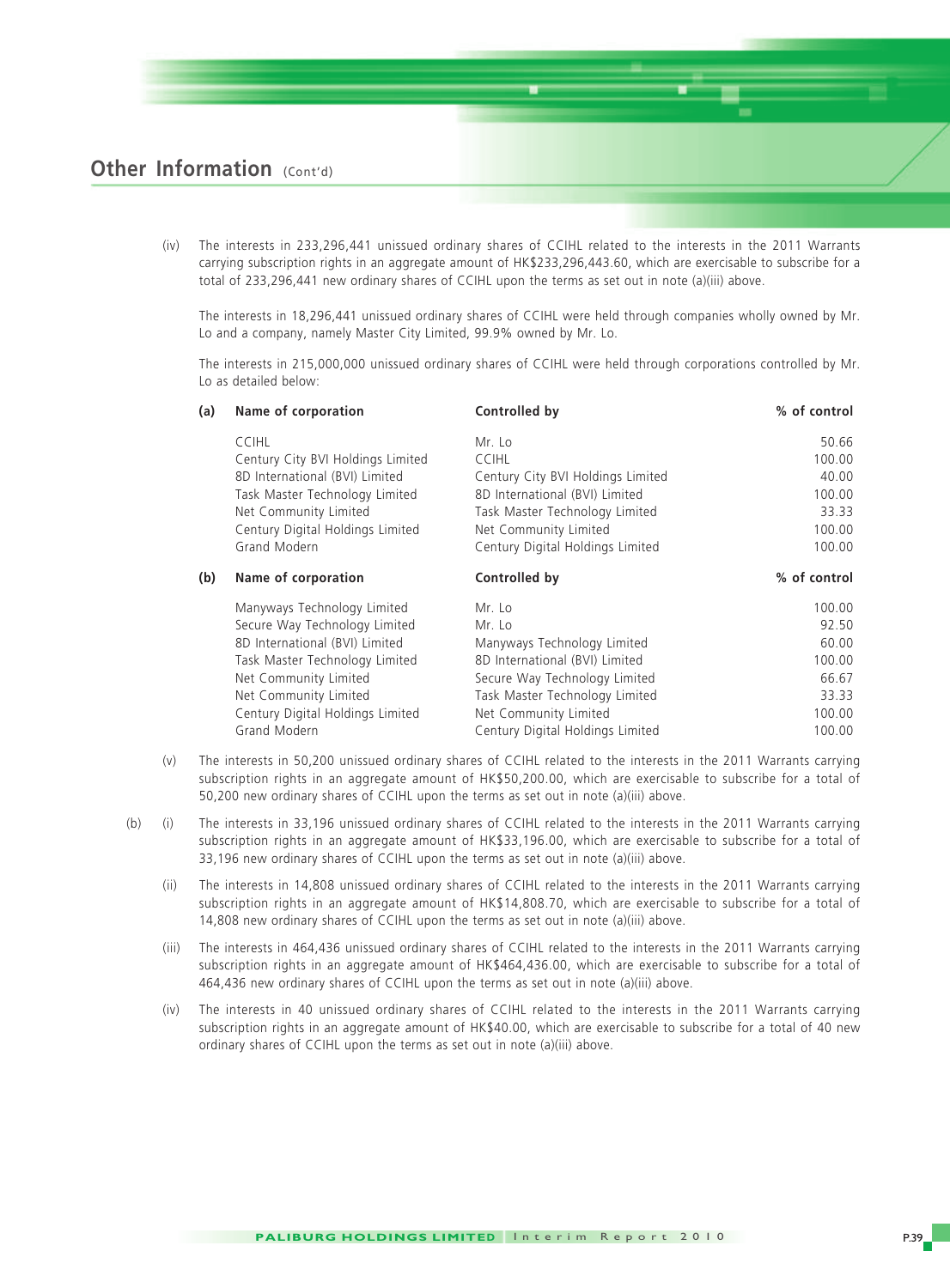

(c) (i) The interests in 602,546,625 issued ordinary shares of the Company were held through companies wholly owned by CCIHL, in which Mr. Lo held 50.66% shareholding interests.

The interests in 14,592,860 issued ordinary shares of the Company were held through corporations controlled by Mr. Lo as detailed below:

| Name of corporation                 | Controlled by                       | % of control |
|-------------------------------------|-------------------------------------|--------------|
| Wealth Master International Limited | Mr Io                               | 90.00        |
| Select Wise Holdings Limited        | Wealth Master International Limited | 100.00       |

The interests in 27,325,200 issued ordinary shares of the Company were held through corporations controlled by Mr. Lo as detailed below:

| Name of corporation                 | Controlled by                       | % of control |
|-------------------------------------|-------------------------------------|--------------|
| Wealth Master International Limited | Mr Io                               | 90.00        |
| Select Wise Holdings Limited        | Wealth Master International Limited | 100.00       |
| Splendid All Holdings Limited       | Select Wise Holdings Limited        | 100.00       |

(ii) The interests in 20,088,000 unissued ordinary shares of the Company were held through the interests in the options granted under the share option scheme of the Company named as "The Paliburg Holdings Limited Share Option Scheme" (the "Paliburg Share Option Scheme"), entitling the holder thereof to subscribe for a total of 20,088,000 new ordinary shares of the Company at an adjusted exercise price of HK\$1.97 per ordinary share (subject to adjustment). The options have vested in stages, commencing with 40% of options granted from two years after the offer date of 12th May, 2005 and thereafter a further 20% of options granted for each subsequent year, and are exercisable as follows:

|                                  | Number of ordinary shares of     |
|----------------------------------|----------------------------------|
| Exercise period                  | the Company under vested options |
| 12th May, 2007 to 11th May, 2011 | 8.035.200                        |
| 12th May, 2008 to 11th May, 2011 | 4.017.600                        |
| 12th May, 2009 to 11th May, 2011 | 4.017.600                        |
| 12th May, 2010 to 11th May, 2011 | 4.017.600                        |

- (iii) The interests in 1,863,641 unissued ordinary shares of the Company related to the interests in the warrants of the Company (the "2010 Warrants") carrying subscription rights in an aggregate amount of HK\$3,913,646.94, which are exercisable during the period from 20th November, 2007 to 8th November, 2010 to subscribe for a total of 1,863,641 new ordinary shares of the Company at an adjusted subscription price of HK\$2.10 per ordinary share (subject to adjustment).
- (iv) The interests in 59,465,921 unissued ordinary shares of the Company related to the interests in the 2010 Warrants carrying subscription rights in an aggregate amount of HK\$124,878,444.39, which are exercisable to subscribe for a total of 59,465,921 new ordinary shares of the Company upon the terms as set out in note (c)(iii) above and were held through companies wholly owned by CCIHL, in which Mr. Lo held 50.66% shareholding interests.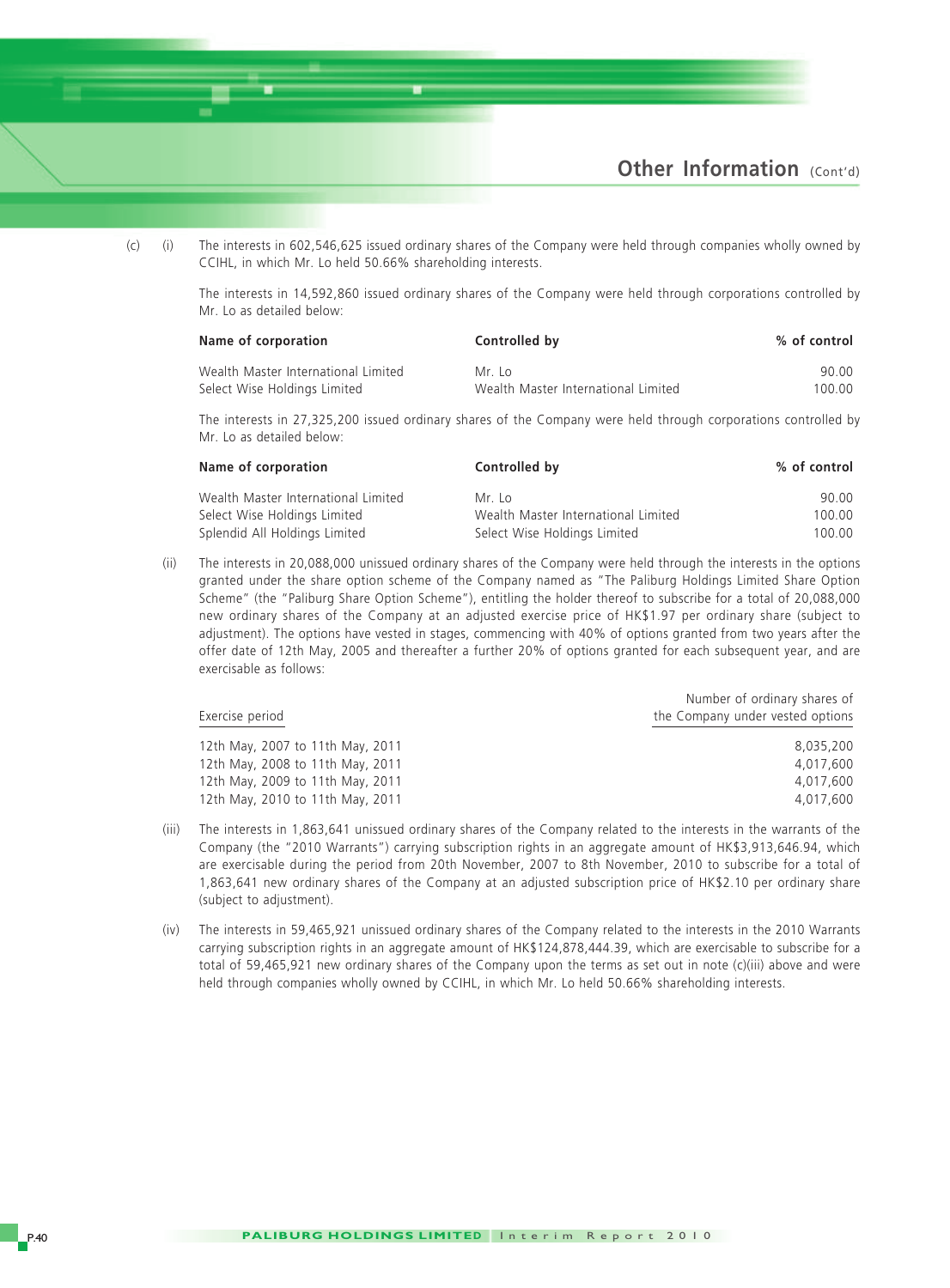(v) The interests in 4,818,196 unissued ordinary shares of the Company related to the interests in the 2010 Warrants carrying subscription rights in an aggregate amount of HK\$10,118,213.28, which are exercisable to subscribe for a total of 4,818,196 new ordinary shares of the Company upon the terms as set out in note (c)(iii) above.

The interests in 1,678,825 unissued ordinary shares of the Company were held through corporations controlled by Mr. Lo as detailed below:

| Name of corporation                 | Controlled by                       | % of control |
|-------------------------------------|-------------------------------------|--------------|
| Wealth Master International Limited | Mr Io                               | 90.00        |
| Select Wise Holdings Limited        | Wealth Master International Limited | 100.00       |

The interests in 3,139,371 unissued ordinary shares of the Company were held through corporations controlled by Mr. Lo as detailed below:

| Name of corporation                 | Controlled by                       | % of control |
|-------------------------------------|-------------------------------------|--------------|
| Wealth Master International Limited | $Mr$ Io                             | 90.00        |
| Select Wise Holdings Limited        | Wealth Master International Limited | 100.00       |
| Splendid All Holdings Limited       | Select Wise Holdings Limited        | 100.00       |

- (vi) The interests in 1,500 unissued ordinary shares of the Company related to the interests in the 2010 Warrants carrying subscription rights in an aggregate amount of HK\$3,150.00, which are exercisable to subscribe for a total of 1,500 new ordinary shares of the Company upon the terms as set out in note (c)(iii) above.
- (d) (i) The interests in 2,232,000 unissued ordinary shares of the Company were held through the interests in the options granted under the Paliburg Share Option Scheme, entitling the holder thereof to subscribe for a total of 2,232,000 new ordinary shares of the Company at an adjusted exercise price of HK\$1.97 per ordinary share (subject to adjustment). The options have, and will, become vested in stages, commencing with 40% of options granted from two years after the offer date of 25th July, 2005 and thereafter a further 20% of options granted for each subsequent year, and are, and will be, exercisable as follows:

|                                    | Number of ordinary shares of     |
|------------------------------------|----------------------------------|
| Exercise period                    | the Company under vested options |
| 25th July, 2007 to 24th July, 2011 | 892.800                          |
| 25th July, 2008 to 24th July, 2011 | 446,400                          |
| 25th July, 2009 to 24th July, 2011 | 446,400                          |
| 25th July, 2010 to 24th July, 2011 | 446,400                          |

(ii) The interests in 85 unissued ordinary shares of the Company related to the interests in the 2010 Warrants carrying subscription rights in an aggregate amount of HK\$179.55, which are exercisable to subscribe for a total of 85 new ordinary shares of the Company upon the terms as set out in note (c)(iii) above.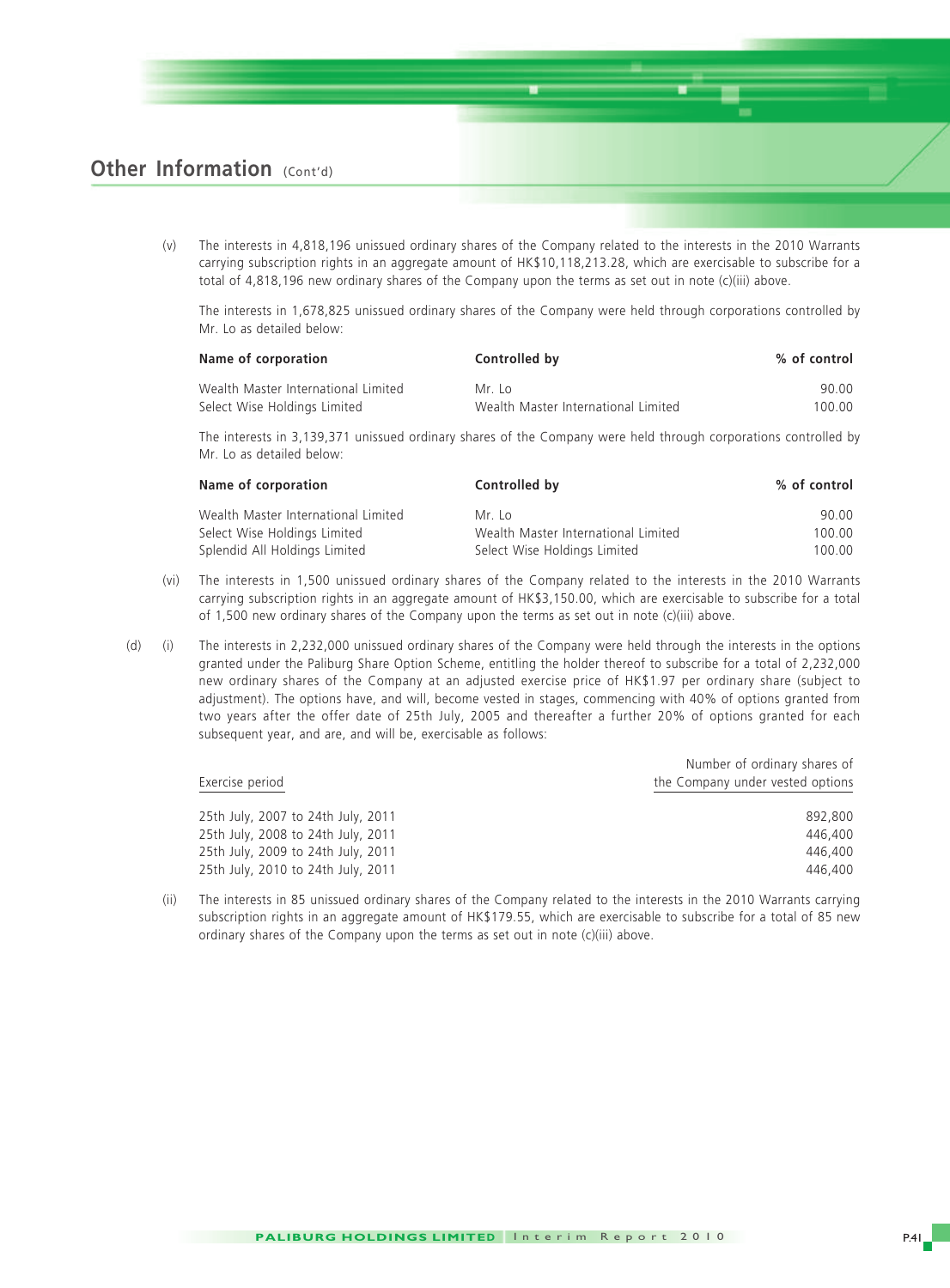(e) (i) The interests in 2,232,000 unissued ordinary shares of the Company were held through the interests in the options granted under the Paliburg Share Option Scheme, entitling the holder thereof to subscribe for a total of 2,232,000 new ordinary shares of the Company at an adjusted exercise price of HK\$1.97 per ordinary share (subject to adjustment). The options have, and will, become vested in stages, commencing with 40% of options granted from two years after the offer date of 25th July, 2005 and thereafter a further 20% of options granted for each subsequent year, and are, and will be, exercisable as follows:

|                                    | Number of ordinary shares of<br>the Company under vested options |  |  |
|------------------------------------|------------------------------------------------------------------|--|--|
| Exercise period                    |                                                                  |  |  |
| 25th July, 2007 to 24th July, 2011 | 892,800                                                          |  |  |
| 25th July, 2008 to 24th July, 2011 | 446,400                                                          |  |  |
| 25th July, 2009 to 24th July, 2011 | 446,400                                                          |  |  |
| 25th July, 2010 to 24th July, 2011 | 446,400                                                          |  |  |

- (ii) The interests in 4,260 unissued ordinary shares of the Company related to the interests in the 2010 Warrants carrying subscription rights in an aggregate amount of HK\$8,946.00, which are exercisable to subscribe for a total of 4,260 new ordinary shares of the Company upon the terms as set out in note (c)(iii) above.
- (f) The interests in 1,116,000 unissued ordinary shares of the Company were held through the interests in the options granted under the Paliburg Share Option Scheme, entitling the holder thereof to subscribe for a total of 1,116,000 new ordinary shares of the Company at an adjusted exercise price of HK\$1.97 per ordinary share (subject to adjustment). The options have, and will, become vested in stages, commencing with 40% of options granted from two years after the offer date of 25th July, 2005 and thereafter a further 20% of options granted for each subsequent year, and are, and will be, exercisable as follows:

| Exercise period                    | Number of ordinary shares of<br>the Company under vested options |  |  |
|------------------------------------|------------------------------------------------------------------|--|--|
| 25th July, 2007 to 24th July, 2011 | 446,400                                                          |  |  |
| 25th July, 2008 to 24th July, 2011 | 223,200                                                          |  |  |
| 25th July, 2009 to 24th July, 2011 | 223,200                                                          |  |  |
| 25th July, 2010 to 24th July, 2011 | 223,200                                                          |  |  |

(g) The interests in 2,176,200 unissued ordinary shares of the Company were held through the interests in the options granted under the Paliburg Share Option Scheme, entitling the holder thereof to subscribe for a total of 2,176,200 new ordinary shares of the Company at an adjusted exercise price of HK\$1.97 per ordinary share (subject to adjustment). The options remaining outstanding have, and will, become vested in stages, commencing with 40% of options granted from two years after the offer date of 25th July, 2005 and thereafter a further 20% of options granted for each subsequent year, and are, and will be, exercisable as follows:

|                                    | Number of ordinary shares of     |  |  |
|------------------------------------|----------------------------------|--|--|
| Exercise period                    | the Company under vested options |  |  |
| 25th July, 2007 to 24th July, 2011 | 837.000                          |  |  |
| 25th July, 2008 to 24th July, 2011 | 446,400                          |  |  |
| 25th July, 2009 to 24th July, 2011 | 446,400                          |  |  |
| 25th July, 2010 to 24th July, 2011 | 446,400                          |  |  |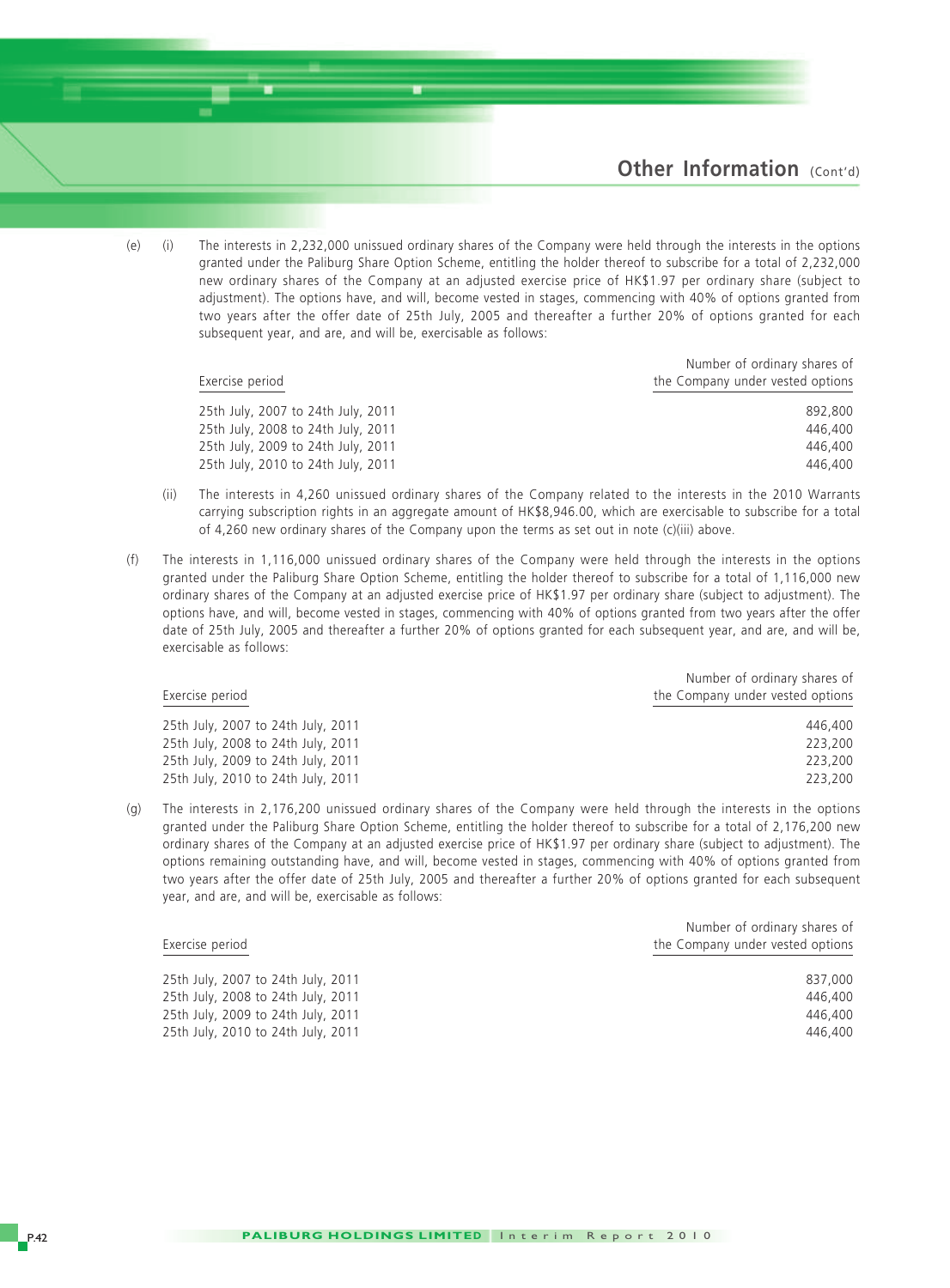- (h) The interests in 8,047 unissued ordinary shares of the Company related to the interests in the 2010 Warrants carrying subscription rights in an aggregate amount of HK\$16,899.75, which are exercisable to subscribe for a total of 8,047 new ordinary shares of the Company upon the terms as set out in note (c)(iii) above.
- (i) (i) The interests in 421,400 issued ordinary shares of RHIHL were held through companies wholly owned by CCIHL, in which Mr. Lo held 50.66% shareholding interests, and the interests in the other 494,413,861 issued ordinary shares of RHIHL were held through companies wholly owned by the Company, in which CCIHL held 59.09% shareholding interests.
	- (ii) The interests in 20,000,000 unissued ordinary shares of RHIHL were held through the interests in the options granted under the share option scheme of RHIHL named as "The Regal Hotels International Holdings Limited Share Option Scheme" (the "Regal Share Option Scheme"), entitling the holder thereof to subscribe for a total of 20,000,000 new ordinary shares of RHIHL at an adjusted exercise price of HK\$7.50 per ordinary share (subject to adjustment). The options have vested in stages, commencing with 40% of options granted from two vears after the offer date of 12th May, 2005 and thereafter a further 20% of options granted for each subsequent year, and are exercisable as follows:

| Exercise period                  | Number of ordinary shares of<br>RHIHL under vested options |  |  |
|----------------------------------|------------------------------------------------------------|--|--|
| 12th May, 2007 to 11th May, 2011 | 8,000,000                                                  |  |  |
| 12th May, 2008 to 11th May, 2011 | 4.000.000                                                  |  |  |
| 12th May, 2009 to 11th May, 2011 | 4,000,000                                                  |  |  |
| 12th May, 2010 to 11th May, 2011 | 4.000.000                                                  |  |  |

(j) The interests in 2,000,000 unissued ordinary shares of RHIHL were held through the interests in the options granted under the Regal Share Option Scheme, entitling the holder thereof to subscribe for a total of 2,000,000 new ordinary shares of RHIHL at an adjusted exercise price of HK\$7.50 per ordinary share (subject to adjustment). The options have, and will, become vested in stages, commencing with 40% of options granted from two years after the offer date of 25th July, 2005 and thereafter a further 20% of options granted for each subsequent year, and are, and will be, exercisable as follows:

| Exercise period                    | Number of ordinary shares of<br>RHIHL under vested options |  |  |
|------------------------------------|------------------------------------------------------------|--|--|
| 25th July, 2007 to 24th July, 2011 | 800,000                                                    |  |  |
| 25th July, 2008 to 24th July, 2011 | 400,000                                                    |  |  |
| 25th July, 2009 to 24th July, 2011 | 400,000                                                    |  |  |
| 25th July, 2010 to 24th July, 2011 | 400,000                                                    |  |  |
|                                    |                                                            |  |  |

(k) The interests in 1,500,000 unissued ordinary shares of RHIHL were held through the interests in the options granted under the Regal Share Option Scheme, entitling the holder thereof to subscribe for a total of 1,500,000 new ordinary shares of RHIHL at an adjusted exercise price of HK\$7.50 per ordinary share (subject to adjustment). The options have, and will, become vested in stages, commencing with 40% of options granted from two years after the offer date of 25th July, 2005 and thereafter a further 20% of options granted for each subsequent year, and are, and will be, exercisable as follows:

| Exercise period                    | <b>NUMBER OF ORDINARY STRATES OF</b><br>RHIHL under vested options |  |  |
|------------------------------------|--------------------------------------------------------------------|--|--|
| 25th July, 2007 to 24th July, 2011 | 600,000                                                            |  |  |
| 25th July, 2008 to 24th July, 2011 | 300,000                                                            |  |  |
| 25th July, 2009 to 24th July, 2011 | 300,000                                                            |  |  |
| 25th July, 2010 to 24th July, 2011 | 300,000                                                            |  |  |

Number of ordinary shares of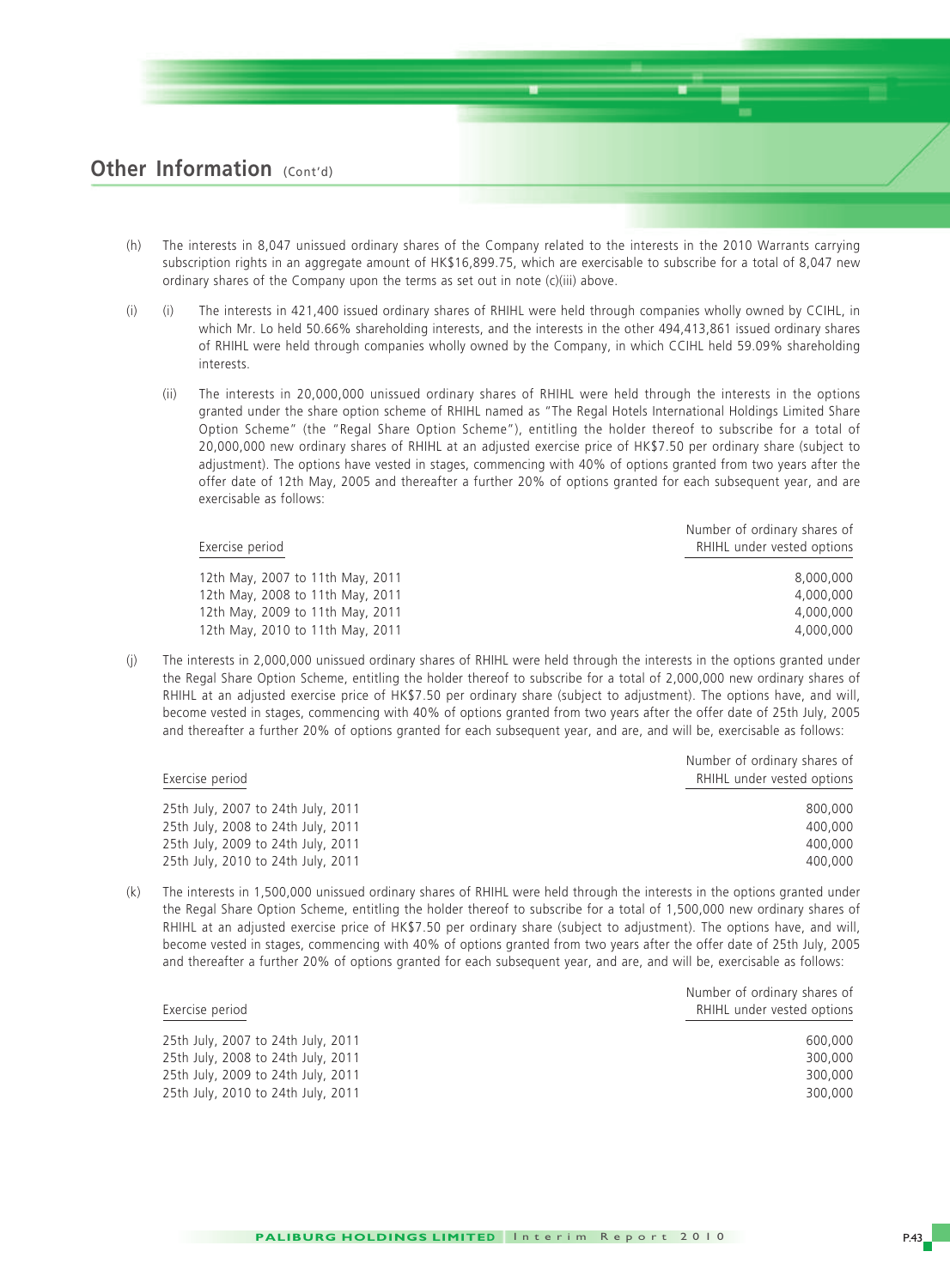

- (l) (i) The interests in 269,169 issued ordinary shares of RHIHL were held by Miss Lo Po Man as the beneficiary of a trust.
	- (ii) The interests in 3,000,000 unissued ordinary shares of RHIHL were held through the interests in the options granted under the Regal Share Option Scheme, entitling the holder thereof to subscribe for a total of 3,000,000 new ordinary shares of RHIHL at an adjusted exercise price of HK\$7.50 per ordinary share (subject to adjustment). The options have, and will, become vested in stages, commencing with 40% of options granted from two years after the offer date of 25th July, 2005 and thereafter a further 20% of options granted for each subsequent year, and are, and will be, exercisable as follows:

| Exercise period                    | Number of ordinary shares of<br>RHIHL under vested options |  |  |
|------------------------------------|------------------------------------------------------------|--|--|
| 25th July, 2007 to 24th July, 2011 | 1,200,000                                                  |  |  |
| 25th July, 2008 to 24th July, 2011 | 600,000                                                    |  |  |
| 25th July, 2009 to 24th July, 2011 | 600,000                                                    |  |  |
| 25th July, 2010 to 24th July, 2011 | 600,000                                                    |  |  |

(m) 400 shares were held through companies controlled by CCIHL, in which Mr. Lo held 50.66% shareholding interests, and 600 shares were held through a company controlled by Mr. Lo.

Save as disclosed herein, as at 30th June, 2010, none of the Directors and chief executive of the Company had any interests and short positions in the shares, underlying shares and debentures of the Company or any associated corporation (within the meaning of Part XV of the SFO) of the Company, which (a) are required, pursuant to section 352 of the SFO, to be entered in the register referred to therein; or (b) are required, pursuant to the Model Code to be notified to the Company and the Stock Exchange.

During the period, no right has been granted to, or exercised by, the following persons, to subscribe for shares in or debentures of the Company under the Paliburg Share Option Scheme, and no option granted to such persons under the Paliburg Share Option Scheme has been cancelled and lapsed:

- (i) any Directors, chief executive or substantial shareholders of the Company, or their respective associates;
- (ii) any participant under the Paliburg Share Option Scheme with options granted in excess of the individual limit;
- (iii) any employee working under employment contract that is regarded as "continuous contract" for the purpose of the Employment Ordinance;
- (iv) any supplier of goods or services; and
- (v) any other participants under the Paliburg Share Option Scheme.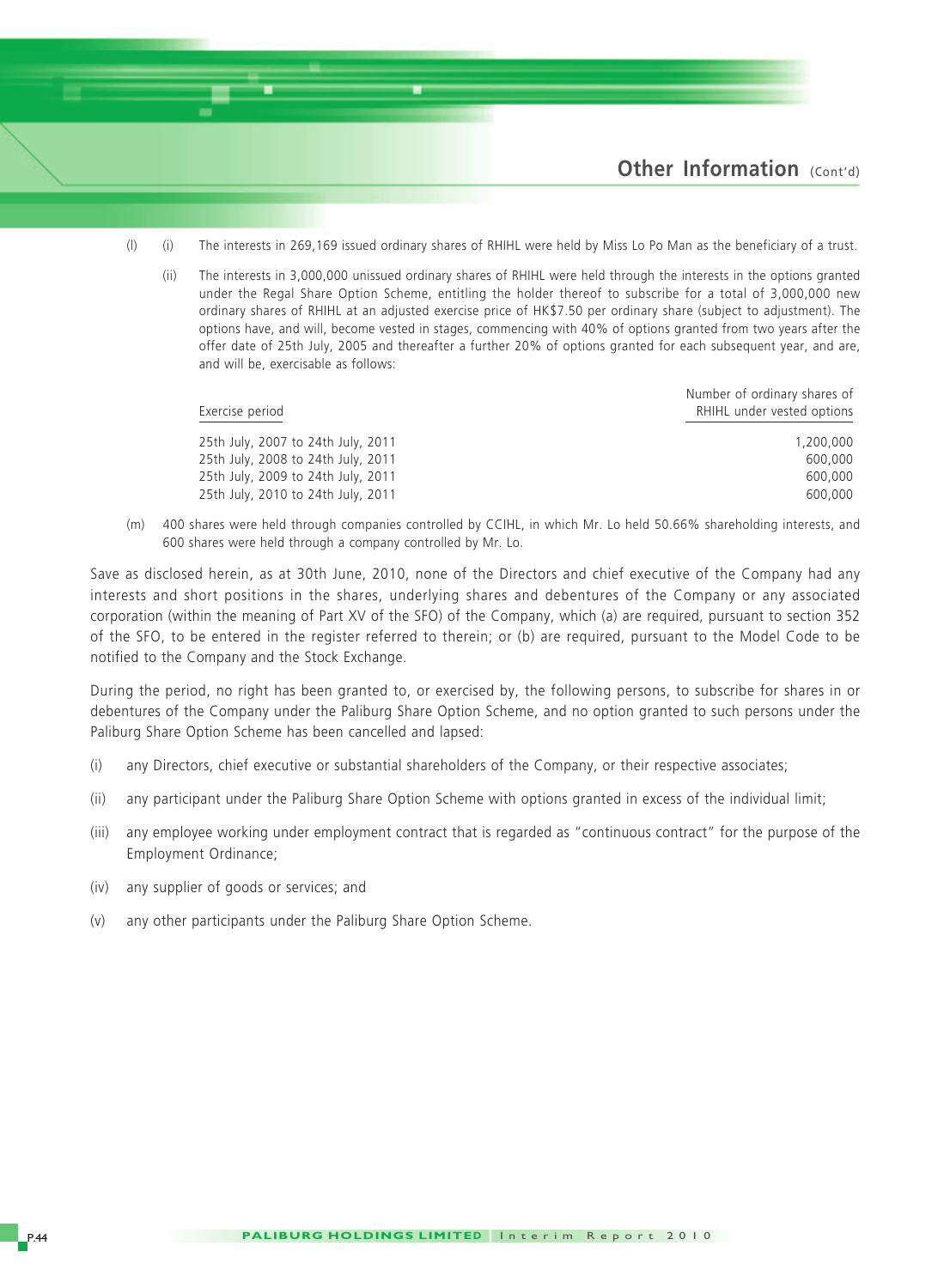#### **SUBSTANTIAL SHAREHOLDERS' INTERESTS IN SHARE CAPITAL**

As at 30th June, 2010, so far as is known to the Directors and the chief executive of the Company, the following substantial shareholders (not being a Director or chief executive of the Company) had an interest or short position in the shares and underlying shares of the Company as recorded in the register required to be kept under section 336 of the SFO or notified to the Company pursuant to the SFO:

| Name of<br>substantial shareholder                      | Number of<br>issued ordinary<br>shares held | Number of<br>underlying<br>ordinary shares<br>(unissued) held | Total number of<br>ordinary shares<br>(issued and<br>unissued) held | Approximate<br>percentage of<br>issued ordinary<br>shares as at<br>30th June, 2010 |
|---------------------------------------------------------|---------------------------------------------|---------------------------------------------------------------|---------------------------------------------------------------------|------------------------------------------------------------------------------------|
| CCIHL (Note i)                                          | 602,546,625                                 | 59,465,921                                                    | 662,012,546                                                         | 64.92%                                                                             |
| Century City BVI Holdings Limited ("CCBVI") (Note ii)   | 602,546,625                                 | 59,465,921                                                    | 662,012,546                                                         | 64.92%                                                                             |
| Almighty International Limited ("Almighty") (Note ii)   | 285,042,960                                 | 29,839,566                                                    | 314.882.526                                                         | 30.88%                                                                             |
| Cleverview Investments Limited ("Cleverview") (Note ii) | 162,118,838                                 | 18,692,632                                                    | 180,811,470                                                         | 17.73%                                                                             |

#### **Notes:**

- (i) Mr. Lo Yuk Sui directly and indirectly held 50.66% shareholding interests in CCIHL, and the interests in these ordinary shares of the Company held by CCIHL through its wholly owned subsidiaries were included in the corporate interests of Mr. Lo Yuk Sui in the ordinary shares of the Company as disclosed under the section headed "Directors' Interests in Share Capital" above.
- (ii) These companies are wholly owned subsidiaries of CCIHL and their interests in the ordinary shares of the Company were included in the interests held by CCIHL.

Save as disclosed herein, the Directors and the chief executive of the Company are not aware that there is any person (not being a Director or chief executive of the Company) who, as at 30th June, 2010, had an interest or short position in the shares and underlying shares of the Company which are recorded in the register required to be kept under section 336 of the SFO or notified to the Company pursuant to the SFO.

Details of directorships of the Company's Directors in each of those companies which has an interest in the shares and underlying shares of the Company as disclosed under the provisions of Divisions 2 and 3 of Part XV of the SFO are set out as follows:

- (1) Mr. Lo Yuk Sui, Mr. Donald Fan Tung, Mr. Jimmy Lo Chun To, Miss Lo Po Man, Mr. Kenneth Ng Kwai Kai, Mr. Ng Siu Chan and Mr. Wong Chi Keung are directors of CCIHL.
- (2) Messrs. Lo Yuk Sui, Donald Fan Tung and Kenneth Ng Kwai Kai are directors of CCBVI, Almighty and Cleverview.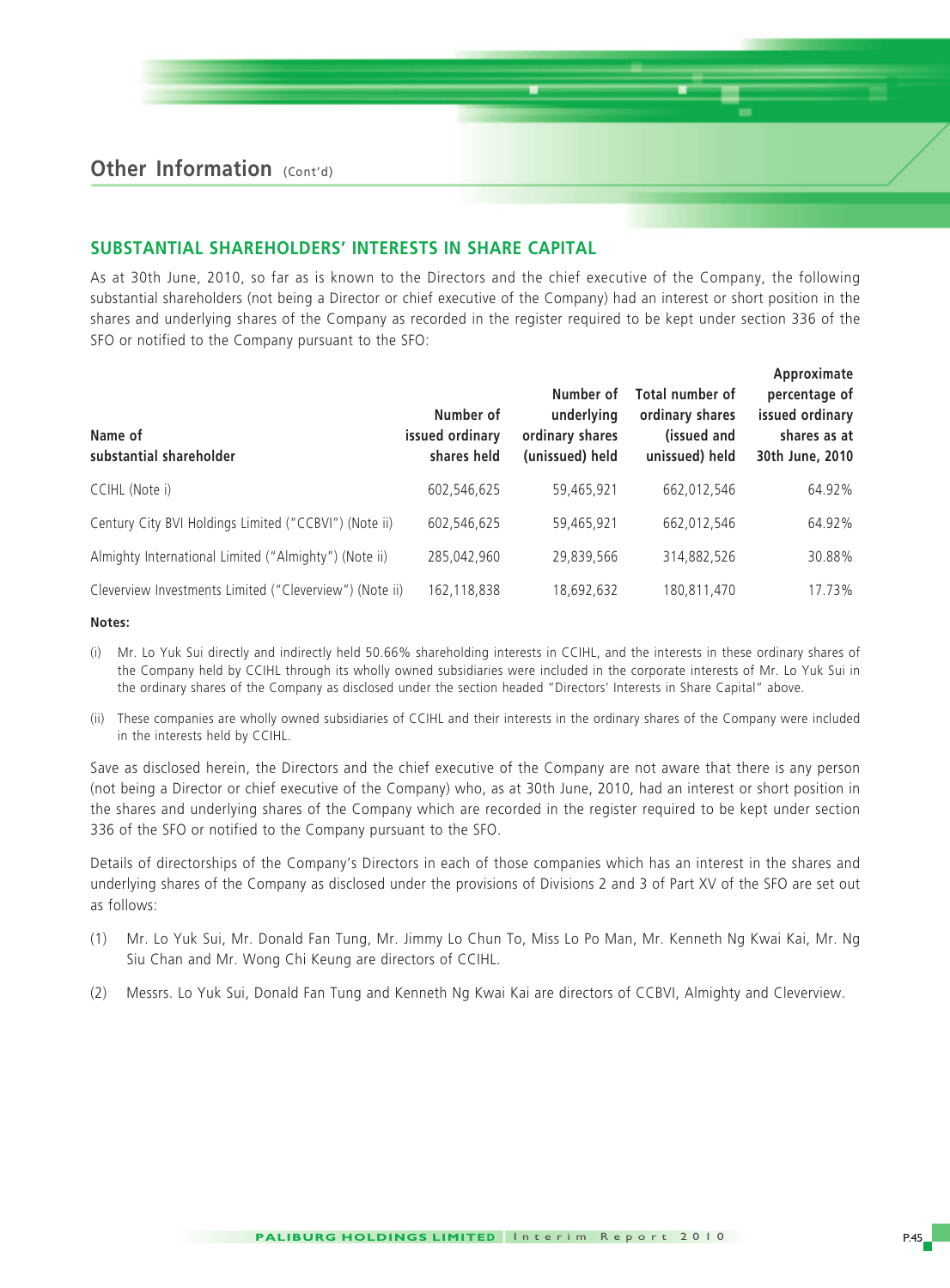### **CHANGE IN INFORMATION OF DIRECTORS**

The change in the information of the Directors of the Company since the publication of the annual report of the Company for the financial year ended 31st December, 2009 required to be disclosed pursuant to Rule 13.51B(1) of the Listing Rules is set out below:

#### **Name of Director** Details of change

*Independent Non-Executive Director:*

Hon Abraham Shek Lai Him, **•** Service as a Member of the Council of The Hong Kong University of SBS, JP Setember 2010. Science & Technology ended on 31st July, 2010.

Mr. Wong Chi Keung • Elected as an independent non-executive director of ENM Holdings Limited, a company listed on the Stock Exchange, with effect from 17th June, 2010.

Save as disclosed above, there is no other information required to be disclosed pursuant to Rule 13.51B(1) of the Listing Rules. The updated biographical details of the Directors of the Company are set out in the preceding section headed "Directors' Profile".

#### **CORPORATE GOVERNANCE**

#### **Code of Corporate Governance Practices**

The Company has complied with the Code Provisions in the Code of Corporate Governance Practices as set out in Appendix 14 of the Listing Rules during the six months ended 30th June, 2010, except that:

- (1) The roles of the Chairman and Chief Executive Officer are not separated and performed by two different individuals due to practical necessity to cater to the Group's corporate operating structure.
- (2) The Independent Non-Executive Directors of the Company were not appointed for specific terms, but, during the period under review, arrangements had been put in place such that the Independent Non-Executive Directors would retire, and were subject to re-election, either by rotation in accordance with the provisions of the Bye-laws of the Company or on a voluntary basis, at least once every three years. Further, following the relevant amendments to the Bye-laws on 9th June, 2010, all Directors (including the Independent Non-Executive Directors) of the Company would be subject to retirement by rotation, and eligible for re-election, at least once every three years.

#### **Code of Conduct for Securities Transactions by Directors**

The Company has adopted the "Code for Securities Transactions by Directors of Paliburg Holdings Limited" (the "Paliburg Code"), on terms no less exacting than the required standard set out in the Model Code, as the code of conduct governing the securities transactions by the Directors of the Company. Following specific enquiry by the Company, the Directors have confirmed that they have complied with the required standard under the Model Code and the Paliburg Code during the six months ended 30th June, 2010.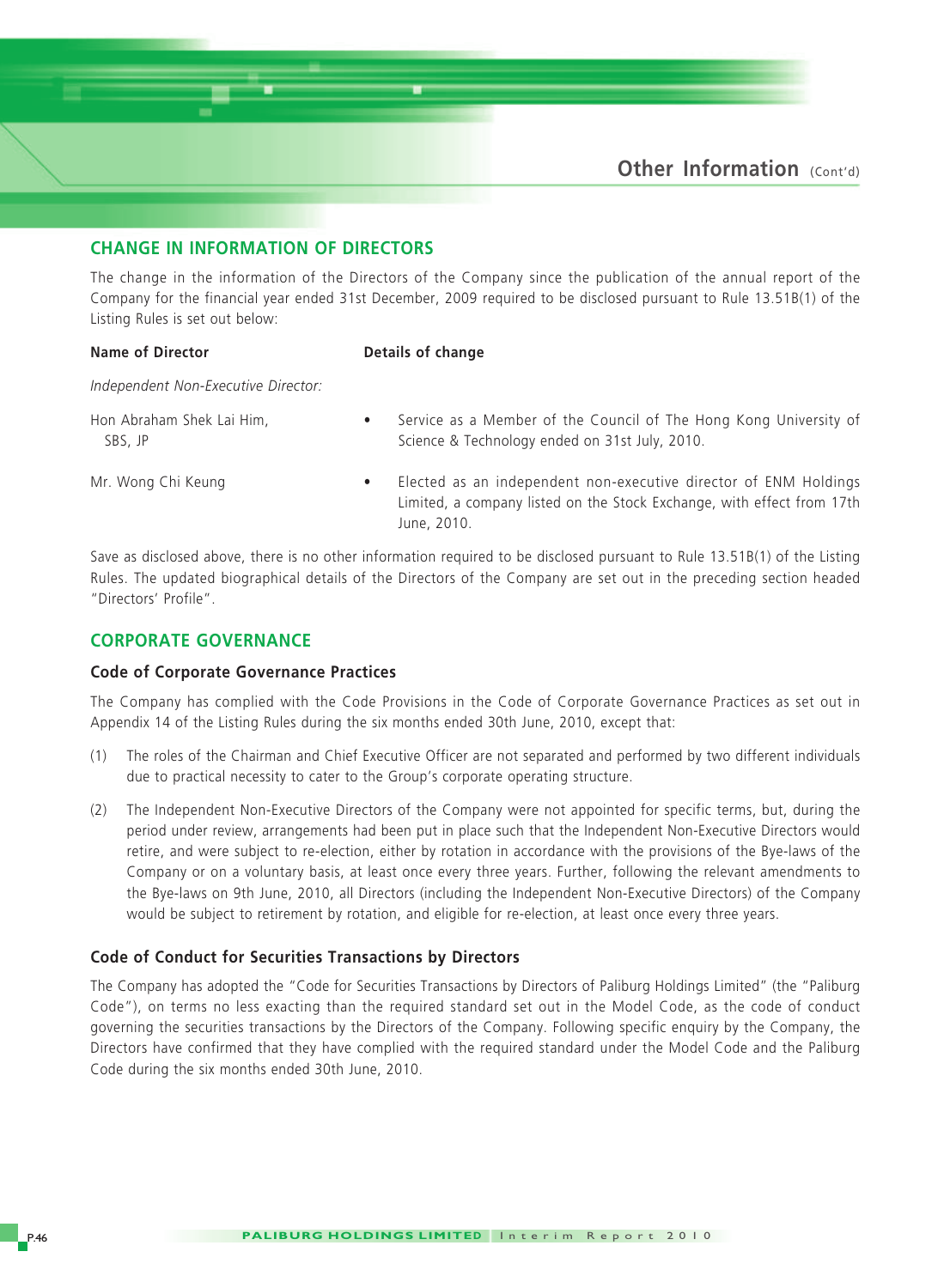#### **PURCHASE, SALE OR REDEMPTION OF THE COMPANY'S LISTED SECURITIES**

Neither the Company nor any of its subsidiaries has purchased, sold or redeemed any listed securities of the Company during the six months ended 30th June, 2010.

#### **REVIEW OF RESULTS**

The Audit Committee of the Company currently comprises the following members:

Mr. Wong Chi Keung (Chairman of the Committee) *(Independent Non-Executive Director)* Mr. Bowen Joseph Leung Po Wing, GBS, JP *(Independent Non-Executive Director)* Mr. Ng Siu Chan *(Independent Non-Executive Director)* Hon Abraham Shek Lai Him, SBS, JP *(Independent Non-Executive Director)*

The Audit Committee has reviewed and discussed with the Company's management the accounting principles and practices adopted by the Group, auditing, internal control and financial reporting matters including the review of the unaudited condensed consolidated financial statements for the six months ended 30th June, 2010, in conjunction with the external auditors. The review report of the external auditors is set out on page 48 of this report.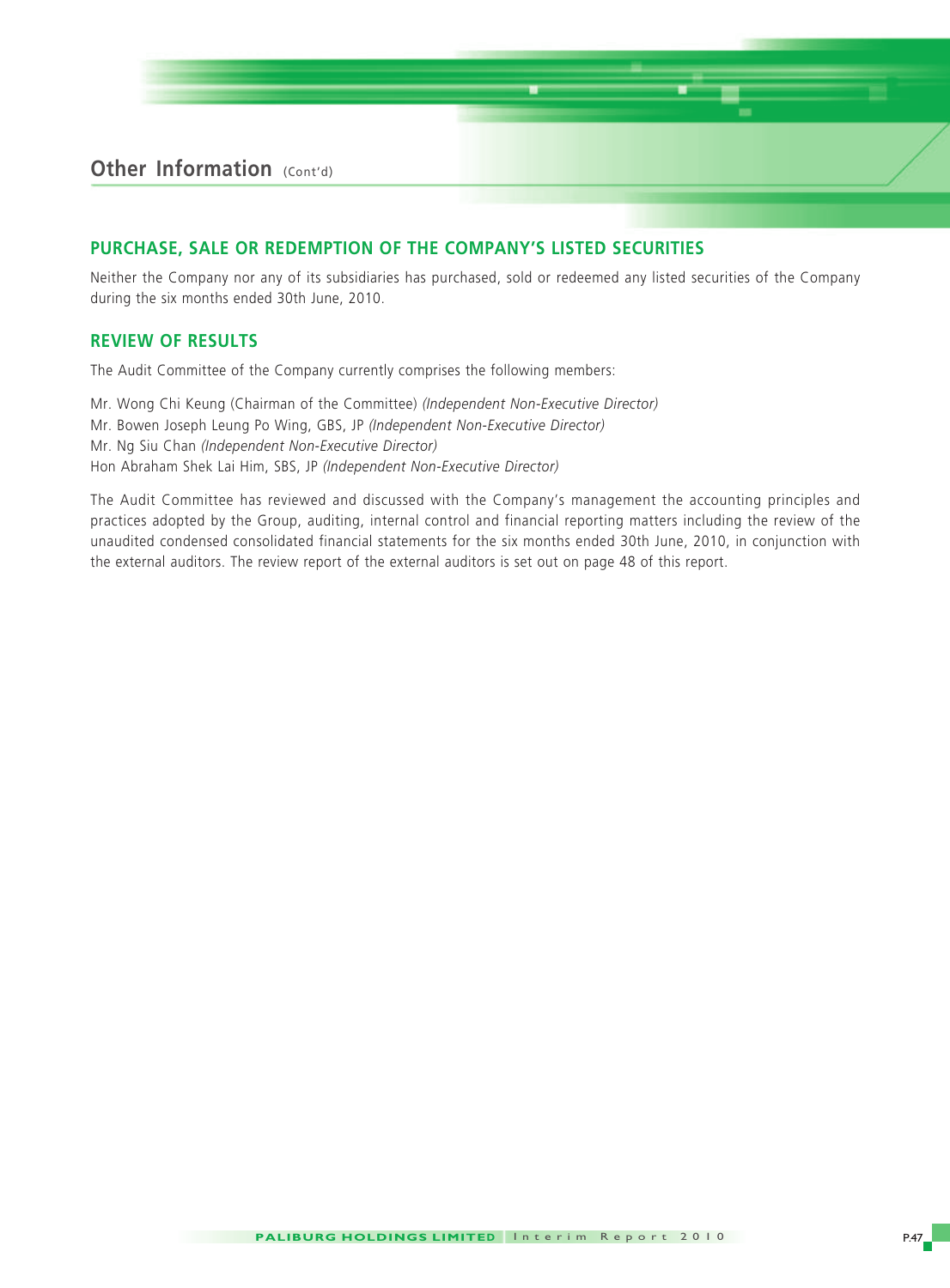## **Report on Review of Interim Financial Information**



**To the Board of Directors of Paliburg Holdings Limited** (Incorporated in Bermuda with limited liability)

#### **Introduction**

We have reviewed the interim financial information set out on pages 14 to 33 which comprises the condensed consolidated statement of financial position of Paliburg Holdings Limited as at 30th June, 2010 and the related condensed consolidated income statement, statement of comprehensive income, statement of changes in equity and statement of cash flows for the six-month period then ended, and explanatory notes. The Rules Governing the Listing of Securities on The Stock Exchange of Hong Kong Limited require the preparation of a report on interim financial information to be in compliance with the relevant provisions thereof and Hong Kong Accounting Standard 34 "Interim Financial Reporting" ("HKAS 34") issued by the Hong Kong Institute of Certified Public Accountants.

The Directors are responsible for the preparation and presentation of this interim financial information in accordance with HKAS 34. Our responsibility is to express a conclusion on this interim financial information based on our review. Our report is made solely to you, as a body, in accordance with our agreed terms of engagement, and for no other purpose. We do not assume responsibility towards or accept liability to any other person for the contents of the interim financial information.

#### **Scope of Review**

We conducted our review in accordance with Hong Kong Standard on Review Engagements 2410 "Review of Interim Financial Information Performed by the Independent Auditor of the Entity" issued by the Hong Kong Institute of Certified Public Accountants. A review of interim financial information consists of making inquiries, primarily of persons responsible for financial and accounting matters, and applying analytical and other review procedures. A review is substantially less in scope than an audit conducted in accordance with Hong Kong Standards on Auditing and consequently does not enable us to obtain assurance that we would become aware of all significant matters that might be identified in an audit. Accordingly, we do not express an audit opinion.

#### **Conclusion**

Based on our review, nothing has come to our attention that causes us to believe that the interim financial information is not prepared, in all material respects, in accordance with HKAS 34.

**Ernst & Young** *Certified Public Accountants*

18th Floor Two International Finance Centre 8 Finance Street, Central Hong Kong 24th August, 2010